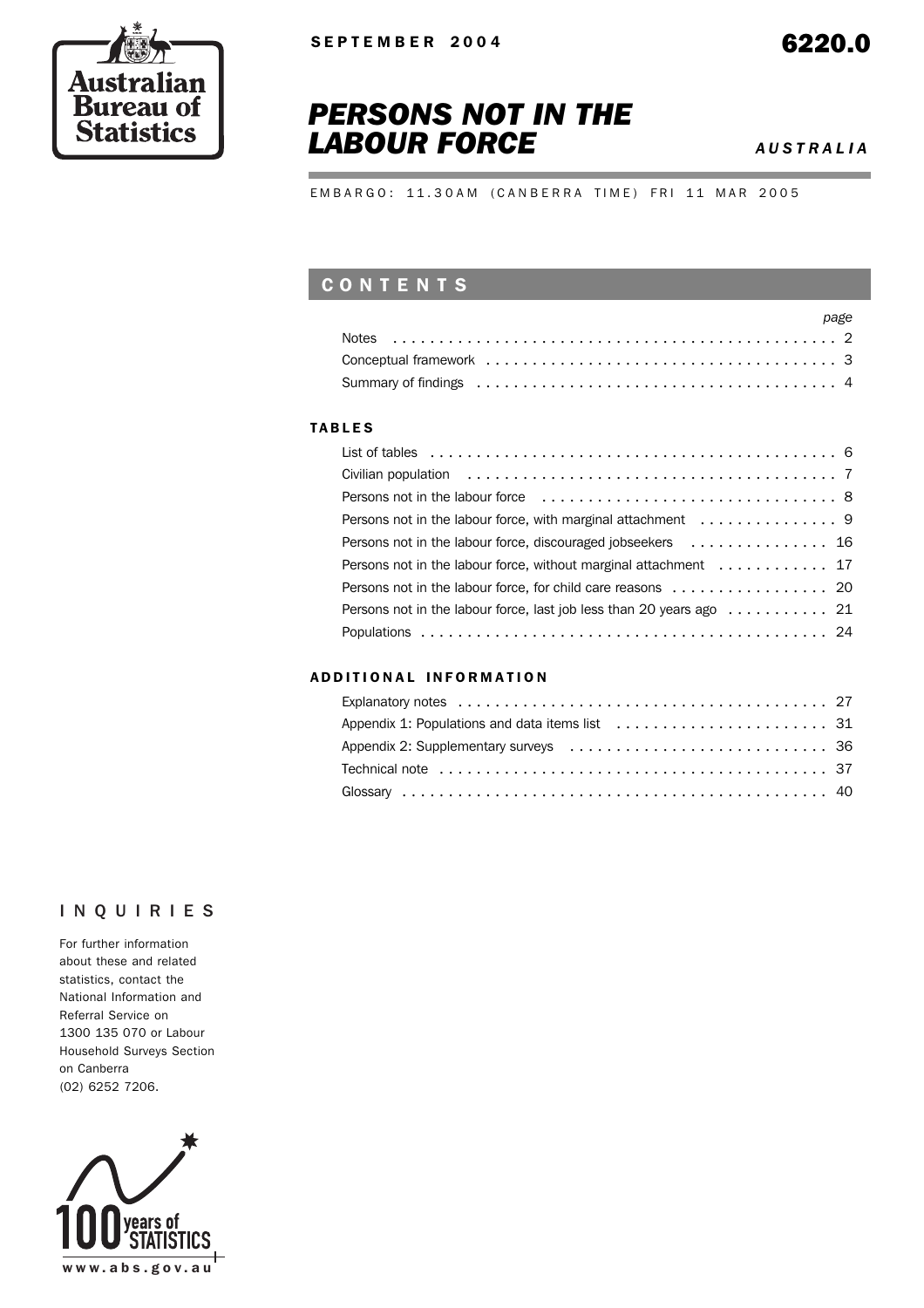## NOTES

| ABOUT THIS PUBLICATION | This publication presents information about persons aged 15-69 years who are not in the<br>labour force: that is, neither employed nor unemployed. The data measure the potential<br>supply of labour not reflected in employment and unemployment statistics.                                                                                                                                                           |  |  |  |  |  |  |  |
|------------------------|--------------------------------------------------------------------------------------------------------------------------------------------------------------------------------------------------------------------------------------------------------------------------------------------------------------------------------------------------------------------------------------------------------------------------|--|--|--|--|--|--|--|
|                        | Statistics in this publication were obtained from the Persons Not in the Labour Force<br>Survey, conducted throughout Australia in September 2004 as a supplement to the<br>Australian Bureau of Statistics (ABS) monthly Labour Force Survey (LFS).                                                                                                                                                                     |  |  |  |  |  |  |  |
|                        | This survey provides information about persons aged 15–69 years who were not in the<br>labour force. The survey collected details about whether they wanted to work, about<br>reasons why they were not actively looking for work, about their availability for work,<br>and about their main activity while not in the labour force.                                                                                    |  |  |  |  |  |  |  |
|                        | Many people not in the labour force could be considered to have some attachment to<br>the labour force. For example they may want a job, but for a variety of reasons are not<br>actively looking for work or are not currently available to start a job. There is an<br>expectation that many of these people will move into the labour force in the short term,<br>or could do so if labour market conditions changed. |  |  |  |  |  |  |  |
| ROUNDING               | As estimates have been rounded, discrepancies may occur between sums of the<br>component items and totals.                                                                                                                                                                                                                                                                                                               |  |  |  |  |  |  |  |
| ABBREVIATIONS          | Australian Bureau of Statistics<br><b>ABS</b>                                                                                                                                                                                                                                                                                                                                                                            |  |  |  |  |  |  |  |
|                        | Australian Standard Classification of Occupations<br>ASCO                                                                                                                                                                                                                                                                                                                                                                |  |  |  |  |  |  |  |
|                        | computer assisted interviewing<br>CAI                                                                                                                                                                                                                                                                                                                                                                                    |  |  |  |  |  |  |  |
|                        | International Labour Organisation<br>ILO                                                                                                                                                                                                                                                                                                                                                                                 |  |  |  |  |  |  |  |
|                        | Labour Force Survey<br><b>LFS</b>                                                                                                                                                                                                                                                                                                                                                                                        |  |  |  |  |  |  |  |
|                        | relative standard error<br><b>RSE</b>                                                                                                                                                                                                                                                                                                                                                                                    |  |  |  |  |  |  |  |
|                        | Standard Australian Classification of Countries<br>SACC                                                                                                                                                                                                                                                                                                                                                                  |  |  |  |  |  |  |  |
|                        | <b>SE</b><br>standard error                                                                                                                                                                                                                                                                                                                                                                                              |  |  |  |  |  |  |  |
|                        |                                                                                                                                                                                                                                                                                                                                                                                                                          |  |  |  |  |  |  |  |

Dennis Trewin Australian Statistician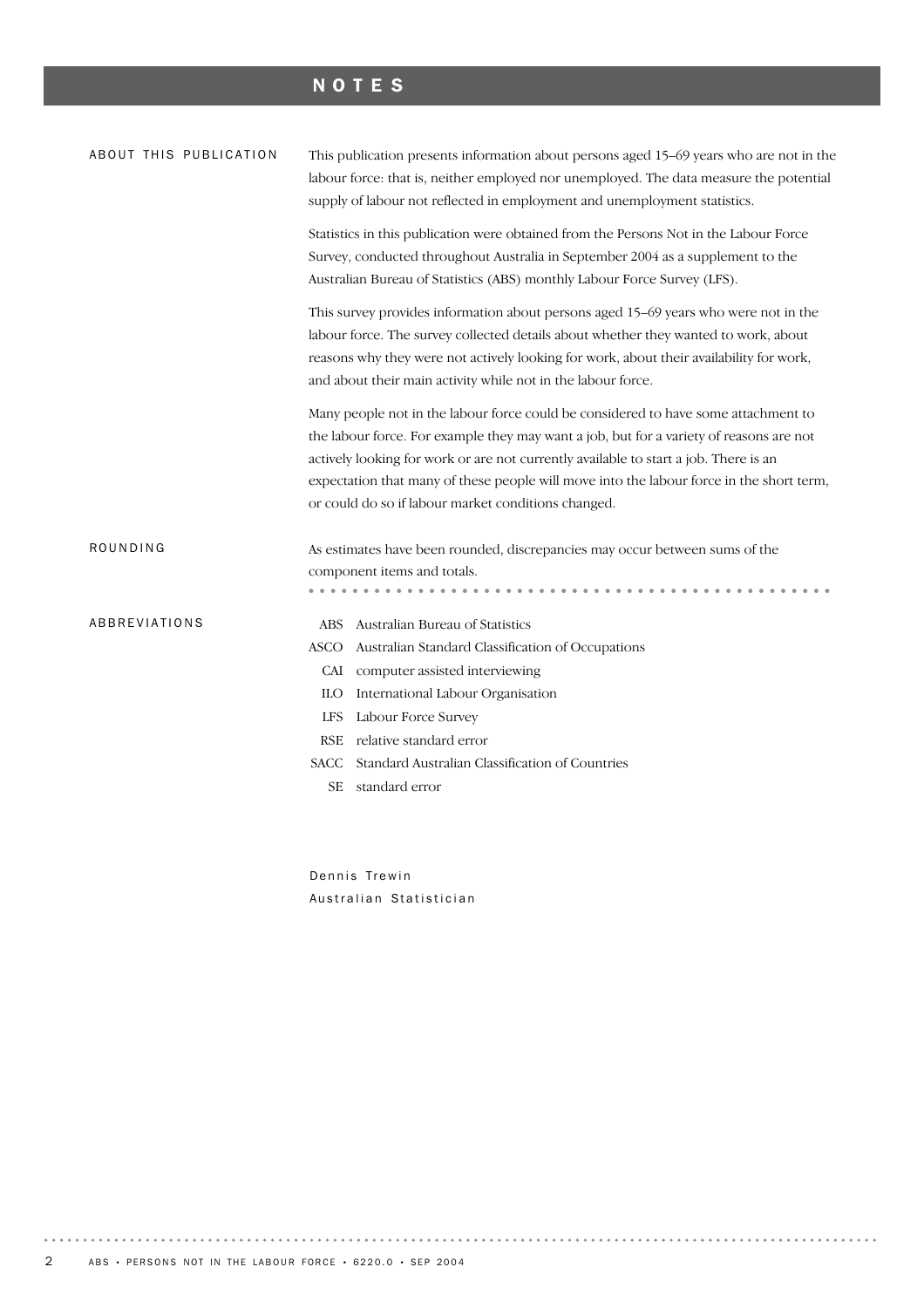### PERSONS NOT IN THE LABOUR FORCE

The civilian population aged 15–69 years can be split into two mutually exclusive groups: the labour force (employed and unemployed persons) and persons not in the labour force.

Persons not in the labour force can be divided into those who are marginally attached to the labour force, and those who are not. Persons who are marginally attached to the labour force may satisfy some, but not all, of the criteria required to be classified as unemployed.

Persons not in the labour force are considered to be marginally attached to the labour force if they:

- ! want to work and are actively looking for work but are not available to start work in the reference week, or
- ! want to work and are not actively looking for work but are available to start work within four weeks.

Persons not in the labour force are not marginally attached to the labour force if they:

- ! do not want to work, or
- ! want to work but are not actively looking for work and are not available to start work within four weeks.

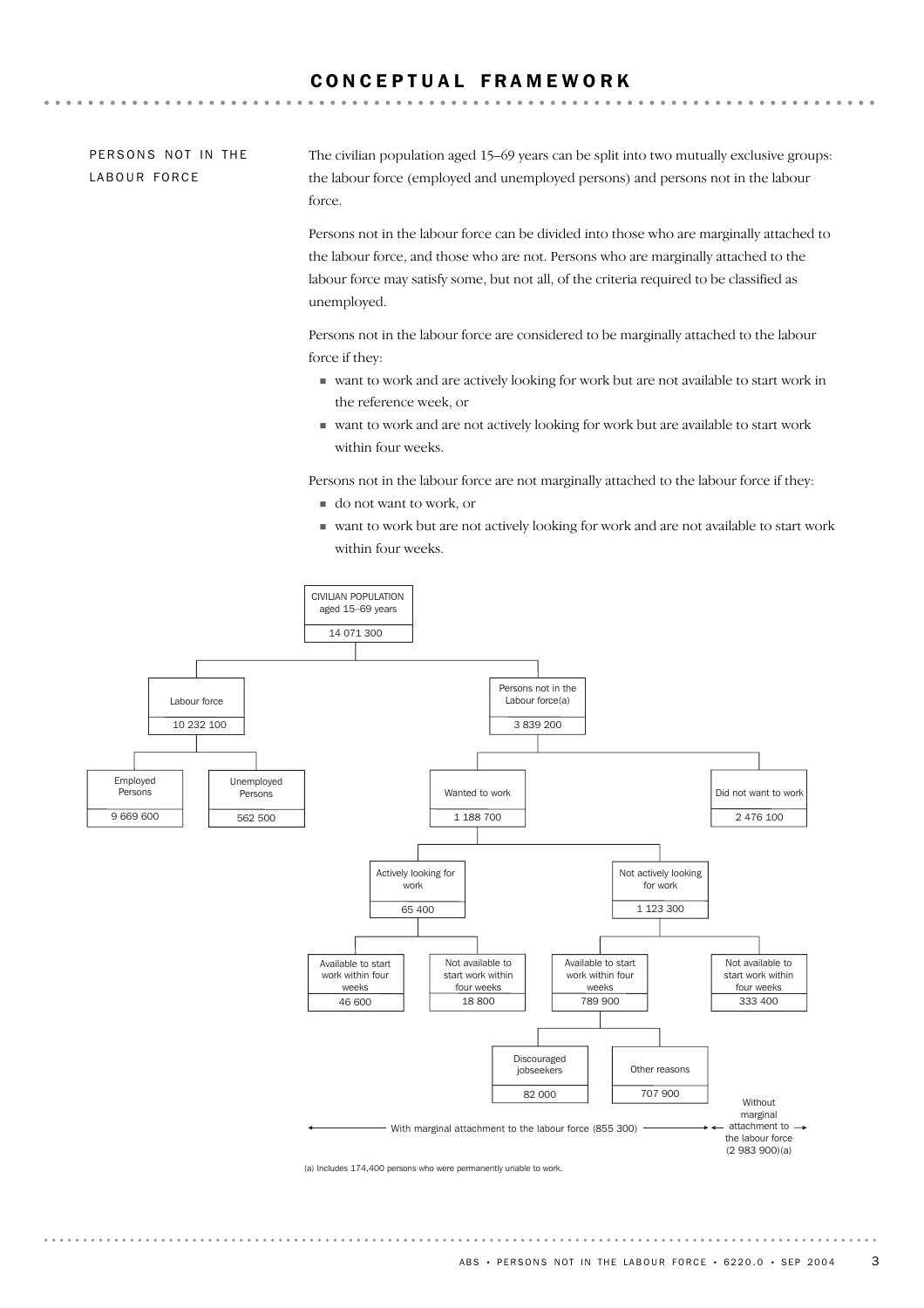### SUMMARY OF FINDINGS

OVERVIEW

In September 2004, there were 3,839,200 persons aged 15–69 years who were not in the labour force. This represented 27% of the civilian population aged 15–69, a proportion which has remained steady over the last few years. Just under one-third (31%) of persons not in the labour force wanted to work and almost two-thirds (65%) of persons not in the labour force were female.

The proportion of persons who were not in the labour force varied according to age. In the 15–19 years age group, where there are high levels of participation in education, the proportion was 40% for males and 39% for females. In all other age groups, there were more females than males not in the labour force. The proportion of females not in the labour force decreased from 29% for those aged 25–34 years to 24% for those aged 45–54 years before increasing sharply to 46% for those aged 55–59 years. For males in the same age groups, the proportion of persons not in the labour force increased from 7% for those aged 25–34 years to 11% for those aged 45–54 years, increasing to 24% for those aged 55–59 years.



PERSONS NOT IN THE LABOUR FORCE, PROPORTION OF THE CIVILIAN POPULATION

Of the 855,300 persons with marginal attachment to the labour force in September 2004, 789,900 or 92% were not actively looking for work but were available to start work within four weeks. The remainder were actively looking for work but were not available to start work in the reference week. MARGINAL ATTACHMENT

> Some 24% of females and 20% of males not in the labour force were marginally attached to the labour force. Seventy percent of females with marginal attachment to the labour force would have preferred part-time work, while 16% preferred full-time work. Males in this group were more evenly distributed, with 45% preferring part-time work and 37% preferring full-time work. The remainder had no preference, or were undecided.

*Main reason for not actively looking for work* The reasons for not actively looking for work most commonly reported by males were 'attending an educational institution' (32%) and 'own ill health or physical disability' (22%). The most commonly reported reasons for not actively looking for work for females were 'child care' (32%) and 'attending an educational institution' (15%).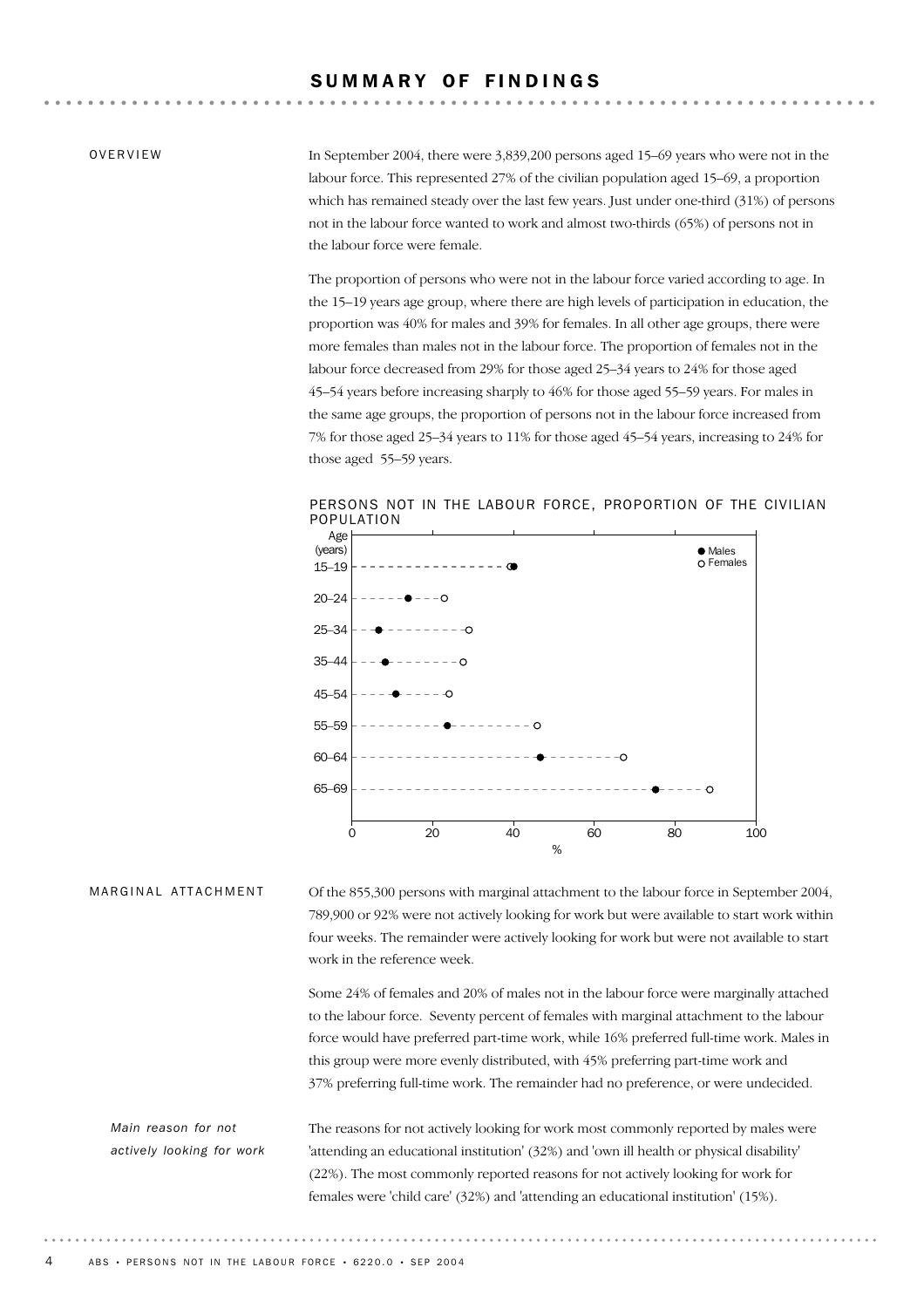### S U M M A R Y O F F I N D I N G S *continued*

. . . . . . . . . . . . . . .

 $\sim$   $\sim$ 

| Discouraged jobseekers                 | At September 2004 there were 82,000 discouraged jobseekers. The characteristics of<br>discouraged jobseekers in September 2004 included:<br>■ 65% were female<br>38% of male and 18% of female discouraged jobseekers had looked for work in the<br>previous 13 weeks.<br>75% of male and 62% of female discouraged jobseekers intended to enter the labour<br>force in the next 12 months<br>88% of discouraged jobseekers had worked before, with 21% of males and 13% of<br>females having had a job in the previous 12 months.<br>The main reasons reported by discouraged jobseekers for not actively looking for work<br>were 'considered too old by employers' (33%), 'lacked necessary schooling, training,<br>skills or experience' (25%) and 'no jobs in locality or line of work' (23%).<br>Thirty-four per cent of males gave the reason 'considered too old by employers'<br>compared with 32% of females. For female discouraged jobseekers, 29% gave the reason |
|----------------------------------------|--------------------------------------------------------------------------------------------------------------------------------------------------------------------------------------------------------------------------------------------------------------------------------------------------------------------------------------------------------------------------------------------------------------------------------------------------------------------------------------------------------------------------------------------------------------------------------------------------------------------------------------------------------------------------------------------------------------------------------------------------------------------------------------------------------------------------------------------------------------------------------------------------------------------------------------------------------------------------------|
|                                        | 'lacked necessary schooling, training, skills or experience', compared to 18% of males.                                                                                                                                                                                                                                                                                                                                                                                                                                                                                                                                                                                                                                                                                                                                                                                                                                                                                        |
|                                        | Twenty-four per cent of males gave the reason 'no jobs in locality or line or work',<br>compared to 22% of females.                                                                                                                                                                                                                                                                                                                                                                                                                                                                                                                                                                                                                                                                                                                                                                                                                                                            |
| PERSONS WITHOUT<br>MARGINAL ATTACHMENT | Of the 2,983,900 persons who were without marginal attachment to the labour force in<br>September 2004, the majority (83%) were persons who did not want to work, while a<br>further 6% were permanently unable to work. Of those persons who did not want to<br>work, 36% (51% of females, 7% of males) reported their main activity as 'home duties or<br>child care', 25% (18% of females, 37% of males) as 'retired or voluntarily inactive', and<br>19% (15% of females, 27% of males) as 'attending an educational institution'.                                                                                                                                                                                                                                                                                                                                                                                                                                         |
|                                        | There were 333,400 persons who wanted to work but were neither actively looking for<br>work nor available to start work within four weeks, and nearly two-thirds (64%) of these<br>were female. Forty-three per cent reported their main activity as 'home duties or child<br>care' and 25% as 'attending an educational institution'. Twenty-six per cent of persons<br>who wanted to work but were neither actively looking for work nor available to start                                                                                                                                                                                                                                                                                                                                                                                                                                                                                                                  |

work within four weeks reported that they had a job less than 12 months ago.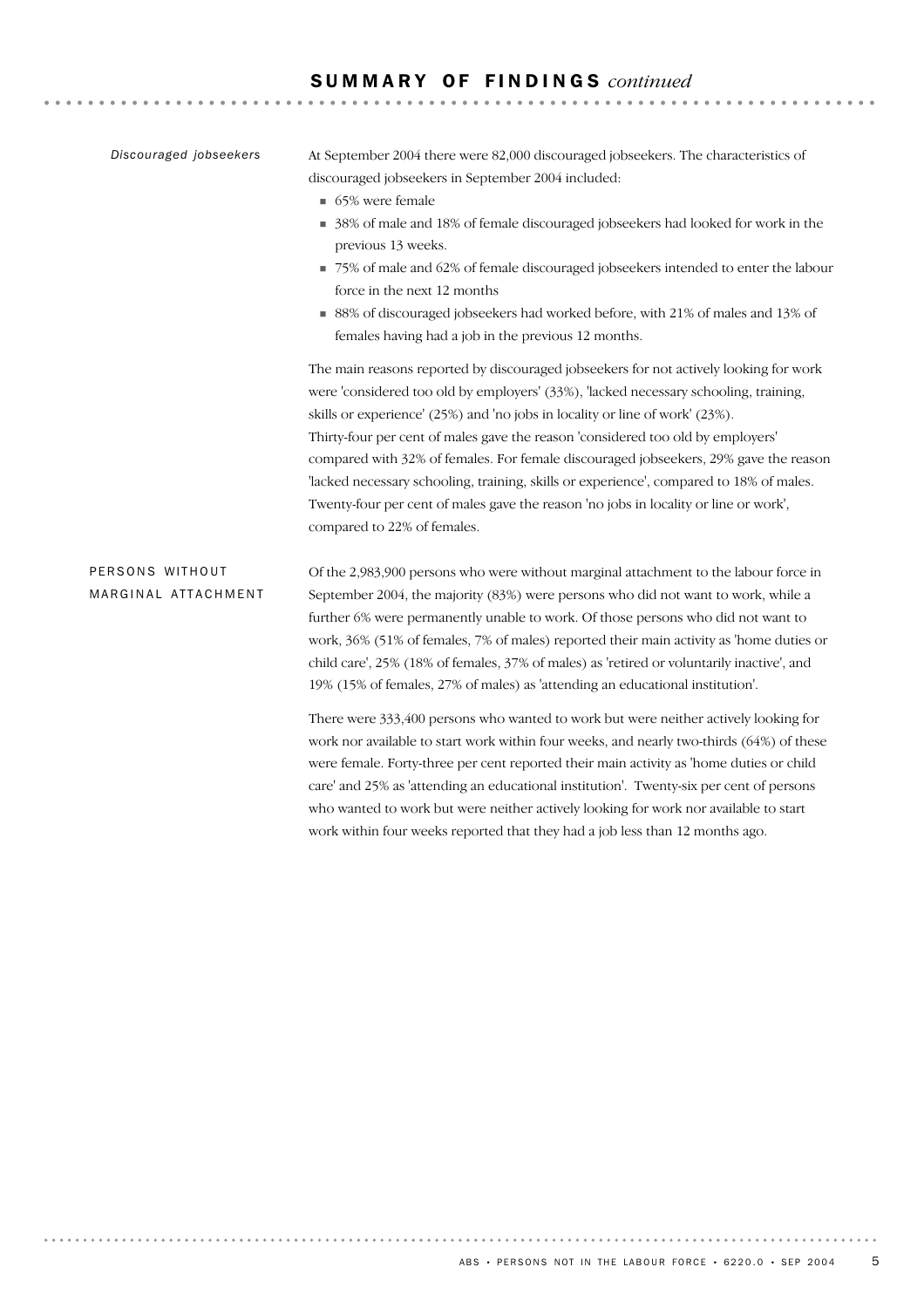### LIST OF TABLES

| CIVILIAN POPULATION             |                                                                                                                                               |
|---------------------------------|-----------------------------------------------------------------------------------------------------------------------------------------------|
| 1                               | Labour force status, September 1998 to September 2004, by sex 7                                                                               |
| PERSONS NOT IN THE LABOUR FORCE |                                                                                                                                               |
| 2                               |                                                                                                                                               |
|                                 | WITH MARGINAL ATTACHMENT TO THE LABOUR FORCE                                                                                                  |
| 3                               | State or territory of usual residence, age group, relationship in                                                                             |
|                                 | household and country of birth, by whether actively looking and                                                                               |
|                                 |                                                                                                                                               |
| 4                               | Time since last job and main activity when not in the labour force, by                                                                        |
|                                 | whether actively looking and available, by sex $\dots \dots \dots \dots \dots \dots \dots \dots \dots$                                        |
| 5                               | Main reason for not actively looking for work, by age group and sex  14                                                                       |
| 6                               | Sex, whether available and main reason for not actively looking for<br>work, by intention to enter the labour force in the next 12 months and |
|                                 |                                                                                                                                               |
|                                 |                                                                                                                                               |
|                                 | DISCOURAGED JOBSEEKERS                                                                                                                        |
| 7                               | Age group, whether looked for work in the last 12 months, intention to                                                                        |
|                                 | enter the labour force in the next 12 months and time since last job, by                                                                      |
|                                 |                                                                                                                                               |
|                                 | WITHOUT MARGINAL ATTACHMENT TO THE LABOUR FORCE                                                                                               |
| 8                               | State or territory of usual residence, age group, relationship in                                                                             |
|                                 | household, country of birth, time since last job and main activity when                                                                       |
|                                 | not in the labour force, by whether wanted to work, by sex 17                                                                                 |
|                                 | FOR CHILD CARE REASONS                                                                                                                        |
| 9                               | Age group, age of youngest child, relationship in household and                                                                               |
|                                 | country of birth, by whether available for work-child care reasons, by                                                                        |
|                                 |                                                                                                                                               |
|                                 | LAST JOB LESS THAN 20 YEARS AGO                                                                                                               |
| 10                              | Reason for ceasing last job, occupation in last job and whether looked                                                                        |
|                                 | for work in the last 12 months, by status in employment and full-time                                                                         |
|                                 |                                                                                                                                               |
| POPULATIONS                     |                                                                                                                                               |
| 11                              |                                                                                                                                               |
|                                 |                                                                                                                                               |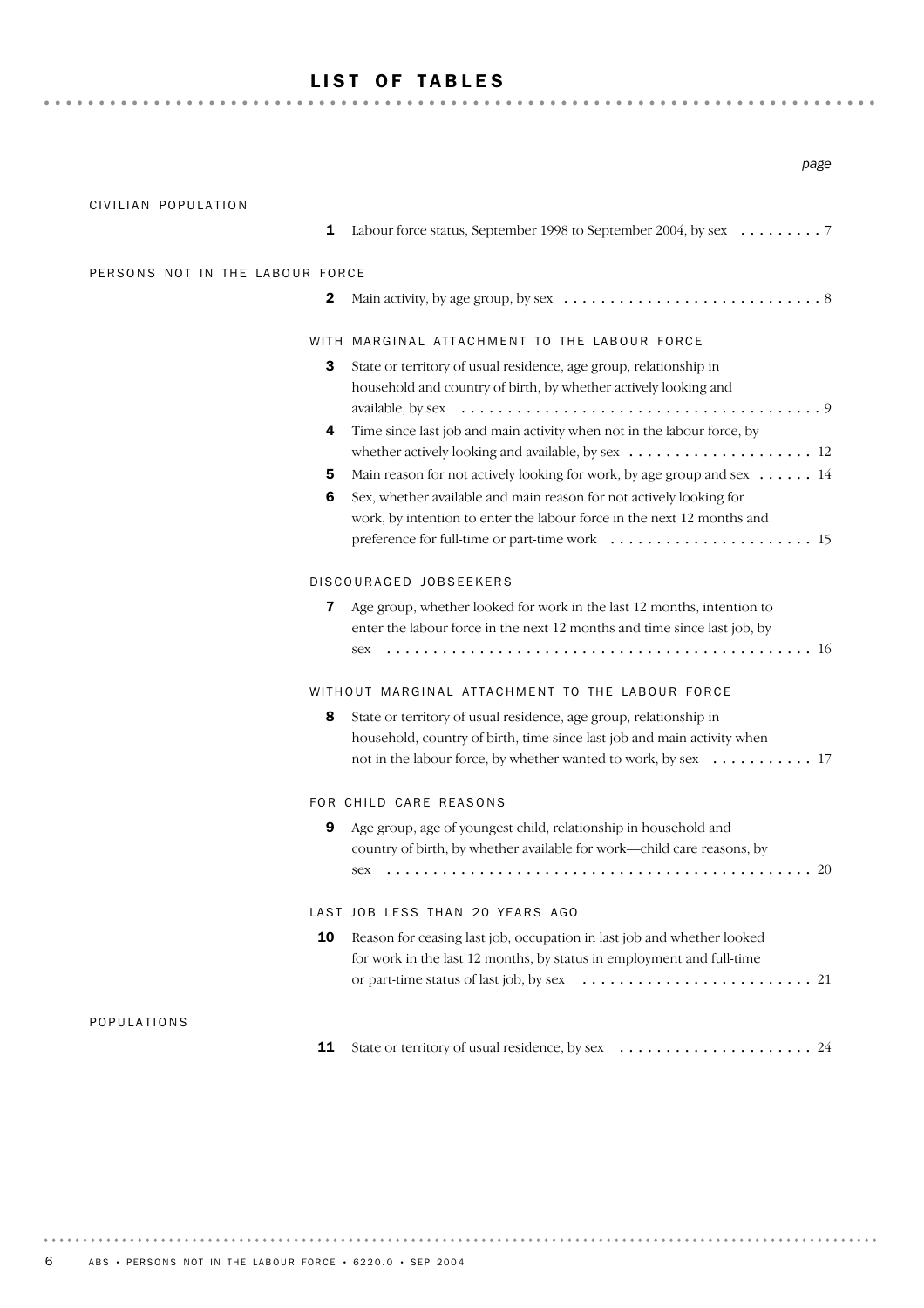# 1 CIVILIAN POPULATION, Labour force status —September 1998 to 2004

|                                                                                                                 | Sep<br>1998            | Sep<br>1999           | Sep<br>2000         | Sep<br>2001(a)      | Sep<br>2002(a)        | Sep<br>2003(a)    | Sep<br>2004(a)     |
|-----------------------------------------------------------------------------------------------------------------|------------------------|-----------------------|---------------------|---------------------|-----------------------|-------------------|--------------------|
|                                                                                                                 | '000                   | '000                  | '000                | '000                | '000                  | '000              | '000               |
|                                                                                                                 | <b>MALES</b>           |                       |                     |                     |                       |                   |                    |
| Civilian population aged 15 to 69 years(b)                                                                      | 6 5 2 5 . 1            | 6 5 9 4.5             | 6 711.1             | 6791.8              | 6 901.1               | 6 9 9 3.4         | 6989.9             |
| Persons in the labour force                                                                                     | 5 2 9 5.7              | 5 3 2 9.0             | 5 4 2 4 . 7         | 5 4 6 1.5           | 5 5 1 4 .0            | 5 5 9 4.4         | 5 631.6            |
| Emploved                                                                                                        | 4 8 5 4 .0             | 4926.7                | 5 0 5 4.9           | 5 0 6 7 . 7         | 5 160.6               | 5 2 7 5 . 2       | 5 3 2 1.1          |
| Unemployed                                                                                                      | 441.7                  | 402.3                 | 369.8               | 393.8               | 353.4                 | 319.2             | 310.5              |
| Persons not in the labour force                                                                                 | 1 2 2 9 . 4            | 1 2 6 5.5             | 1 2 8 6.4           | 1 3 3 0 . 3         | 1 3 8 7 . 1           | 1 399.0           | 1 3 5 8.3          |
| With marginal attachment to the labour force                                                                    | 282.3                  | 267.0                 | 255.1               | 259.7               | 263.0                 | 262.7             | 269.5              |
| Wanted to work and were actively looking for work                                                               | 27.8                   | 27.8                  | 28.6                | 31.3                | 30.0                  | 28.8              | 28.9               |
| Were available to start work within four weeks                                                                  | 12.6                   | 18.3                  | 21.6                | 21.5                | 20.9                  | 17.1              | 20.4               |
| Were not available to start work within four weeks                                                              | 15.2                   | 9.5                   | 7.1                 | 9.8                 | 9.2                   | 11.7              | 8.6                |
| Wanted to work but were not actively looking for work and                                                       |                        |                       |                     |                     |                       |                   |                    |
| were available to start work within four weeks                                                                  | 254.5                  | 239.1                 | 226.4               | 228.4               | 232.9                 | 233.9             | 240.6              |
| Discouraged jobseekers                                                                                          | 36.7                   | 36.9                  | 32.4                | 28.3                | 24.4                  | 26.6              | 28.4               |
| Other                                                                                                           | 217.8                  | 202.2                 | 194.0               | 200.1               | 208.5                 | 207.3             | 212.2              |
| Without marginal attachment to the labour force(c)<br>Wanted to work but were not actively looking for work and | 947.2                  | 998.6                 | 1 0 3 1 . 4         | 1070.6              | 1 1 2 4 . 2           | 1 1 36.4          | 1 0 8 8.9          |
| were not available to start work within four weeks                                                              | 95.6                   | 107.6                 | 118.8               | 111.2               | 129.6                 | 123.1             | 120.4              |
| Did not want to work                                                                                            | 789.0                  | 838.5                 | 837.9               | 843.5               | 894.0                 | 881.7             | 857.8              |
|                                                                                                                 | <b>FEMALES</b>         |                       |                     |                     |                       |                   |                    |
|                                                                                                                 |                        |                       |                     |                     |                       |                   |                    |
| Civilian population aged 15 to 69 years(b)<br>Persons in the labour force                                       | 6 4 9 9.9<br>4 0 9 0.6 | 6 6 10.7<br>4 1 6 3.8 | 6687.8<br>4 2 8 9.6 | 6763.9<br>4 3 2 9.0 | 6866.9<br>4 4 2 7 . 2 | 6972.6<br>4 509.0 | 7 081.4<br>4 600.5 |
| Employed                                                                                                        | 3 7 7 2.2              | 3855.4                | 4 0 27.9            | 4 0 5 5.3           | 4 1 5 4 .8            | 4 242.1           | 4 3 4 8.5          |
| Unemployed                                                                                                      | 318.4                  | 308.4                 | 261.7               | 273.6               | 272.4                 | 266.9             | 252.0              |
|                                                                                                                 |                        |                       |                     |                     |                       |                   |                    |
| Persons not in the labour force                                                                                 | 2 409.3                | 2 4 4 6.9             | 2 3 9 8.2           | 2 4 3 4 .9          | 2 4 3 9.7             | 2 4 6 3.5         | 2 480.8            |
| With marginal attachment to the labour force<br>Wanted to work and were actively looking for work               | 640.4<br>31.0          | 616.2<br>37.4         | 568.8<br>28.2       | 556.8<br>34.1       | 545.2                 | 572.0<br>30.4     | 585.8<br>36.5      |
| Were available to start work within four weeks                                                                  | 20.6                   | 27.2                  | 20.4                | 23.6                | 36.0<br>23.0          | 22.3              | 26.3               |
| Were not available to start work within four weeks                                                              | 10.3                   | 10.2                  | 7.8                 | 10.5                | 13.0                  | 8.1               | 10.2               |
| Wanted to work but were not actively looking for work and                                                       |                        |                       |                     |                     |                       |                   |                    |
| were available to start work within four weeks                                                                  | 609.4                  | 578.8                 | 540.6               | 522.7               | 509.2                 | 541.6             | 549.3              |
| Discouraged jobseekers                                                                                          | 74.3                   | 68.9                  | 74.1                | 53.3                | 53.6                  | 53.2              | 53.6               |
| Other                                                                                                           | 535.1                  | 509.9                 | 466.6               | 469.4               | 455.6                 | 488.4             | 495.8              |
| Without marginal attachment to the labour force(c)<br>Wanted to work but were not actively looking for work and | 1769.0                 | 1830.7                | 1829.4              | 1878.1              | 1894.6                | 1891.6            | 1895.0             |
| were not available to start work within four weeks<br>Did not want to work                                      | 191.5<br>1548.7        | 202.2<br>1595.2       | 216.6<br>1570.6     | 202.5<br>1615.5     | 231.6<br>1 607.2      | 255.3<br>1567.9   | 213.0<br>1618.3    |
| .                                                                                                               |                        |                       |                     |                     |                       |                   |                    |
|                                                                                                                 | PERSONS                |                       |                     |                     |                       |                   |                    |
| Civilian population aged 15 to 69 years(b)                                                                      | 13 025.1               | 13 205.1              | 13 398.8            | 13 555.7            | 13 768.1              | 13 966.0          | 14 071.3           |
| Persons in the labour force                                                                                     | 9 3 8 6.3              | 9 4 9 2.7             | 9 7 1 4.2           | 9 7 9 0.4           | 9 9 4 1.2             | 10 103.4          | 10 232.1           |
| Employed                                                                                                        | 8 6 2 6.2              | 8782.0                | 9 0 8 2.8           | 9 1 23.0            | 9 3 1 5.4             | 9 5 1 7 . 3       | 9 6 6 9.6          |
| Unemployed                                                                                                      | 760.1                  | 710.7                 | 631.4               | 667.5               | 625.8                 | 586.1             | 562.5              |
| Persons not in the labour force                                                                                 | 3 638.8                | 3 7 1 2.4             | 3 684.6             | 3 7 6 5.2           | 3826.8                | 3862.6            | 3839.2             |
| With marginal attachment to the labour force                                                                    | 922.6                  | 883.2                 | 823.9               | 816.5               | 808.1                 | 834.6             | 855.3              |
| Wanted to work and were actively looking for work                                                               | 58.7                   | 65.2                  | 56.8                | 65.4                | 66.0                  | 59.2              | 65.4               |
| Were available to start work within four weeks                                                                  | 33.2                   | 45.5                  | 42.0                | 45.1                | 43.9                  | 39.4              | 46.6               |
| Were not available to start work within four weeks                                                              | 25.5                   | 19.7                  | 14.8                | 20.3                | 22.1                  | 19.8              | 18.8               |
| Wanted to work but were not actively looking for work and                                                       |                        |                       |                     |                     |                       |                   |                    |
| were available to start work within four weeks                                                                  | 863.9                  | 818.0                 | 767.1               | 751.1               | 742.1                 | 775.5             | 789.9              |
| Discouraged jobseekers                                                                                          | 110.9                  | 105.8                 | 106.5               | 81.7                | 78.0                  | 79.8              | 82.0               |
| Other                                                                                                           | 753.0                  | 712.2                 | 660.6               | 669.5               | 664.1                 | 695.7             | 707.9              |
| Without marginal attachment to the labour force(c)<br>Wanted to work but were not actively looking for work and | 2 7 1 6.1              | 2829.2                | 2860.7              | 2948.7              | 3 0 18.7              | 3 0 28.0          | 2983.9             |
| were not available to start work within four weeks                                                              | 287.1                  | 309.8                 | 335.5               | 313.7               | 361.2                 | 378.4             | 333.4              |
| Did not want to work                                                                                            | 2 3 3 7 . 6            | 2 433.7               | 2 408.5             | 2 4 5 8.9           | 2 501.2               | 2 4 4 9.6         | 2 4 7 6.1          |
|                                                                                                                 |                        |                       |                     |                     |                       |                   |                    |

(a) For information on comparability between years, see paragraph 21 of the Explanatory Notes.

(b) Revised for 1998 and 1999. See paragraph 17 of the Explanatory Notes.

(c) Includes persons who were permanently unable to work.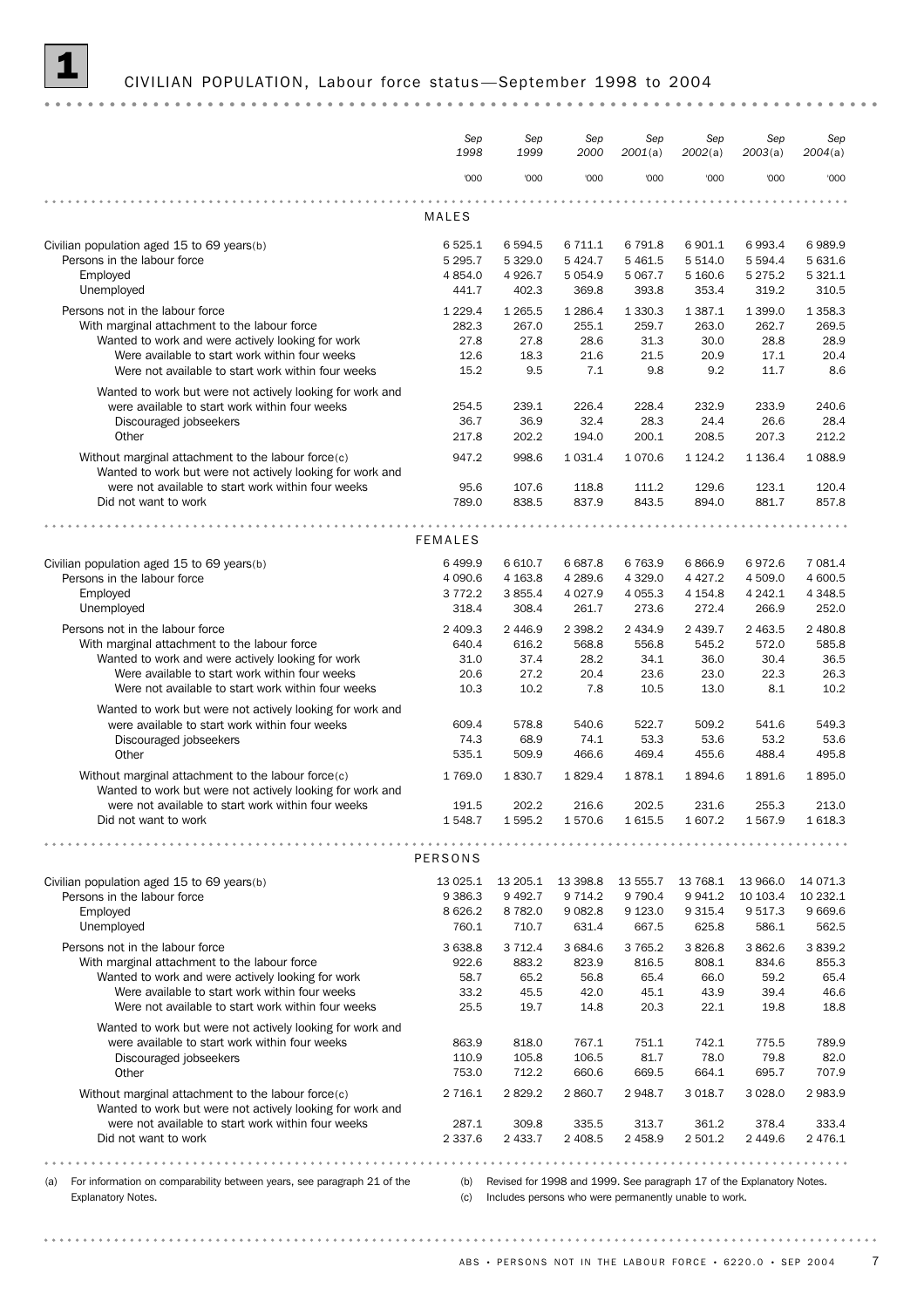| AGE GROUP (YEARS)                                    |           |           |           |           |           |           |         |                                                         |
|------------------------------------------------------|-----------|-----------|-----------|-----------|-----------|-----------|---------|---------------------------------------------------------|
|                                                      | $15 - 24$ | $25 - 34$ | $35 - 44$ | $45 - 54$ | $55 - 59$ | $60 - 64$ | 65-69   | Total                                                   |
|                                                      | '000      | '000      | '000      | '000      | '000      | '000      | '000    | '000                                                    |
|                                                      |           |           |           |           |           |           |         |                                                         |
|                                                      |           |           | MALES     |           |           |           |         |                                                         |
| Retired or voluntarily inactive                      | $*2.3$    | $*1.3$    | $*3.3$    | 17.7      | 47.8      | 106.7     | 185.3   | 364.4                                                   |
| Home duties or child care                            | $*4.9$    | 11.2      | 26.2      | 21.7      | 12.7      | 18.0      | 16.5    | 111.2                                                   |
| Attending an educational institution                 | 328.2     | 29.1      | 12.4      | $*4.8$    | $*2.9$    | $**0.2$   | $**0.7$ | 378.3                                                   |
| Own disability or handicap                           | 10.6      | 13.9      | 26.3      | 35.2      | 25.2      | 23.8      | 14.1    | 149.1                                                   |
| Own illness or injury                                | 9.3       | 16.0      | 28.2      | 41.7      | 29.7      | 29.9      | 17.5    | 172.4                                                   |
| Looking after ill or disabled person                 | $*1.6$    | $*2.9$    | 8.3       | 6.4       | $*5.3$    | 9.9       | $*4.1$  | 38.5                                                    |
| Travel, holiday or leisure activity                  | 7.8       | 7.5       | $*5.6$    | 8.0       | 9.8       | 11.5      | 20.5    | 70.7                                                    |
| Working in unpaid voluntary job                      | $*2.1$    | $**0.5$   | $*2.5$    | $*5.0$    | $*4.2$    | 7.6       | 8.4     | 30.3                                                    |
| Other                                                | 8.9       | 9.3       | 7.7       | 6.7       | $*4.3$    | $*3.6$    | $*2.9$  | 43.5                                                    |
| Total                                                | 375.7     | 91.6      | 120.5     | 147.2     | 141.9     | 211.3     | 270.1   | 1 3 5 8.3                                               |
|                                                      |           |           |           |           |           |           |         |                                                         |
|                                                      |           |           | FEMALES   |           |           |           |         |                                                         |
| Retired or voluntarily inactive                      | $*2.3$    | $*1.8$    | $*3.1$    | 19.2      | 50.0      | 88.4      | 146.7   | 311.5                                                   |
| Home duties or child care                            | 88.5      | 335.5     | 343.9     | 214.7     | 139.8     | 131.5     | 116.8   | 1370.7                                                  |
| Attending an educational institution                 | 309.6     | 39.0      | 19.9      | 11.0      | $*3.3$    | $*1.4$    | $*1.1$  | 385.3                                                   |
| Own disability or handicap                           | 6.7       | 11.9      | 10.5      | 19.1      | 17.0      | 11.3      | 7.1     | 83.6                                                    |
| Own illness or injury                                | $*4.1$    | 8.7       | 14.5      | 26.5      | 19.8      | 19.5      | 11.5    | 104.6                                                   |
| Looking after ill or disabled person                 | $*1.3$    | $*4.4$    | 11.4      | 21.3      | 21.0      | 18.0      | 13.2    | 90.8                                                    |
| Travel, holiday or leisure activity                  | $*4.2$    | $*4.7$    | $*2.6$    | 7.3       | 7.8       | 12.5      | 19.3    | 58.3                                                    |
| Working in unpaid voluntary job                      | $*1.5$    | $*3.3$    | $*1.5$    | 6.1       | 11.2      | 15.4      | 10.4    | 49.3                                                    |
| Other                                                | 6.3       | $*4.4$    | $*3.3$    | 6.2       | $*2.4$    | $*2.1$    | $*2.1$  | 26.8                                                    |
| Total                                                | 424.6     | 413.7     | 410.8     | 331.4     | 272.3     | 300.1     | 328.0   | 2 480.8                                                 |
|                                                      |           |           |           |           |           |           |         |                                                         |
|                                                      |           |           | PERSONS   |           |           |           |         |                                                         |
| Retired or voluntarily inactive                      | $*4.5$    | $*3.1$    | 6.4       | 36.9      | 97.8      | 195.1     | 332.0   | 675.8                                                   |
| Home duties or child care                            | 93.4      | 346.7     | 370.1     | 236.4     | 152.5     | 149.4     | 133.3   | 1481.8                                                  |
| Attending an educational institution                 | 637.9     | 68.0      | 32.3      | 15.8      | 6.2       | $*1.6$    | $*1.8$  | 763.5                                                   |
| Own disability or handicap                           | 17.3      | 25.7      | 36.8      | 54.3      | 42.2      | 35.1      | 21.2    | 232.7                                                   |
| Own illness or injury                                | 13.4      | 24.7      | 42.7      | 68.2      | 49.5      | 49.5      | 29.0    | 277.0                                                   |
| Looking after ill or disabled person                 | $*3.0$    | 7.3       | 19.7      | 27.7      | 26.3      | 27.9      | 17.4    | 129.3                                                   |
| Travel, holiday or leisure activity                  | 12.1      | 12.2      | 8.1       | 15.3      | 17.6      | 24.0      | 39.9    | 129.0                                                   |
| Working in unpaid voluntary job                      | $*3.5$    | $*3.9$    | $*4.1$    | 11.0      | 15.5      | 23.0      | 18.7    | 79.7                                                    |
| Other                                                | 15.2      | 13.7      | 11.0      | 13.0      | 6.7       | 5.7       | $*5.0$  | 70.3                                                    |
| <b>Total</b>                                         | 800.3     | 505.3     | 531.2     | 478.6     | 414.2     | 511.4     | 598.2   | 3839.2                                                  |
|                                                      |           |           |           |           |           |           |         |                                                         |
| estimate has a relative standard error of 25% to 50% |           |           | **        |           |           |           |         | estimate has a relative standard error greater than 50% |

and should be used with caution

\*\* estimate has a relative standard error greater than 50% and is considered too unreliable for general use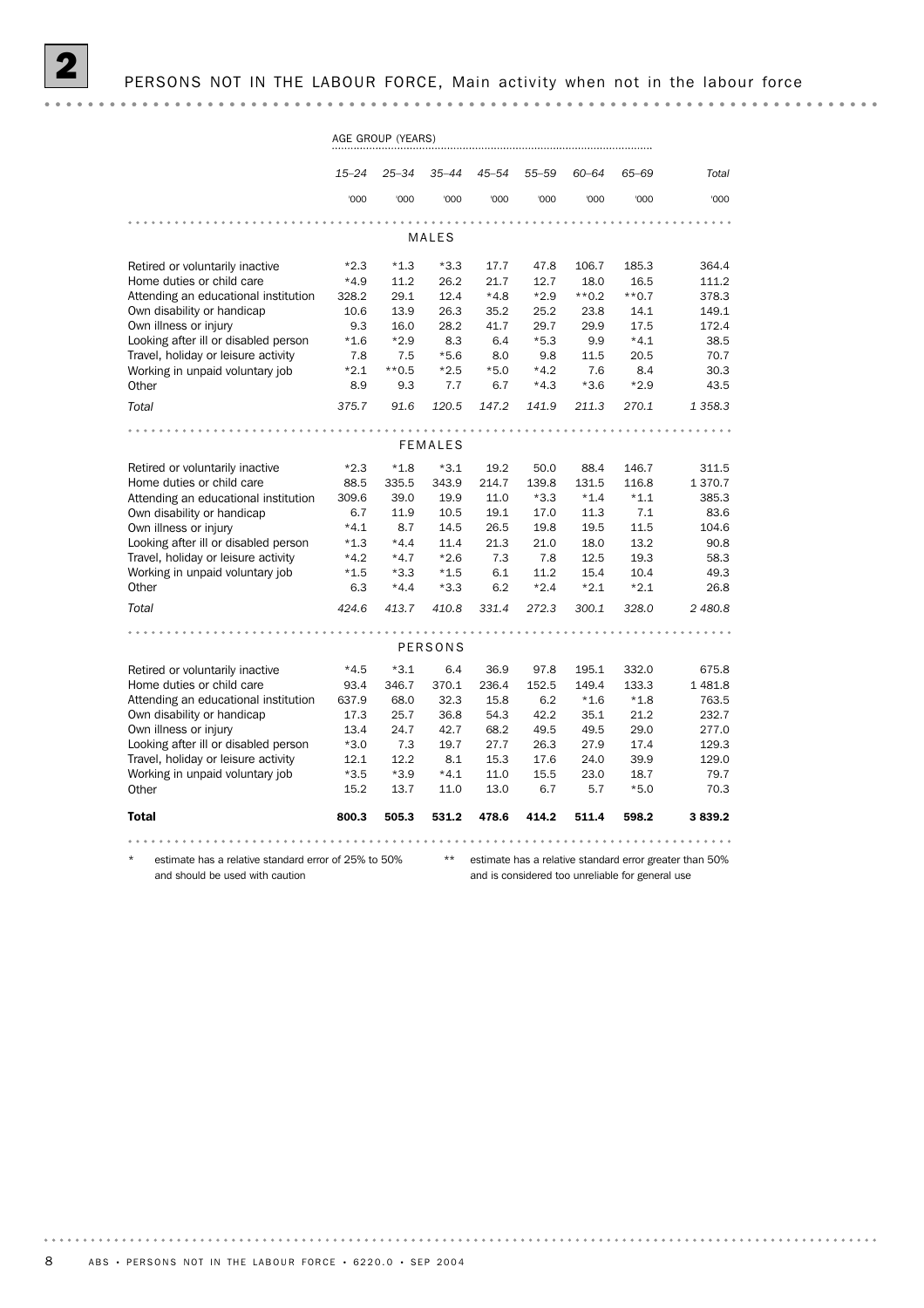### PERSONS WITH MARGINAL ATTACHMENT TO THE LABOUR FORCE

### WANTED TO WORK, NOT ACTIVELY LOOKING, *Total* BUT WERE AVAILABLE *not Proportion Total with in the not in the Discouraged marginal labour labour jobseekers Other Total attachment*(a) *force force*(b) '000 '000 '000 '000 '000 % MALES State or territory of usual residence New South Wales 12.1 64.9 77.0 84.7 469.6 20.0<br>Victoria 19.2 12.1 64.9 77.0 84.7 469.6 20.0 Victoria \*5.7 62.6 68.4 78.1 336.4 19.2 Queensland \*4.5 32.9 37.4 43.6 246.4 18.4 South Australia 3.1 18.5 21.6 23.1 112.4 21.2 Western Australia 18.4 19.4 19.4 22.2 25.0 125.7 18.4 Tasmania \*\*0.2 7.3 7.5 8.2 41.0 24.6 Northern Territory(c) — 1.6 1.6 1.6 6.6 12.6 Australian Capital Territory **17.6 17.6 17.6 17.6 17.6 17.6 17.6 17.6 17.6 17.6 17.6 17.6 17.6 17.6 17.6 17.6 17.6 17.6 17.6 17.6 17.6 17.6 17.6 17.6 17.6 17.6 17.6 17.** Age group (years) 15–19 \*3.4 75.4 78.7 84.7 278.0 40.1 20–24 \*2.2 22.5 24.7 31.5 97.7 13.9 25–34 \*1.4 24.4 25.7 30.1 91.6 6.6 35–44 \*3.8 27.4 31.3 35.4 120.5 8.3 45–54 \*2.7 28.0 30.7 35.6 147.2 10.9 55–59 \*2.8 13.9 16.7 18.2 141.9 23.6 60–64 8.2 17.0 25.3 26.6 211.3 46.6 65–69 \*3.9 \*3.5 7.4 7.4 270.1 75.2 Relationship in household Family member 19.3 165.6 184.9 210.7 1 057.2 18.7 Husband, wife or partner 12.7 61.7 74.4 84.7 633.8 15.5 Lone parent \*\*0.4 8.7 9.1 10.4 31.3 24.7 Dependent student \*2.1 67.1 69.2 75.9 264.5 52.1 Non-dependent child **12.2 12.2 12.2 12.2 12.2 12.2 12.2 12.2 12.2 12.2 12.2 12.2 12.2 12.2 12.2 12.2 12.2 12.2 12.2 12.2 12.2 12.2 12.2 12.2 12.2 12.2 12.2 12.2 12.2** Other family person **by the contract of the CO** the term of the term of the term of the term of the term of the term of the term of the term of the term of the term of the term of term of the term of term of the term of te Non-family member or person living alone 7.7 36.7 44.3 47.3 245.5 22.5 Relationship not determined  $*1.4$  9.9 11.3 11.5 55.7 22.9 Country of birth(d) Born in Australia 18.4 159.8 178.2 159.8 178.2 200.3 910.0 18.0<br>Born overseas 10.0 52.4 62.4 62.4 69.2 448.0 23.3 Born overseas 10.0 52.4 62.4 69.2 448.0 23.3 Born in main English-speaking countries \*3.8 13.2 17.1 18.6 126.2 17.3 Born in other than main English-speaking countries 6.2 39.2 45.3 50.6 321.8 27.0 *Total 28.4 212.2 240.6 269.5 1 358.3 19.4* estimate has a relative standard error of 25% to 50% and should be (b) Proportion of persons not in the labour force in each corresponding used with caution civilian population group. \*\* estimate has a relative standard error greater than 50% and is (c) Refers to mainly urban areas only. For more information see paragraph considered too unreliable for general use 9 of the Explanatory Notes. — nil or rounded to zero (including null cells) (d) Excludes persons whose country of birth was inadequately described.

(a) Includes persons who wanted to work and were actively looking for work.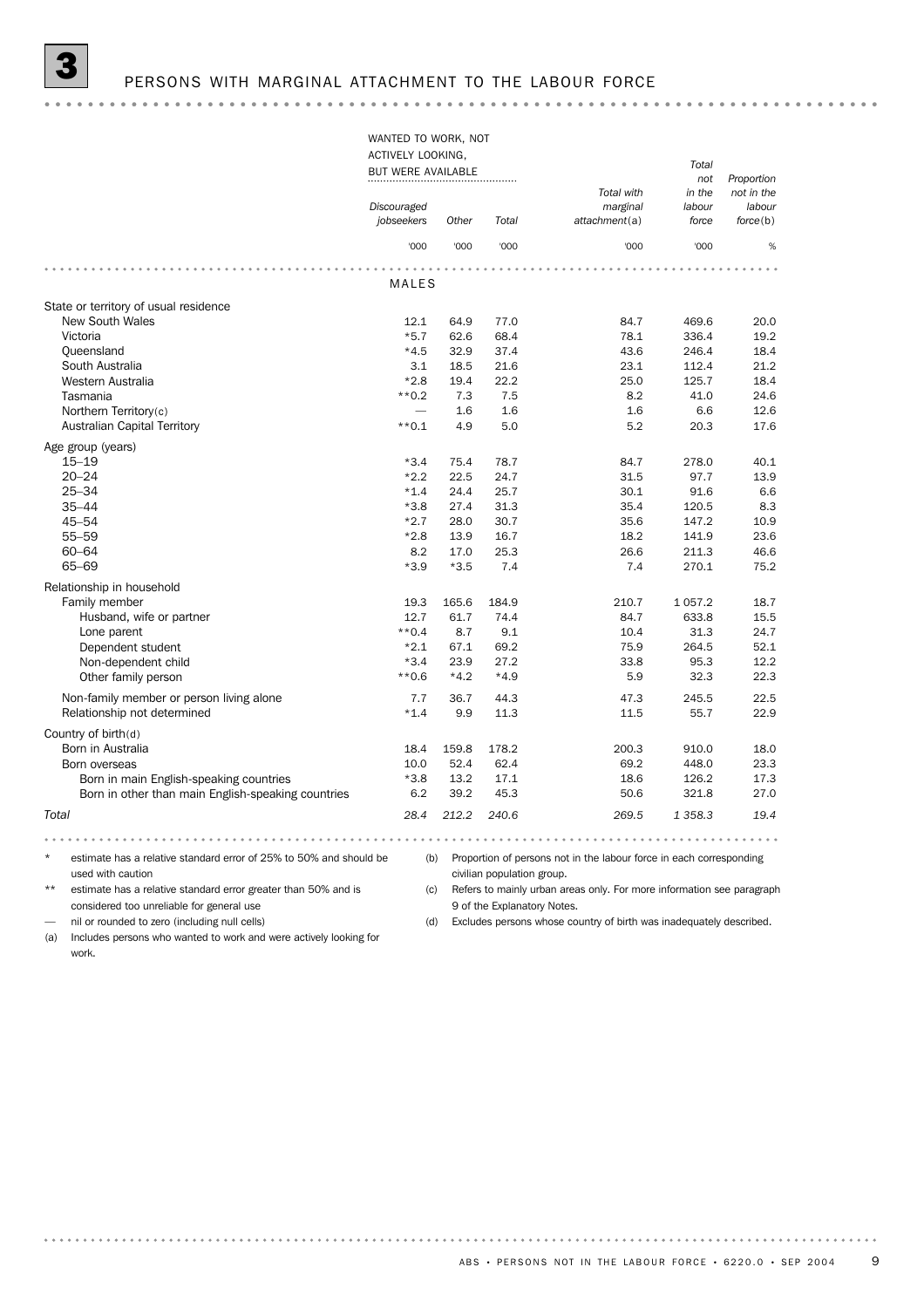### 3 PERSONS WITH MARGINAL ATTACHMENT TO THE LABOUR FORCE *continued*

### WANTED TO WORK, NOT ACTIVELY LOOKING, *Total* BUT WERE AVAILABLE *not Proportion Total with in the not in the Discouraged marginal labour labour jobseekers Other Total attachment*(a) *force force*(b) '000 '000 '000 '000 '000 % FEMALES State or territory of usual residence New South Wales 20.7 163.5 184.2 194.3 860.9 36.3 Victoria 11.5 127.3 138.8 148.7 628.1 35.1 Queensland 10.2 95.3 105.6 112.9 453.6 33.5 South Australia 4.2 37.4 41.6 44.4 193.3 36.3 Western Australia 4.7 49.9 54.7 58.8 237.2 34.3 Tasmania \*1.2 14.3 15.5 16.6 66.0 39.0 Northern Territory(c) **1.1.3 10.7** 1.3 **1.3** 1.3 **1.3** 1.3 **1.3** 1.3 **1.3** 1.3 **1.3** 1.3 Australian Capital Territory \*0.8 5.2 6.0 6.9 30.9 26.0 Age group (years) 15–19 \*\*0.9 70.1 71.0 78.4 264.2 39.2 20–24 \*2.6 44.1 46.7 53.1 160.4 22.9 25–34 8.3 140.2 148.5 155.8 413.7 29.0 35–44 9.1 135.7 144.9 154.3 410.8 27.5 45–54 10.4 65.0 75.4 79.0 331.4 24.1 55–59 9.7 25.5 35.2 37.5 272.3 45.8 60–64 8.9 11.9 20.8 20.8 300.1 67.2 65–69 \*3.7 \*3.2 6.9 6.9 328.0 88.5 Relationship in household Family member **13.1 and 13.2 103.7** 43.0 439.8 482.8 514.5 2 103.7 35.3 Husband, wife or partner 30.0 266.3 296.3 313.2 1 494.2 35.9 Lone parent 10.2 103.9 114.0 120.7 281.4 42.2 Dependent student \*1.3 54.6 55.9 61.4 223.9 42.9 Non-dependent child  $*$  0.5 10.5 11.1 13.4 50.6 10.7 Other family person **being the contract of the contract of the contract of the contract of the contract of the contract of the contract of the contract of the contract of the contract of the contract of the contract of the** Non-family member or person living alone 1990 100 and 100 and 100 and 200 and 285.8 43.7 Relationship not determined  $*2.4$  23.0 25.3 27.4 91.4 34.4 Country of birth(d) Born in Australia 2012 10:30 10:31 122.7 1406.6 433.3 1651.9 32.2 Born overseas 19.9 122.7 142.6 152.4 828.1 42.4 Born in main English-speaking countries \*5.0 44.3 49.3 52.4 236.7 34.3 Born in other than main English-speaking countries  $14.9$   $78.4$  93.3 100.0 591.3 46.9 *Total 53.6 495.8 549.3 585.8 2 480.8 35.0* estimate has a relative standard error of 25% to 50% and should be (b) Proportion of persons not in the labour force in each corresponding used with caution civilian population group. \*\* estimate has a relative standard error greater than 50% and is (c) Refers to mainly urban areas only. For more information see paragraph considered too unreliable for general use 9 of the Explanatory Notes. (a) Includes persons who wanted to work and were actively looking for

work.

(d) Excludes persons whose country of birth was inadequately described.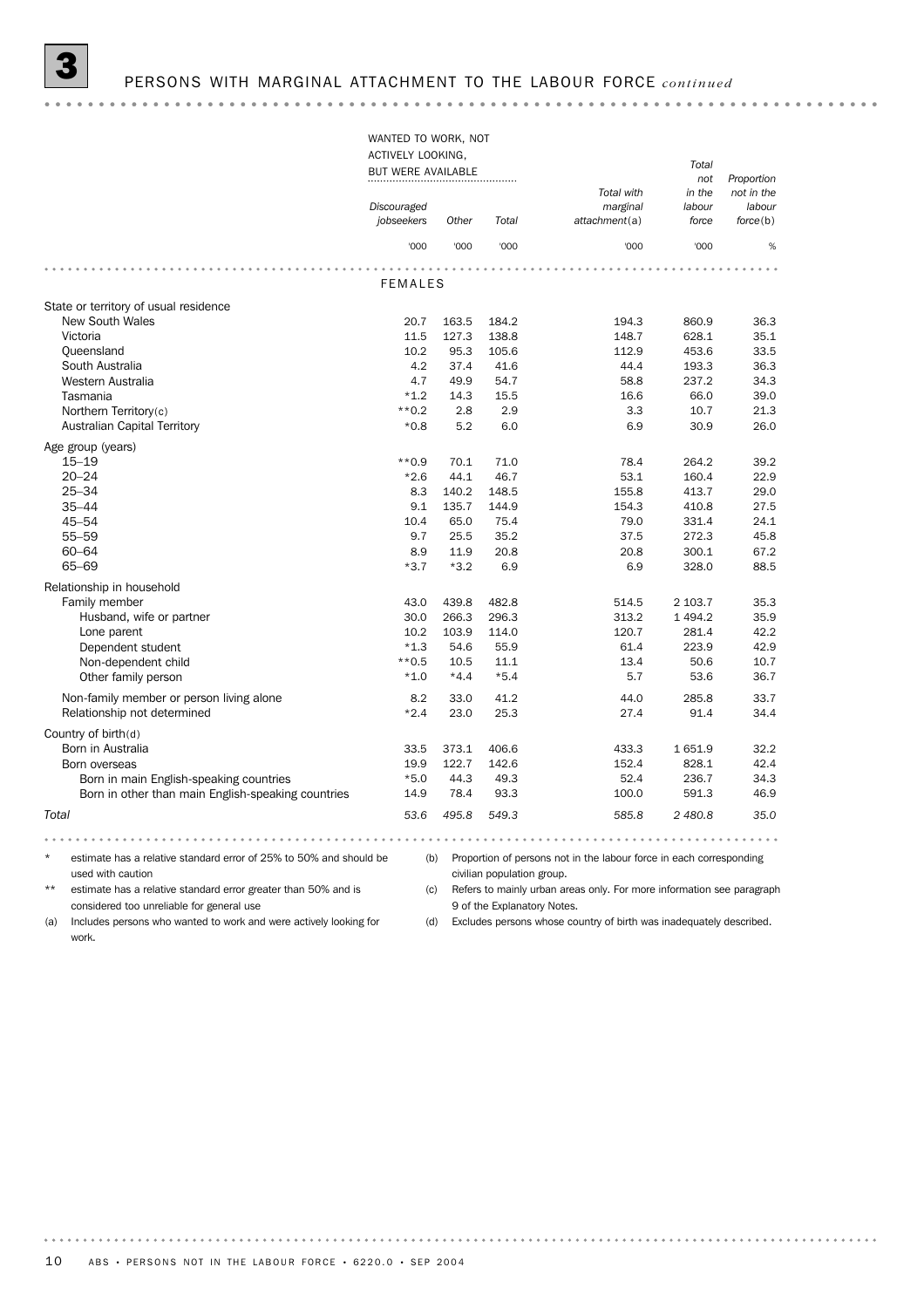### 3 PERSONS WITH MARGINAL ATTACHMENT TO THE LABOUR FORCE *continued*

### WANTED TO WORK, NOT ACTIVELY LOOKING, *Total* BUT WERE AVAILABLE *Proportion not Total with in the not in the Discouraged marginal labour labour jobseekers Other Total attachment*(a) *force force*(b) '000 '000 '000 '000 '000 % PERSONS State or territory of usual residence Victoria 17.2 190.0 207.2 226.8 964.6 27.2 New South Wales 32.8 228.4 261.1 278.9 1 330.5 28.2 Queensland 26.0 South Australia 7.3 56.0 63.2 67.5 305.7 28.8 Western Australia 7.5 69.4 76.9 83.8 362.8 26.4 Tasmania 1.4 21.6 23.0 24.7 107.0 31.8 Northern Territory(c)  $**0.2$  4.4 4.5 4.9 17.4 16.8 Australian Capital Territory **12.2** 1.8 australian Capital Territory **12.2** 1.8 Age group (years) 15–19 \*4.2 145.5 149.7 163.1 542.1 39.7  $20-24$  200-24 **18.4 18.4 18.4 18.4 18.4 18.4 18.4 18.4 18.4 18.4** 25–34 9.7 164.6 174.2 186.0 505.3 18.0 35–44 13.0 163.2 176.1 189.8 531.2 18.1 45–54 13.1 93.1 106.2 114.6 478.6 17.6 55–59 12.5 39.4 51.9 55.7 414.2 34.6 60–64 17.1 28.9 46.0 47.4 511.4 56.8 65–69 7.6 6.7 14.3 14.3 598.2 82.0 Relationship in household Family member **62.3** 605.4 667.7 725.2 3 160.9 27.2 Husband, wife or partner 42.7 328.0 370.7 397.9 2 128.0 25.8 Lone parent 10.6 112.6 123.2 131.1 312.7 39.4 Dependent student \*3.5 121.7 125.2 137.3 488.4 47.4 Non-dependent child **10.6 and 12.6 and 13.9 and 13.9 and 13.3** 47.2 145.9 11.7 Other family person **being the contract of the CO** and the term of the term of the term of the term of the term of term of the term of term of the term of term of the term of term of term of term of term of term of term of Non-family member or person living alone 15.9 69.7 85.6 91.3 531.3 27.4 Relationship not determined  $*3.8$  32.9 36.7 38.9 147.1 28.9 Country of birth(d) Born in Australia 51.9 532.9 584.7 633.6 2 561.9 25.1 Born overseas 29.9 175.1 205.0 221.6 1 276.0 32.9 Born in main English-speaking countries 8.8 57.5 66.4 71.0 362.9 25.6 Born in other than main English-speaking countries 21.1 117.5 138.6 150.6 913.1 37.2 Total 82.0 707.9 789.9 855.3 3 839.2 27.3 estimate has a relative standard error of 25% to 50% and should be (b) Proportion of persons not in the labour force in each corresponding used with caution civilian population group. estimate has a relative standard error greater than 50% and is (c) Refers to mainly urban areas only. For more information see paragraph considered too unreliable for general use 9 of the Explanatory Notes. (d) Excludes persons whose country of birth was inadequately described.

(a) Includes persons who wanted to work and were actively looking for work.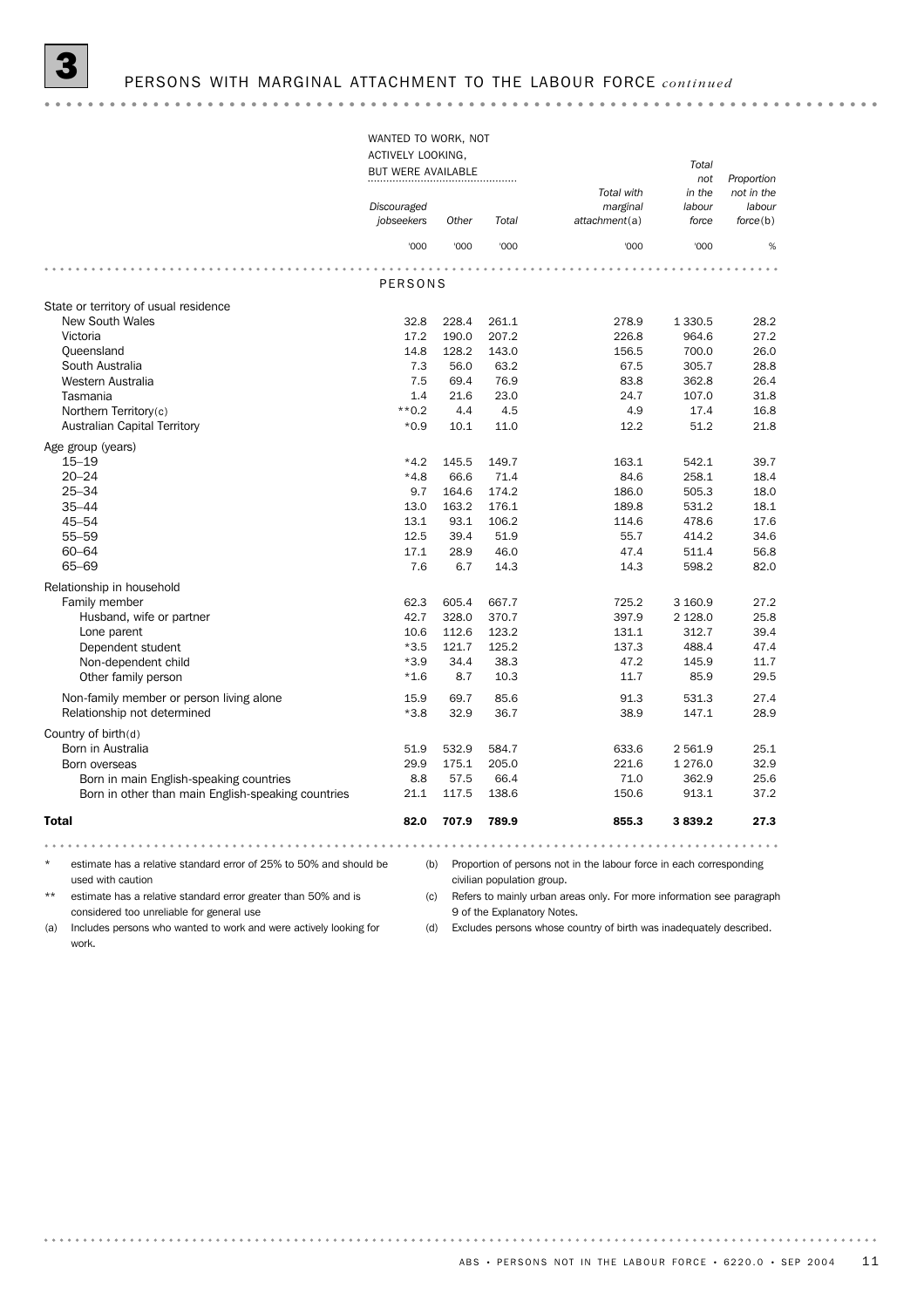### PERSONS WITH MARGINAL ATTACHMENT, Time and main activity since last job

|                                            | WANTED TO WORK, NOT       |        |        |                           |                 |
|--------------------------------------------|---------------------------|--------|--------|---------------------------|-----------------|
|                                            | ACTIVELY LOOKING,         |        |        |                           |                 |
|                                            | BUT WERE AVAILABLE        |        |        |                           | Total           |
|                                            |                           |        |        |                           | not             |
|                                            |                           |        |        | Total with                | in the          |
|                                            | Discouraged<br>jobseekers | Other  | Total  | marginal<br>attachment(a) | labour<br>force |
|                                            | '000                      | '000   | '000   | '000                      | '000            |
|                                            |                           |        |        |                           |                 |
|                                            | MALES                     |        |        |                           |                 |
|                                            |                           |        |        |                           |                 |
| Time since last job                        |                           |        |        |                           |                 |
| Had a job                                  | 24.7                      | 142.9  | 167.7  | 190.4                     | 1 043.4         |
| Under 12 months                            | 6.0                       | 62.5   | 68.5   | 85.1                      | 202.9           |
| 1 and under 3 years                        | $*5.1$                    | 34.4   | 39.5   | 43.5                      | 199.5           |
| 3 and under 5 years                        | *4.6                      | 18.8   | 23.3   | 24.3                      | 161.8           |
| 5 and under 10 years                       | 6.0                       | 16.6   | 22.6   | 23.3                      | 235.8           |
| 10 and under 20 years                      | $*2.6$                    | 9.1    | 11.7   | 12.2                      | 189.5           |
| 20 years or more                           | $*$ *0.5                  | $*1.6$ | $*2.1$ | $*2.1$                    | 54.0            |
| Never had a job                            | *3.7                      | 69.2   | 72.9   | 79.1                      | 315.0           |
| Main activity when not in the labour force |                           |        |        |                           |                 |
| Retired or voluntarily inactive            | 8.8                       | 15.3   | 24.1   | 24.6                      | 364.4           |
| Home duties or child care                  | $*4.9$                    | 25.6   | 30.6   | 34.7                      | 111.2           |
| Attending an educational institution       | $*4.9$                    | 89.3   | 94.3   | 104.7                     | 378.3           |
| Own disability or handicap                 | $*1.0$                    | 11.6   | 12.6   | 14.4                      | 149.1           |
| Own illness or injury                      | **0.6                     | 28.4   | 29.1   | 30.7                      | 172.4           |
| Looking after ill or disabled person       | $**0.3$                   | $*5.1$ | $*5.5$ | 6.1                       | 38.5            |
| Travel, holiday or leisure activity        | $*1.8$                    | 19.3   | 21.0   | 24.4                      | 70.7            |
| Working in unpaid voluntary job            | $*2.6$                    | $*5.6$ | 8.2    | 8.7                       | 30.3            |
| Other                                      | $*3.4$                    | 11.9   | 15.3   | 21.2                      | 43.5            |
|                                            |                           |        |        |                           |                 |
| Total                                      | 28.4                      | 212.2  | 240.6  | 269.5                     | 1 3 5 8.3       |
|                                            | <b>FEMALES</b>            |        |        |                           |                 |
|                                            |                           |        |        |                           |                 |
| Time since last job                        |                           |        |        |                           |                 |
| Had a job                                  | 47.3                      | 410.7  | 458.0  | 488.6                     | 2 0 3 4 .0      |
| Under 12 months                            | 7.1                       | 90.9   | 98.0   | 113.8                     | 330.4           |
| 1 and under 3 years                        | 7.1                       | 88.8   | 95.9   | 101.3                     | 322.0           |
| 3 and under 5 years                        | 6.2                       | 66.0   | 72.3   | 76.8                      | 268.6           |
| 5 and under 10 years                       | 7.8                       | 83.3   | 91.0   | 93.2                      | 385.3           |
| 10 and under 20 years                      | 13.1                      | 63.2   | 76.3   | 78.0                      | 373.3           |
| 20 years or more                           | 6.0                       | 18.5   | 24.5   | 25.6                      | 354.4           |
| Never had a job                            | 6.3                       | 85.0   | 91.3   | 97.2                      | 446.9           |
| Main activity when not in the labour force |                           |        |        |                           |                 |
| Retired or voluntarily inactive            | 5.9                       | 7.2    | 13.1   | 13.5                      | 311.5           |
| Home duties or child care                  | 36.9                      | 340.4  | 377.4  | 398.1                     | 1 370.7         |
| Attending an educational institution       | *2.7                      | 87.3   | 89.9   | 101.2                     | 385.3           |
| Own disability or handicap                 |                           | 8.9    | 8.9    | 9.5                       | 83.6            |
| Own illness or injury                      | $\overline{\phantom{m}}$  | 17.7   | 17.7   | 18.2                      | 104.6           |
| Looking after ill or disabled person       | *1.3                      | 12.5   | 13.7   | 14.9                      | 90.8            |
| Travel, holiday or leisure activity        | $*2.1$                    | 10.4   | 12.5   | 13.2                      | 58.3            |
| Working in unpaid voluntary job            | *3.3                      | 5.9    | 9.2    | 9.8                       | 49.3            |
| Other                                      | $*1.4$                    | $*5.5$ | 6.9    | 7.6                       | 26.8            |
|                                            |                           |        |        |                           |                 |
| Total                                      | 53.6                      | 495.8  | 549.3  | 585.8                     | 2 480.8         |
|                                            |                           |        |        |                           |                 |

\* estimate has a relative standard error of 25% to 50% and should be used with caution

\*\* estimate has a relative standard error greater than 50% and is considered too unreliable for general use

— nil or rounded to zero (including null cells)

(a) Includes persons who wanted to work and were actively looking for work.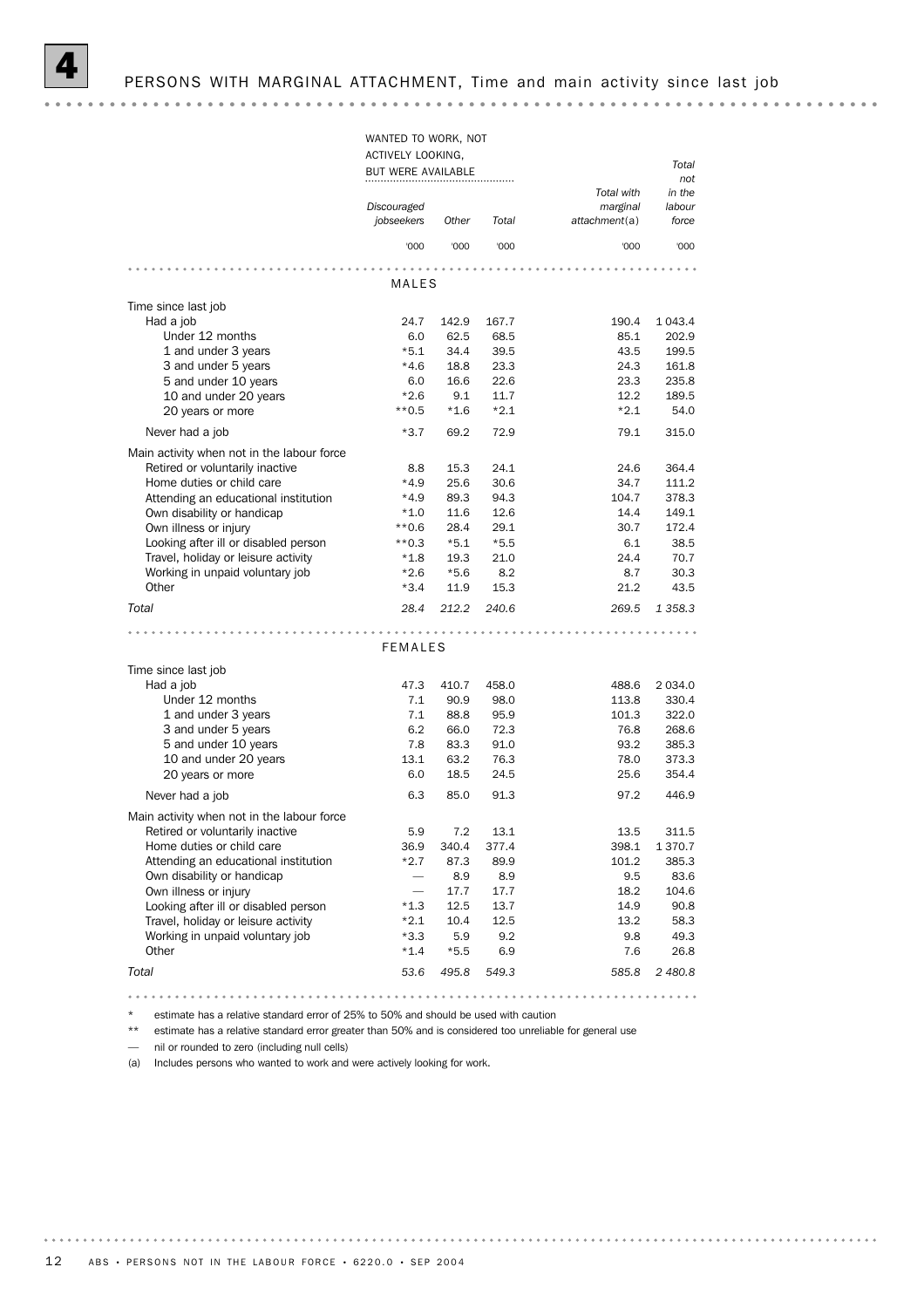### 4 PERSONS WITH MARGINAL ATTACHMENT, Time and main activity since last job *continued*

| WANTED TO WORK, NOT                        |                           |       |       |               |               |  |  |
|--------------------------------------------|---------------------------|-------|-------|---------------|---------------|--|--|
|                                            |                           | Total |       |               |               |  |  |
|                                            | <b>BUT WERE AVAILABLE</b> |       |       |               |               |  |  |
|                                            |                           |       |       | Total with    | not<br>in the |  |  |
|                                            | Discouraged               |       |       | marginal      | labour        |  |  |
|                                            | jobseekers                | Other | Total | attachment(a) | force         |  |  |
|                                            |                           |       |       |               |               |  |  |
|                                            | '000                      | '000  | '000  | '000          | '000          |  |  |
|                                            |                           |       |       |               |               |  |  |
|                                            | PERSONS                   |       |       |               |               |  |  |
| Time since last job                        |                           |       |       |               |               |  |  |
| Had a job                                  | 72.0                      | 553.7 | 625.7 | 679.0         | 3 0 7 7 . 3   |  |  |
| Under 12 months                            | 13.0                      | 153.5 | 166.5 | 198.8         | 533.3         |  |  |
| 1 and under 3 years                        | 12.2                      | 123.2 | 135.4 | 144.8         | 521.5         |  |  |
| 3 and under 5 years                        | 10.8                      | 84.8  | 95.6  | 101.1         | 430.3         |  |  |
| 5 and under 10 years                       | 13.8                      | 99.8  | 113.6 | 116.4         | 621.0         |  |  |
| 10 and under 20 years                      | 15.6                      | 72.3  | 87.9  | 90.2          | 562.8         |  |  |
| 20 years or more                           | 6.5                       | 20.0  | 26.5  | 27.7          | 408.4         |  |  |
| Never had a job                            | 10.0                      | 154.3 | 164.3 | 176.3         | 761.8         |  |  |
| Main activity when not in the labour force |                           |       |       |               |               |  |  |
| Retired or voluntarily inactive            | 14.7                      | 22.5  | 37.2  | 38.0          | 675.8         |  |  |
| Home duties or child care                  | 41.9                      | 366.1 | 407.9 | 432.7         | 1 4 8 1.8     |  |  |
| Attending an educational institution       | 7.6                       | 176.6 | 184.2 | 205.9         | 763.5         |  |  |
| Own disability or handicap                 | $*1.0$                    | 20.5  | 21.5  | 23.9          | 232.7         |  |  |
| Own illness or injury                      | $**0.6$                   | 46.1  | 46.8  | 48.9          | 277.0         |  |  |
| Looking after ill or disabled person       | $*1.6$                    | 17.6  | 19.2  | 21.0          | 129.3         |  |  |
| Travel, holiday or leisure activity        | $*3.9$                    | 29.7  | 33.6  | 37.6          | 129.0         |  |  |
| Working in unpaid voluntary job            | 5.9                       | 11.4  | 17.4  | 18.4          | 79.7          |  |  |
| Other                                      | $*4.8$                    | 17.4  | 22.2  | 28.8          | 70.3          |  |  |
| <b>Total</b>                               | 82.0                      | 707.9 | 789.9 | 855.3         | 3839.2        |  |  |

\* estimate has a relative standard error of 25% to 50% and should be used with caution

\*\* estimate has a relative standard error greater than 50% and is considered too unreliable for general use

(a) Includes persons who wanted to work and were actively looking for work.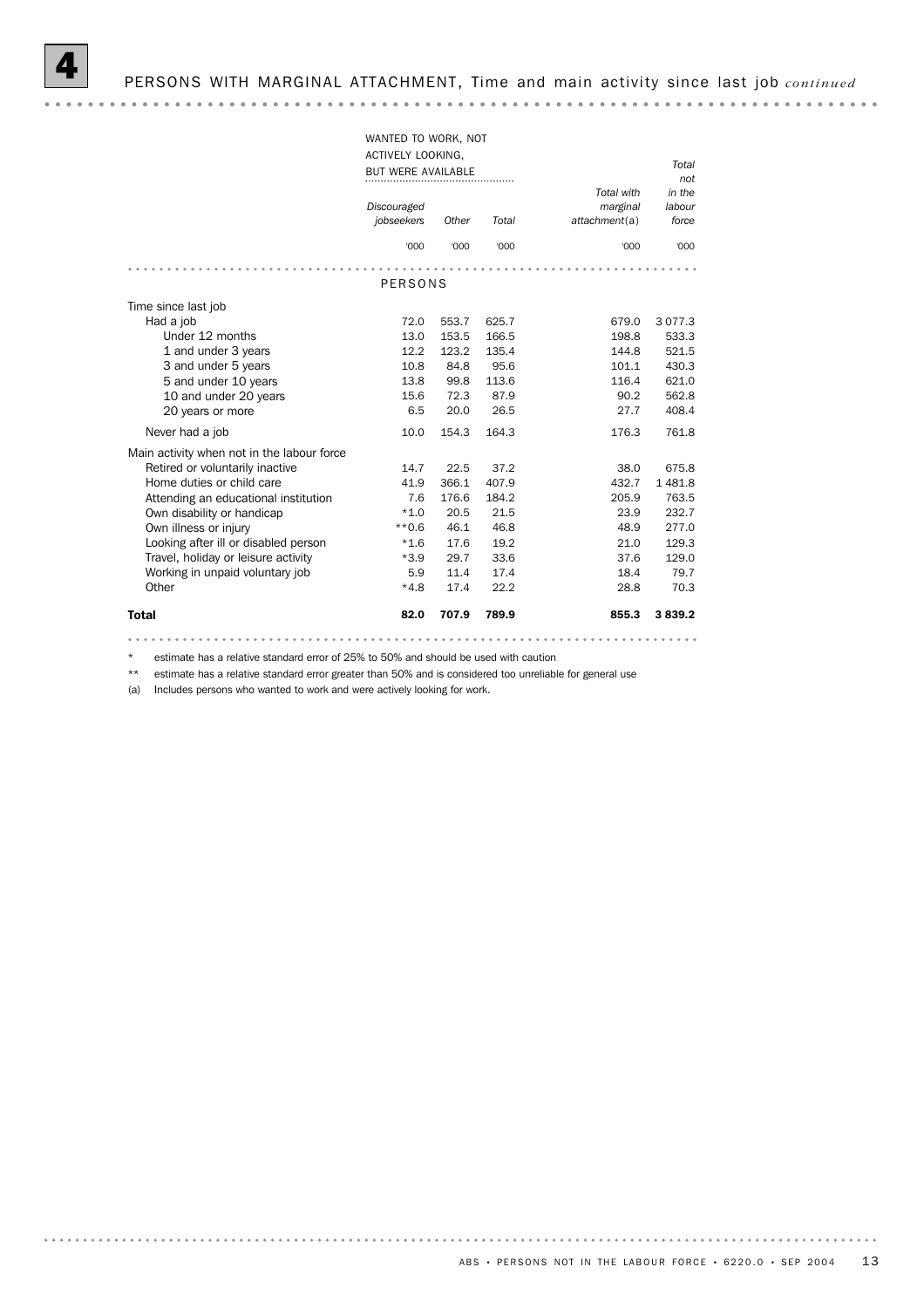

# PERSONS WITH MARGINAL ATTACHMENT NOT ACTIVELY LOOKING FOR WORK, Main reason for not actively looking for work

|                                                                | AGE GROUP (YEARS) |                          |           |           | <b>SEX</b> |        |         |         |
|----------------------------------------------------------------|-------------------|--------------------------|-----------|-----------|------------|--------|---------|---------|
|                                                                | $15 - 24$         | $25 - 34$                | $35 - 44$ | $45 - 54$ | $55 - 69$  | Males  | Females | Persons |
|                                                                | '000              | '000                     | '000      | '000      | '000       | '000   | '000    | '000    |
|                                                                |                   |                          |           |           |            |        |         |         |
| Discouraged jobseekers(a)                                      | 9.0               | 9.7                      | 13.0      | 13.1      | 37.2       | 28.4   | 53.6    | 82.0    |
| Considered too old by employers                                | $**0.5$           | $\overline{\phantom{0}}$ | $**0.2$   | $*2.7$    | 23.4       | 9.7    | 17.1    | 26.8    |
| Lacked the necessary schooling, training, skills or experience | $*3.8$            | $*3.5$                   | 6.1       | $*3.5$    | $*3.6$     | $*5.0$ | 15.6    | 20.6    |
| Difficulties because of language or ethnic background          | $*1.0$            | $*1.6$                   | $*1.5$    | $*1.7$    | $*1.8$     | $*2.7$ | $*5.0$  | 7.7     |
| No jobs in locality or line of work                            | $*3.4$            | $*3.4$                   | $*2.8$    | $*4.4$    | $*4.7$     | 6.8    | 11.8    | 18.6    |
| No jobs at all                                                 | $**0.3$           | $*1.2$                   | $*1.9$    | $**0.4$   | $*2.8$     | $*3.8$ | $*2.8$  | 6.5     |
| Other reasons                                                  | 212.1             | 164.6                    | 163.2     | 93.1      | 75.0       | 212.2  | 495.8   | 707.9   |
| Personal reasons                                               | 153.0             | 37.7                     | 42.9      | 46.5      | 42.2       | 146.7  | 175.6   | 322.3   |
| Own ill health, physical disability or pregnancy               | 14.6              | 16.8                     | 26.3      | 30.6      | 25.7       | 53.0   | 61.0    | 114.0   |
| Attending an educational institution                           | 130.7             | 13.6                     | 8.7       | $*4.7$    | $*1.0$     | 75.9   | 82.8    | 158.8   |
| Other personal reasons                                         | 7.7               | 7.3                      | 7.9       | 11.1      | 15.5       | 17.8   | 31.7    | 49.5    |
| Family reasons                                                 | 25.5              | 102.9                    | 96.7      | 25.1      | 15.7       | 18.7   | 247.2   | 265.9   |
| III health of other than self                                  | $**0.8$           | $*2.6$                   | 5.7       | $*4.0$    | $*5.2$     | $*3.8$ | 14.5    | 18.2    |
| Child care                                                     | 20.3              | 86.0                     | 67.2      | 9.7       | $*2.0$     | 9.0    | 176.0   | 185.1   |
| Other family considerations                                    | $*4.5$            | 14.3                     | 23.9      | 11.5      | 8.5        | 5.8    | 56.7    | 62.6    |
| No jobs in suitable hours                                      | $*2.9$            | $*1.0$                   | $*5.3$    | $*1.8$    | $**0.4$    | $*2.6$ | 8.8     | 11.3    |
| Other reasons                                                  | 16.8              | 8.1                      | 8.7       | 10.7      | 10.6       | 23.3   | 31.6    | 54.9    |
| Had a job to go to(b)                                          | 10.8              | 11.8                     | 7.7       | 7.5       | $*4.7$     | 16.5   | 26.0    | 42.5    |
| Did not know                                                   | $*3.1$            | $*3.0$                   | $*1.9$    | $*1.5$    | $*1.4$     | $*4.4$ | 6.6     | 11.0    |
| <b>Total</b>                                                   | 221.1             | 174.2                    | 176.1     | 106.2     | 112.2      | 240.6  | 549.3   | 789.9   |

(a) Includes 'considered too young by employers'.

. . . . . . . . .

. . . . . . . . . . .

. . . . . . . . . .

with caution estimate has a relative standard error greater than 50% and is considered too unreliable for general use

estimate has a relative standard error of 25% to 50% and should be used

(b) Includes persons who had a job but, up until the end of the reference week, had been away from work without pay for four weeks or longer and had not been actively looking for work.

— nil or rounded to zero (including null cells)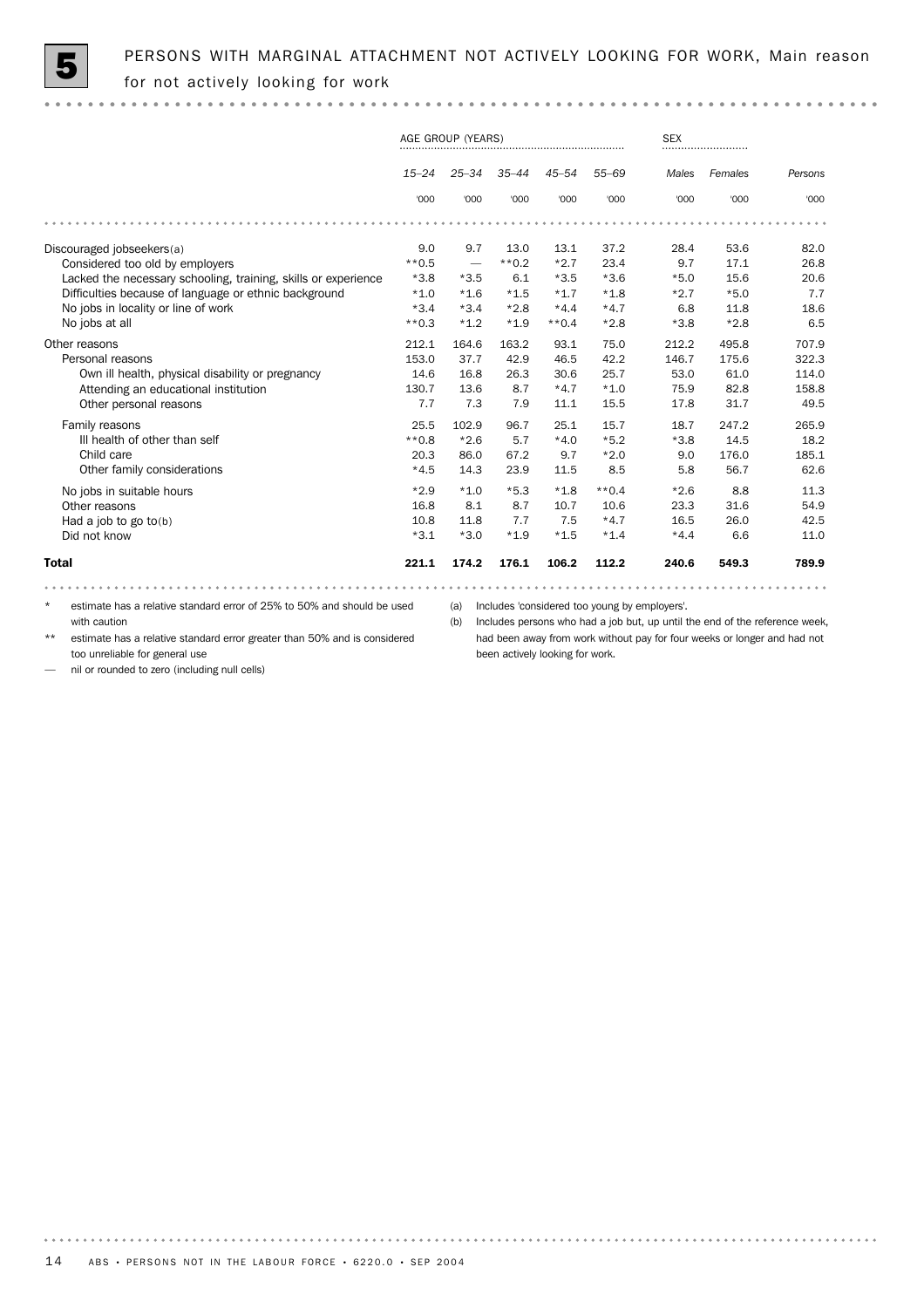|                                                                                                      |                      | <b>INTENTION TO ENTER</b><br>THE LABOUR FORCE |                                     | FULL-TIME OR<br>PART-TIME<br>PREFERENCE       |               |                                                                          |
|------------------------------------------------------------------------------------------------------|----------------------|-----------------------------------------------|-------------------------------------|-----------------------------------------------|---------------|--------------------------------------------------------------------------|
|                                                                                                      | Intended<br>to enter | Might                                         | Did not<br>intend<br>enter to enter | Full-time                                     | Part-time     | Total(a)(b)                                                              |
|                                                                                                      | '000                 | '000                                          | '000                                | '000                                          | '000          | '000                                                                     |
|                                                                                                      |                      |                                               |                                     |                                               |               |                                                                          |
| Sex                                                                                                  |                      |                                               |                                     |                                               |               |                                                                          |
| <b>Males</b>                                                                                         | 178.1                | 38.3                                          | 41.1                                | 99.8                                          | 121.1         | 269.5                                                                    |
| Females                                                                                              | 314.5                | 111.5                                         | 134.6                               | 90.8                                          | 408.5         | 585.8                                                                    |
| Wanted to work and were actively looking for work                                                    | 65.4                 |                                               |                                     | 25.5                                          | 35.8          | 65.4                                                                     |
| Were available to start work within four weeks<br>Were not available to start work within four weeks | 46.6<br>18.8         |                                               |                                     | 17.1<br>8.4                                   | 25.9<br>9.9   | 46.6<br>18.8                                                             |
|                                                                                                      |                      |                                               |                                     |                                               |               |                                                                          |
| Wanted to work but were not actively looking for work and were                                       |                      |                                               |                                     |                                               |               |                                                                          |
| available to start work within four weeks<br>Discouraged jobseekers(c)                               | 427.1<br>41.4        | 149.9<br>13.2                                 | 175.6<br>24.3                       | 165.2<br>19.0                                 | 493.8<br>34.4 | 789.9<br>82.0                                                            |
| Considered too old by employers                                                                      | 6.0                  | $*5.2$                                        | 14.8                                | $*3.0$                                        | 8.5           | 26.8                                                                     |
| Lacked the necessary schooling, training, skills or experience                                       | 13.6                 | $*2.4$                                        | $*4.0$                              | $*4.2$                                        | 12.3          | 20.6                                                                     |
| Difficulties because of language or ethnic background                                                | $*5.2$               | $*2.0$                                        | $**0.4$                             | $*4.1$                                        | $*1.7$        | 7.7                                                                      |
| No jobs in locality or line of work                                                                  | 11.9                 | $*2.6$                                        | $*3.2$                              | $*5.4$                                        | 8.6           | 18.6                                                                     |
| No jobs at all                                                                                       | $*4.3$               | $**0.6$                                       | $*1.0$                              | $*2.0$                                        | $*2.5$        | 6.5                                                                      |
| Other reasons                                                                                        | 385.7                | 136.7                                         | 151.4                               | 146.1                                         | 459.4         | 707.9                                                                    |
| Personal reasons                                                                                     | 190.1                | 55.7                                          | 61.8                                | 77.4                                          | 192.8         | 322.3                                                                    |
| Own ill health, physical disability or pregnancy                                                     | 51.8                 | 22.7                                          | 30.2                                | 25.2                                          | 61.8          | 114.0                                                                    |
| Attending an educational institution                                                                 | 116.8                | 25.1                                          | 13.3                                | 41.9                                          | 109.9         | 158.8                                                                    |
| Other personal reasons                                                                               | 21.4                 | 7.9                                           | 18.3                                | 10.3                                          | 21.1          | 49.5                                                                     |
| Family reasons                                                                                       | 103.5                | 70.0                                          | 76.8                                | 29.5                                          | 201.9         | 265.9                                                                    |
| III health of other than self                                                                        | 7.6                  | $*4.5$                                        | 5.7                                 | $*3.4$                                        | 11.5          | 18.2                                                                     |
| Child care                                                                                           | 73.1                 | 49.1                                          | 51.2                                | 19.1                                          | 146.8         | 185.1                                                                    |
| Other family considerations                                                                          | 22.7                 | 16.4                                          | 20.0                                | 7.0                                           | 43.7          | 62.6                                                                     |
| No jobs in suitable hours                                                                            | 7.5                  | $*2.1$                                        | $*1.4$                              | $*1.1$                                        | 9.1           | 11.3                                                                     |
| Other reasons                                                                                        | 37.9                 | 7.6                                           | 8.7                                 | 16.7                                          | 28.7          | 54.9                                                                     |
| Had a job to go to $(d)$                                                                             | 40.1                 | $**0.6$                                       | $**0.6$                             | 19.3                                          | 21.1          | 42.5                                                                     |
| Did not know                                                                                         | 6.7                  | $**0.7$                                       | $*2.1$                              | $*2.1$                                        | 5.8           | 11.0                                                                     |
| Total                                                                                                | 492.5                | 149.9                                         | 175.6                               | 190.7                                         | 529.6         | 855.3                                                                    |
|                                                                                                      |                      |                                               |                                     |                                               |               |                                                                          |
| $\star$<br>estimate has a relative standard error of 25% to 50% and should be                        | (b)                  |                                               |                                     |                                               |               | Includes persons who had 'no preference' for full-time or part-time work |
| used with caution                                                                                    |                      | or were 'undecided'.                          |                                     |                                               |               |                                                                          |
| $***$<br>estimate has a relative standard error greater than 50% and is                              | (c)                  |                                               |                                     | Includes 'considered too young by employers'. |               |                                                                          |
| considered too unreliable for general use                                                            | (d)                  |                                               |                                     |                                               |               | Includes persons who had a job but, up until the end of the reference    |

— nil or rounded to zero (including null cells)

(a) Includes those persons who did not know whether they intended to enter the labour force in the next 12 months.

week, had been away from work without pay for four weeks or longer and had not been actively looking for work.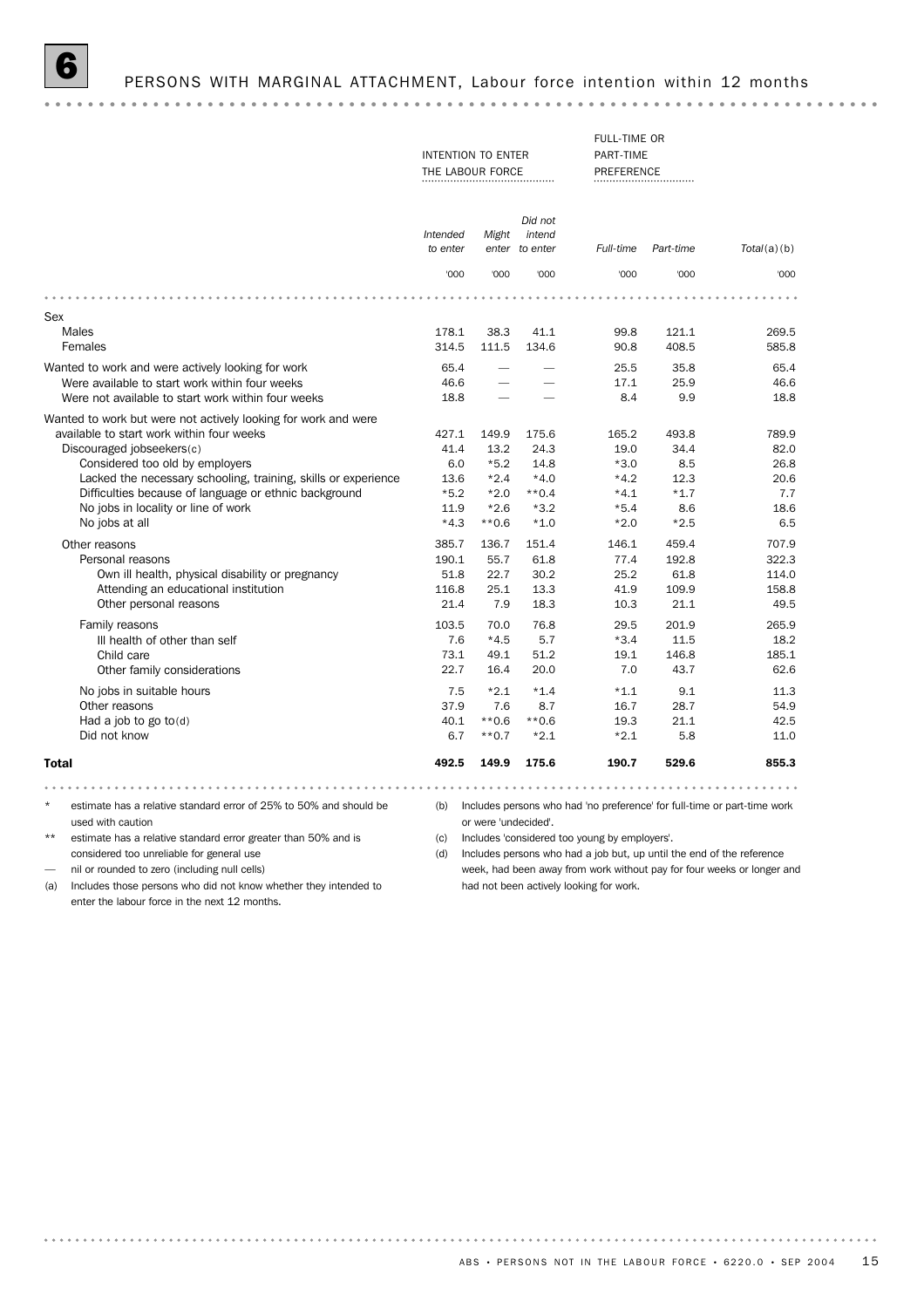|                                                           | Males   | Females | Persons |
|-----------------------------------------------------------|---------|---------|---------|
|                                                           | '000    | '000    | '000    |
|                                                           |         |         |         |
| Age group (years)                                         |         |         |         |
| $15 - 24$                                                 | $*5.6$  | $*3.4$  | 9.0     |
| $25 - 34$                                                 | $*1.4$  | 8.3     | 9.7     |
| $35 - 44$                                                 | $*3.8$  | 9.1     | 13.0    |
| $45 - 54$                                                 | $*2.7$  | 10.4    | 13.1    |
| 55-59                                                     | $*2.8$  | 9.7     | 12.5    |
| $60 - 64$                                                 | 8.2     | 8.9     | 17.1    |
| 65-69                                                     | $*3.9$  | $*3.7$  | 7.6     |
| Whether looked for work in the last 12 months             |         |         |         |
| Had looked for work                                       | 14.0    | 14.2    | 28.1    |
| Less than 13 weeks ago                                    | 10.7    | 9.7     | 20.4    |
| 13 and less than 26 weeks ago                             | $*1.4$  | $*2.3$  | $*3.7$  |
| 26 to 52 weeks ago                                        | $*1.9$  | $*2.1$  | $*4.0$  |
| Had not looked for work                                   | 14.4    | 39.4    | 53.8    |
| Intention to enter the labour force in the next 12 months |         |         |         |
| Intended to enter(a)                                      | 21.4    | 33.2    | 54.6    |
| Did not intend to enter(b)                                | 7.0     | 20.4    | 27.4    |
| Time since last job                                       |         |         |         |
| Had a job                                                 | 24.7    | 47.3    | 72.0    |
| Under 12 months                                           | 6.0     | 7.1     | 13.0    |
| 1 and under 3 years                                       | $*5.1$  | 7.1     | 12.2    |
| 3 and under 5 years                                       | $*4.6$  | 6.2     | 10.8    |
| 5 and under 10 years                                      | 6.0     | 7.8     | 13.8    |
| 10 and under 20 years                                     | $*2.6$  | 13.1    | 15.6    |
| 20 years or more                                          | $**0.5$ | 6.0     | 6.5     |
| Never had a job                                           | $*3.7$  | 6.3     | 10.0    |
| <b>Total</b>                                              | 28.4    | 53.6    | 82.0    |
|                                                           |         |         |         |

\* estimate has a relative standard error of 25% to 50% and should be used with caution

\*\* estimate has a relative standard error greater than 50% and is considered too unreliable for

general use (a) Includes 'might enter the labour force'.

(b) Includes 'did not know'.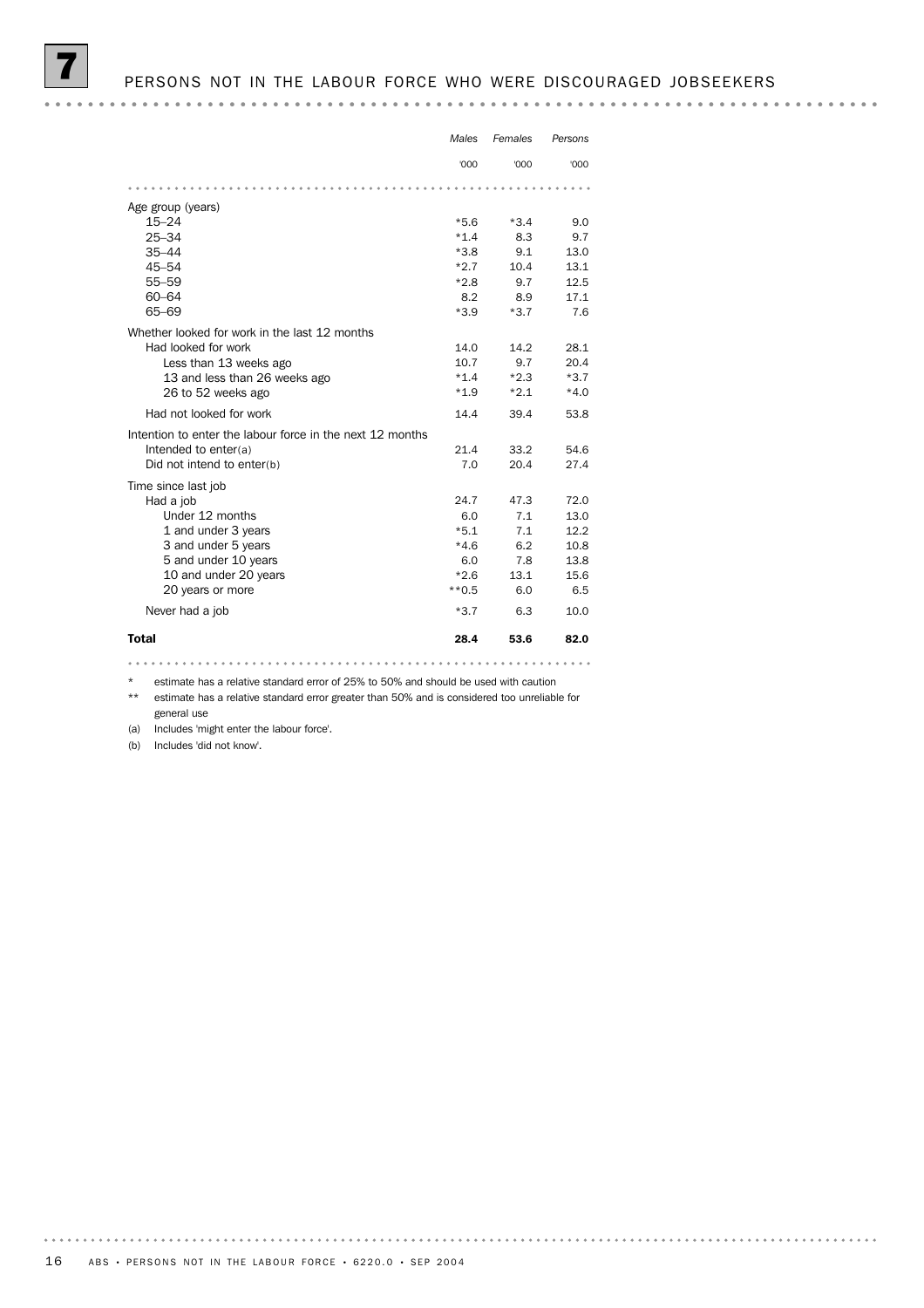### PERSONS WITHOUT MARGINAL ATTACHMENT TO THE LABOUR FORCE

### *Wanted to work Did not Total without Total not in the but not looking want to marginal and not available labour force attachment*(a) *work* '000 '000 '000 '000 MALES State or territory of usual residence New South Wales 1984.9 12.2 284.9 384.9 469.6 284.9 469.6 469.6 469.6 469.6 469.6 469.6 469.6 469.6 28.6 208.9 Victoria 28.6 208.9 258.3 336.4 Queensland 20.5 163.2 202.8 246.4 South Australia 12.3 75.1 89.3 112.4 Western Australia 11.5 86.0 100.6 125.7 Tasmania 3.0 24.3 32.9 41.0 Northern Territory(b) \*0.8 3.5 5.0 6.6 Australian Capital Territory 1.5 11.9 15.1 20.3 Age group (years) 15–19 27.2 164.2 193.3 278.0 20–24 15.9 45.5 66.2 97.7 25–34 15.7 37.3 61.5 91.6 35–44 21.5 45.8 85.0 120.5 45–54 14.3 73.0 111.6 147.2 55–59 10.4 89.9 123.8 141.9 60–64 11.5 148.7 184.7 211.3 65–69 \*3.9 253.5 262.7 270.1 Relationship in household Family member 1057.2 678.1 678.1 678.1 678.5 1057.2 Husband, wife or partner 37.9 456.5 549.0 633.8 Lone parent  $\text{Lone parent}$  and  $\text{Lone parent}$  and  $\text{Lone parent}$  and  $\text{Lone parent}$  and  $\text{Lone part}$  and  $\text{Lone part}$  and  $\text{Lone part}$  and  $\text{Lone part}$  and  $\text{Lone part}$  and  $\text{Lone part}$  and  $\text{Lone part}$  and  $\text{Lone part}$  and  $\text{Lone part}$  and  $\text{Lone part}$  and  $\text{Lone part}$  and Dependent student 26.8 161.1 188.7 264.5 Non-dependent child 13.3 29.4 61.6 95.3 Other family person 6.3 17.6 26.3 32.3 32.3 Non-family member 27.0 143.2 198.2 245.5 Relationship not determined the state of the state of the state of the state of the state of the state of the state of the state of the state of the state of the state of the state of the state of the state of the state of Country of birth(c) Born in Australia 80.5 550.6 709.7 910.0 Born overseas 39.9 306.8 378.8 448.0 Born in main English-speaking countries 10.3 10.3 90.8 107.6 126.2 Born in other than main English-speaking countries 29.6 216.0 271.2 321.8 Time since last job<br>Had a job Had a job 88.6 672.4 852.9 1 043.4 Under 12 months 202.9 1 and under 3 years 25.0 118.4 156.0 199.5 5 and under 5 years 161.8 13.8 107.9 137.5 161.8 161.8 161.8 161.8 161.8 161.8 161.8 161.8 161.8 3 and under 5 years 161.8 13.8 107.9 137.5 161.8 10 and under 20 years 189.5 189.5 189.5 189.5 189.5 189.5 189.5 189.5 20 years or more **that is a set of the set of the set of the set of the set of the set of the set of the set of the set of the set of the set of the set of the set of the set of the set of the set of the set of the set of** Never had a job 31.8 185.4 235.9 315.0 Main activity when not in the labour force Retired or voluntarily inactive 6.7 321.4 339.8 364.4 Home duties or child care 10.7 10.7 58.8 76.5 111.2 Attending an educational institution and the control of the 42.0 231.2 273.5 378.3 Own disability or handicap 16.3 69.2 134.7 149.1 Own illness or injury 172.4 173.4 172.4 Looking after ill or disabled person the state of the state of the state of the state of the state of the state of the state of the state of the state of the state of the state of the state of the state of the state of the Travel, holiday or leisure activity and the state of the state of the state of the state of the state of the state of the state of the state of the state of the state of the state of the state of the state of the state of Working in unpaid voluntary job  $\begin{array}{cccc} *1.1 & 18.3 & 21.7 & 30.3 \\ *1.1 & 18.3 & 21.7 & 30.3 \\ 0.3 & 13.5 & 22.3 & 43.5 \end{array}$ Other 6.9 22.3 43.5 22.3 43.5 *Total 120.4 857.8 1 088.9 1 358.3*

estimate has a relative standard error of 25% to 50% and

(b) Refers to mainly urban areas only. For more information see

should be used with caution (a) Includes persons who are permanently unable to work.

paragraph 9 of the Explanatory Notes. (c) Excludes persons whose country of birth was inadequately described.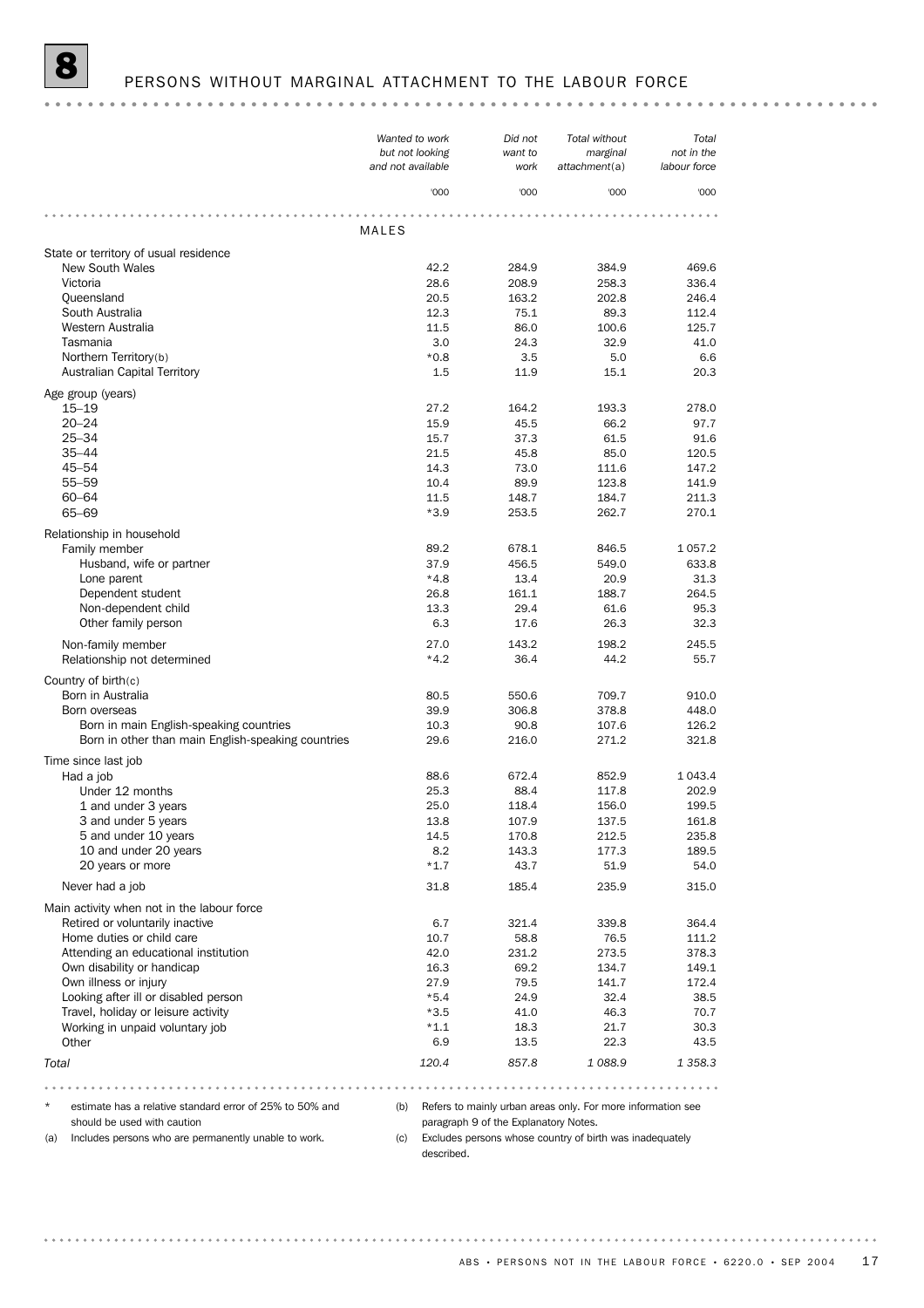### 8 PERSONS WITHOUT MARGINAL ATTACHMENT TO THE LABOUR FORCE *continued*

### *Wanted to work Did not Total without Total not in the but not looking want to marginal and not available labour force attachment*(a) *work* '000 '000 '000 '000 FEMALES State or territory of usual residence New South Wales 860.9 (1990) 860.9 (1991) 865.6 (1991) 866.6 (1991) 860.9 (1991) 860.9 (1991) 860.9 (1991) 860<br>Victoria 1992,5 (1992, 1992, 1992, 1992, 1992, 1992, 1992, 1992, 1992, 1992, 1993, 1992, 1993, 1992, 1993, 19 Victoria 62.5 397.7 479.4 628.1 South Australia<br>
South Australia<br>
South Australia<br>
South Australia<br>
15.3 132.5 148.9 193.3 Queensland 33.7 296.9 340.7 453.6 18.4 158.0 178.4 237.2<br>
Tasmania 18.4 158.0 178.4 237.2<br>
17.4 49.4 66.0 Tasmania 5.1 41.7 49.4 66.0 Northern Territory(b) **6.8** 5.9 7.4 10.7 Australian Capital Territory **20.1** 24.0 30.9 and 30.9 and 30.9 and 30.9 and 30.9 and 30.9 and 30.9 and 30.9 and 30.9 and 30.9 and 30.9 and 30.9 and 30.9 and 30.9 and 30.9 and 30.9 and 30.9 and 30.9 and 30.9 and 30.9 and 3 Age group (years) 15–19 26.2 159.3 185.8 264.2 20–24 20.6 84.5 107.3 160.4 25–34 67.7 185.7 257.9 413.7 35–44 52.8 195.7 256.4 410.8 45–54 29.6 210.5 252.4 331.4 55–59 8.5 212.6 234.8 272.3 60–64 6.7 255.5 279.3 300.1 65–69 \*\*0.9 314.5 321.1 328.0 Relationship in household mily member <br>
Husband, wife or partner 
125.3 1 025.6 1 181.0 1 494.2 Family member 2 103.7 2 103.7 2 103.7 2 103.7 2 103.7 2 103.7 Lone parent 281.4 281.4 281.4 281.4 281.4 281.4 281.4 281.4 281.4 281.4 281.4 281.4 Dependent student 22.3 139.5 162.5 223.9 Non-dependent child 6.2 26.2 37.1 50.6 Other family person 53.6 **61.1 61.1 47.9** 63.6 **61.1** 47.9 63.6 Non-family member 13.6 211.7 241.8 285.8 Relationship not determined and the set of the set of the set of the set of the set of the set of the set of the set of the set of the set of the set of the set of the set of the set of the set of the set of the set of the Country of birth(c) Born in Australia 139.6 1 035.8 1 218.6 1 651.9 Born overseas 73.0 582.2 675.7 828.1 Born in main English-speaking countries 18.2 162.5 184.4 236.7 Born in other than main English-speaking countries 54.8 419.8 491.3 591.3 Time since last job Had a job 173.0 1 322.5 1 545.3 2 034.0 Under 12 months 63.0 152.5 216.6 330.4 1 and under 3 years 36.8 180.0 220.7 322.0 3 and under 5 years 17.7 169.6 191.8 268.6 5 and under 10 years 33.0 246.3 292.1 385.3 10 and under 20 years 14.4 268.1 295.3 373.3 20 years or more **8.1** 306.0 328.9 354.4 Never had a job 40.0 295.8 349.7 446.9 Main activity when not in the labour force Retired or voluntarily inactive the state of the state of the state of the state of the state of the state of the state of the state of the state of the state of the state of the state of the state of the state of the stat Home duties or child care 132.7 822.2 972.6 1 370.7 Attending an educational institution and the control of the 42.8 240.6 284.1 385.3 Own disability or handicap and the set of the set of the set of the set of the set of the set of the set of the set of the set of the set of the set of the set of the set of the set of the set of the set of the set of the Own illness or injury 13.8 59.0 86.5 104.6 Looking after ill or disabled person and the control of the control of the control of the control of the control of the control of the control of the control of the control of the control of the control of the control of t Travel, holiday or leisure activity and the state of the state of the 42.8 45.2 58.3 Working in unpaid voluntary job  $*2.2$  36.9 39.6 49.3<br>Other 14.6 19.2 26.8 Other 19.2 26.8 and the term of the term of the term of the term of the term of the term of term of terms of te *Total 213.0 1 618.3 1 895.0 2 480.8*

estimate has a relative standard error of 25% to 50% and should be used with caution

(b) Refers to mainly urban areas only. For more information see

\*\* estimate has a relative standard error greater than 50% and is considered too unreliable for general use

paragraph 9 of the Explanatory Notes. (c) Excludes persons whose country of birth was inadequately described.

(a) Includes persons who are permanently unable to work.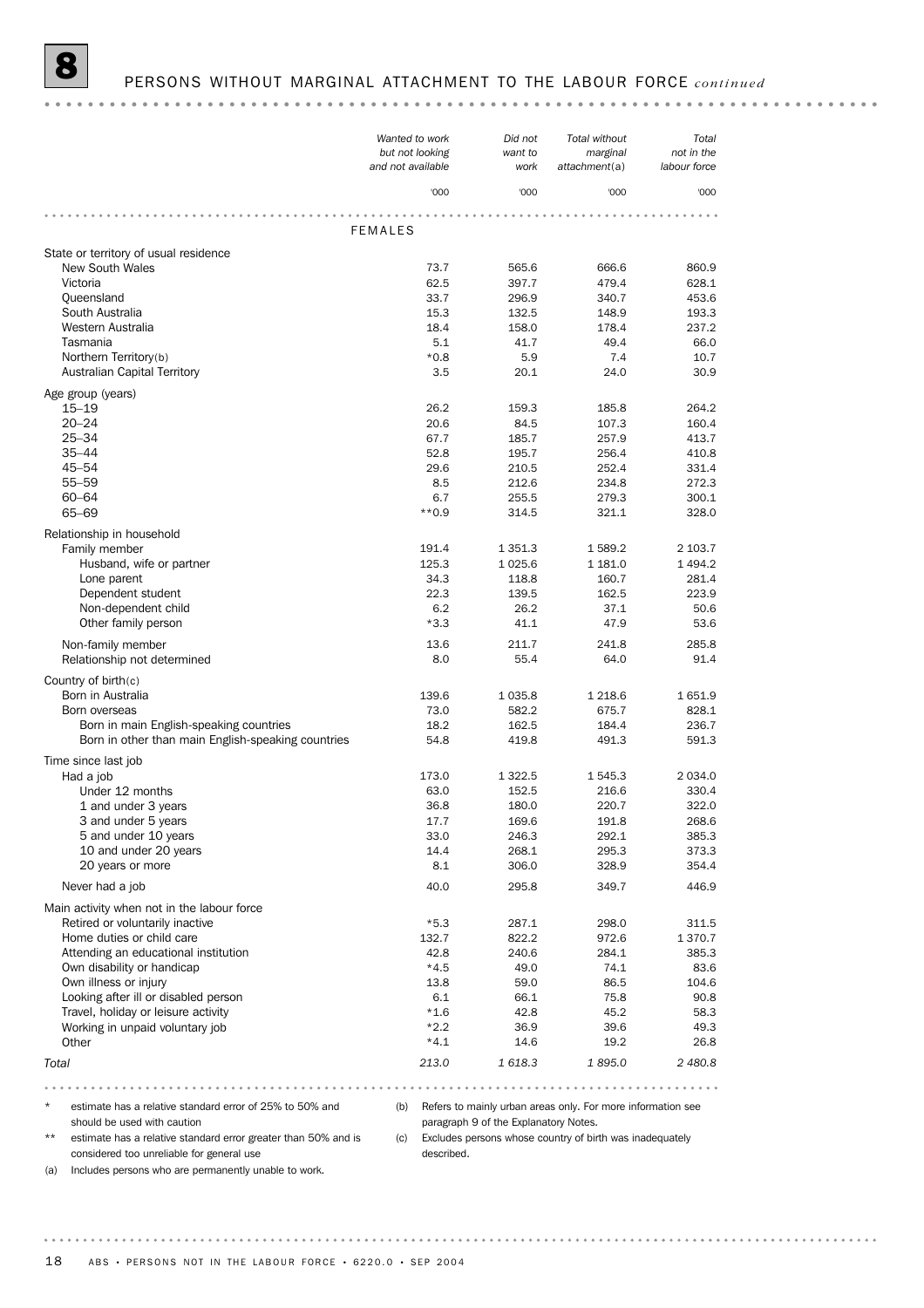### 8 PERSONS WITHOUT MARGINAL ATTACHMENT TO THE LABOUR FORCE *continued*

### *Wanted to work Did not Total without Total marginal not in the but not looking want to and not available labour force attachment*(a) *work* '000 '000 '000 '000 PERSONS State or territory of usual residence New South Wales 115.9 850.5 1 051.5 1 330.5 1 330.5 1 330.5 1 330.5 1 330.5 1 330.5 1 330.5 1 330.5 1 330.5 1 330.5 1 330.5 1 330.5 1 330.5 1 330.5 1 330.5 1 330.5 1 330.5 1 330.5 1 330.5 1 330.5 1 330.5 1 330.5 1 330.5 1 Victoria 91.1 606.6 737.7 964.6 Queensland 54.3 460.1 543.5 700.0 Pueensianu<br>
South Australia 2007.6 238.2 305.7<br>
Western Australia 29.9 244.0 279.0 362.8<br>
Tasmania 29.9 244.0 279.0 362.8<br>
29.9 244.0 279.0 362.8 South Australia 27.6 207.6 238.2 305.7 Tasmania 8.1 65.9 82.3 107.0 Northern Territory(b) 1.5 9.5 12.5 17.4 Australian Capital Territory 5.0 32.0 39.1 51.2 Age group (years) 15–19 53.4 323.5 379.1 542.1 20–24 36.5 129.9 173.5 258.1 25–34 83.4 222.9 319.4 505.3 35–44 74.3 241.5 341.5 531.2 45–54 43.9 283.5 364.0 478.6 55–59 18.8 302.5 358.5 414.2 60–64 18.2 404.2 464.0 511.4 65–69 \*4.7 568.0 583.9 598.2 Relationship in household mily member 163.2 163.2 1730.1 163.2 1730.1 1730.1 2 128.0 Family member 280.6 2 029.4 2 435.7 3 160.9 Lone parent 312.7 (181.6 132.2 181.6 312.7 132.2 181.6 132.7 181.6 132.7 181.6 12.7 181.6 12.7 181.6 12.7 181. Dependent student 19.1 49.1 300.7 351.1 488.4 Non-dependent child 19.5 19.5 55.6 98.7 145.9 Other family person 85.9 85.9 **9.6** 58.8 74.2 85.9 Non-family member 631.3 Relationship not determined 12.2 91.8 108.2 147.1 Country of birth(c) Born in Australia 220.1 1 586.4 1 928.4 2 561.9 Born overseas 2012.8 889.1 1054.4 1276.0 Born in main English-speaking countries 28.5 253.3 291.9 362.9 Born in other than main English-speaking countries 84.4 635.8 762.5 913.1 Time since last job Had a job 261.6 1 994.9 2 398.3 3 077.3 Under 12 months 633.3 240.9 334.4 533.3 1 and under 3 years 61.8 298.4 376.7 521.5 3 and under 5 years 31.5 329.3 430.3 5 and under 10 years<br>
10 and under 20 years<br>
10 and under 20 years<br>
22.6 411.4 472.5 562.8 5 and under 10 years 1.0 and 1.5 and under 10 years 1.0 and 1.0 and 1.0 and 1.0 and 1.0 and 1.0 and 1.0 and 1.0 20 years or more that the state of the state of the state of the state of the state of the state of the state of the state of the state of the state of the state of the state of the state of the state of the state of the s Never had a job 71.8 481.2 585.6 761.8 Main activity when not in the labour force Retired or voluntarily inactive 12.0 608.6 637.8 675.8 675.8 Home duties or child care 143.4 881.0 1 049.1 1 481.8 Attending an educational institution and the state of the state of the state and the state of the state of the state of the state of the state of the state of the state of the state of the state of the state of the state o Attending an educational institution<br>
Own disability or handicap<br>
Own illness or injury 118.2 208.8 232.7<br>
Own illness or injury 138.4 228.1 277.0 Own disability or handicap 20.7 118.2 208.8 232.7 Looking after ill or disabled person and the state of the state of the state of the state of the state of the state of the state of the state of the state of the state of the state of the state of the state of the state of Travel, holiday or leisure activity and the state of the state of the state of the state of the state of the state of the state of the state of the state of the state of the state of the state of the state of the state of Working in unpaid voluntary job  $*3.3$  55.2 61.2 79.7<br>Other 11.0 28.1 41.5 70.3 Other 28.1 41.5 70.3 Total 333.4 2 476.1 2 983.9 3 839.2 estimate has a relative standard error of 25% to 50% and (b) Refers to mainly urban areas only. For more information see should be used with caution paragraph 9 of the Explanatory Notes.

(a) Includes persons who are permanently unable to work.

(c) Excludes persons whose country of birth was inadequately described.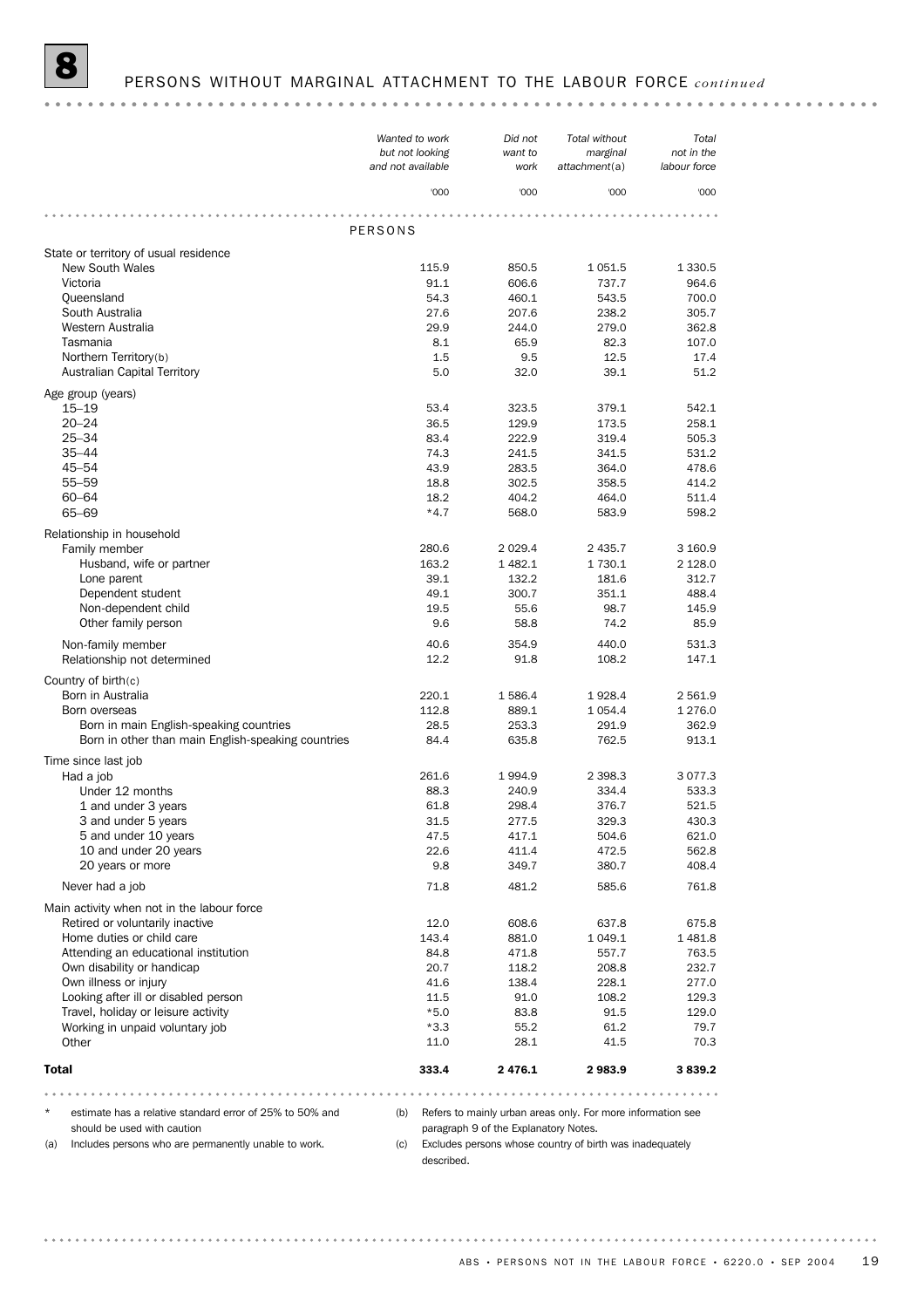## AVAILABLE FOR WORK

|                                                                                               | Child care<br>was the main<br>reason for<br>not looking | Child care<br>was a<br>reason for<br>not looking(a) | Not available<br>for work for<br>child care<br>reasons   | Total         |
|-----------------------------------------------------------------------------------------------|---------------------------------------------------------|-----------------------------------------------------|----------------------------------------------------------|---------------|
|                                                                                               | '000                                                    | '000                                                | '000                                                     | '000          |
| <b>FEMALES</b>                                                                                |                                                         |                                                     |                                                          |               |
|                                                                                               |                                                         |                                                     |                                                          |               |
| Age group (years)<br>$15 - 24$                                                                | 19.8                                                    | 23.3                                                | 7.5                                                      | 30.8          |
| $25 - 34$                                                                                     | 83.3                                                    | 93.3                                                | 35.8                                                     | 129.1         |
| $35 - 44$                                                                                     | 64.2                                                    | 78.2                                                | 23.2                                                     | 101.5         |
| $45 - 54$                                                                                     | 7.7                                                     | 11.2                                                | $*3.3$                                                   | 14.5          |
| $55 - 69$                                                                                     | $*1.0$                                                  | $*1.4$                                              | $**0.6$                                                  | $*2.1$        |
| Age of youngest child(b)                                                                      |                                                         |                                                     |                                                          |               |
| $0-2$ years                                                                                   | 98.0                                                    | 110.6                                               | 50.7                                                     | 161.3         |
| 3-5 years                                                                                     | 42.0                                                    | 48.7                                                | 11.7                                                     | 60.4          |
| $6-11$ years                                                                                  | 30.8                                                    | 41.4                                                | $*5.0$                                                   | 46.4          |
| Relationship in household(c)                                                                  |                                                         |                                                     |                                                          |               |
| Family member(d)                                                                              | 170.4                                                   | 201.0                                               | 68.3                                                     | 269.2         |
| Husband, wife or partner<br>Lone parent                                                       | 116.8<br>53.1                                           | 133.8<br>66.7                                       | 55.3<br>13.0                                             | 189.1<br>79.6 |
|                                                                                               |                                                         |                                                     |                                                          |               |
| Relationship not determined                                                                   | $*5.6$                                                  | 6.3                                                 | $*2.2$                                                   | 8.5           |
| Country of birth(e)                                                                           |                                                         |                                                     |                                                          |               |
| Born in Australia                                                                             | 131.0                                                   | 156.2                                               | 50.6                                                     | 206.8         |
| Born overseas                                                                                 | 45.1                                                    | 51.2                                                | 19.5                                                     | 70.7          |
| Born in main English-speaking Countries<br>Born in other than main English-speaking countries | 15.8<br>29.3                                            | 18.6<br>32.6                                        | $*4.0$<br>15.5                                           | 22.7<br>48.1  |
|                                                                                               |                                                         |                                                     |                                                          |               |
| Total(f)                                                                                      | 176.0                                                   | 207.5                                               | 70.5                                                     | 277.9         |
| PERSONS                                                                                       |                                                         |                                                     |                                                          |               |
| Age group (years)                                                                             |                                                         |                                                     |                                                          |               |
| $15 - 24$                                                                                     | 20.3                                                    | 23.7                                                | 7.5                                                      | 31.2          |
| $25 - 34$                                                                                     | 86.0                                                    | 96.5                                                | 36.5                                                     | 133.0         |
| $35 - 44$                                                                                     | 67.2                                                    | 82.8                                                | 24.5                                                     | 107.3         |
| 45-54<br>$55 - 69$                                                                            | 9.7                                                     | 13.3                                                | $*3.8$                                                   | 17.2          |
|                                                                                               | $*2.0$                                                  | $*2.4$                                              | $**0.6$                                                  | $*3.0$        |
| Age of youngest child(b)                                                                      |                                                         |                                                     |                                                          |               |
| $0-2$ years<br>3-5 years                                                                      | 100.1<br>44.3                                           | 113.2<br>51.7                                       | 50.7<br>12.4                                             | 163.9<br>64.0 |
| $6-11$ years                                                                                  | 34.1                                                    | 45.6                                                | 6.1                                                      | 51.6          |
|                                                                                               |                                                         |                                                     |                                                          |               |
| Relationship in household(c)<br>Family member(d)                                              | 179.2                                                   | 212.0                                               | 70.8                                                     | 282.8         |
| Husband, wife or partner                                                                      | 120.6                                                   | 138.5                                               | 56.0                                                     | 194.6         |
| Lone parent                                                                                   | 58.1                                                    | 72.9                                                | 14.8                                                     | 87.7          |
| Relationship not determined                                                                   | 5.7                                                     | 6.4                                                 | *2.2                                                     | 8.6           |
|                                                                                               |                                                         |                                                     |                                                          |               |
| Country of birth(e)<br>Born in Australia                                                      | 138.4                                                   | 166.0                                               | 52.4                                                     | 218.4         |
| Born overseas                                                                                 | 46.6                                                    | 52.8                                                | 20.2                                                     | 73.0          |
| Born in main English-speaking Countries                                                       | 16.3                                                    | 19.1                                                | $*4.3$                                                   | 23.5          |
| Born in other than main English-speaking countries                                            | 30.4                                                    | 33.6                                                | 15.9                                                     | 49.5          |
| Total(f)                                                                                      | 185.1                                                   | 218.8                                               | 73.0                                                     | 291.8         |
| .                                                                                             |                                                         | .                                                   |                                                          |               |
| $^\star$<br>estimate has a relative standard error of 25% to 50% and                          | (b)                                                     |                                                     | Excludes persons whose youngest child was 12 years or    |               |
| should be used with caution                                                                   |                                                         | over, and not applicable.                           |                                                          |               |
| $***$<br>estimate has a relative standard error greater than 50%                              | (c)                                                     |                                                     | Excludes 'non family member' and 'persons living alone'. |               |
| and is considered too unreliable for general use                                              | (d)                                                     | Includes 'non-dependent child'.                     |                                                          |               |
| Includes persons who were available for work but not<br>(a)                                   | (e)                                                     |                                                     | Excludes persons whose country of birth was inadequately |               |
| actively looking, and child care was not the main reason for                                  | described.                                              |                                                     |                                                          |               |
| not looking.                                                                                  | (f)                                                     | Includes males.                                     |                                                          |               |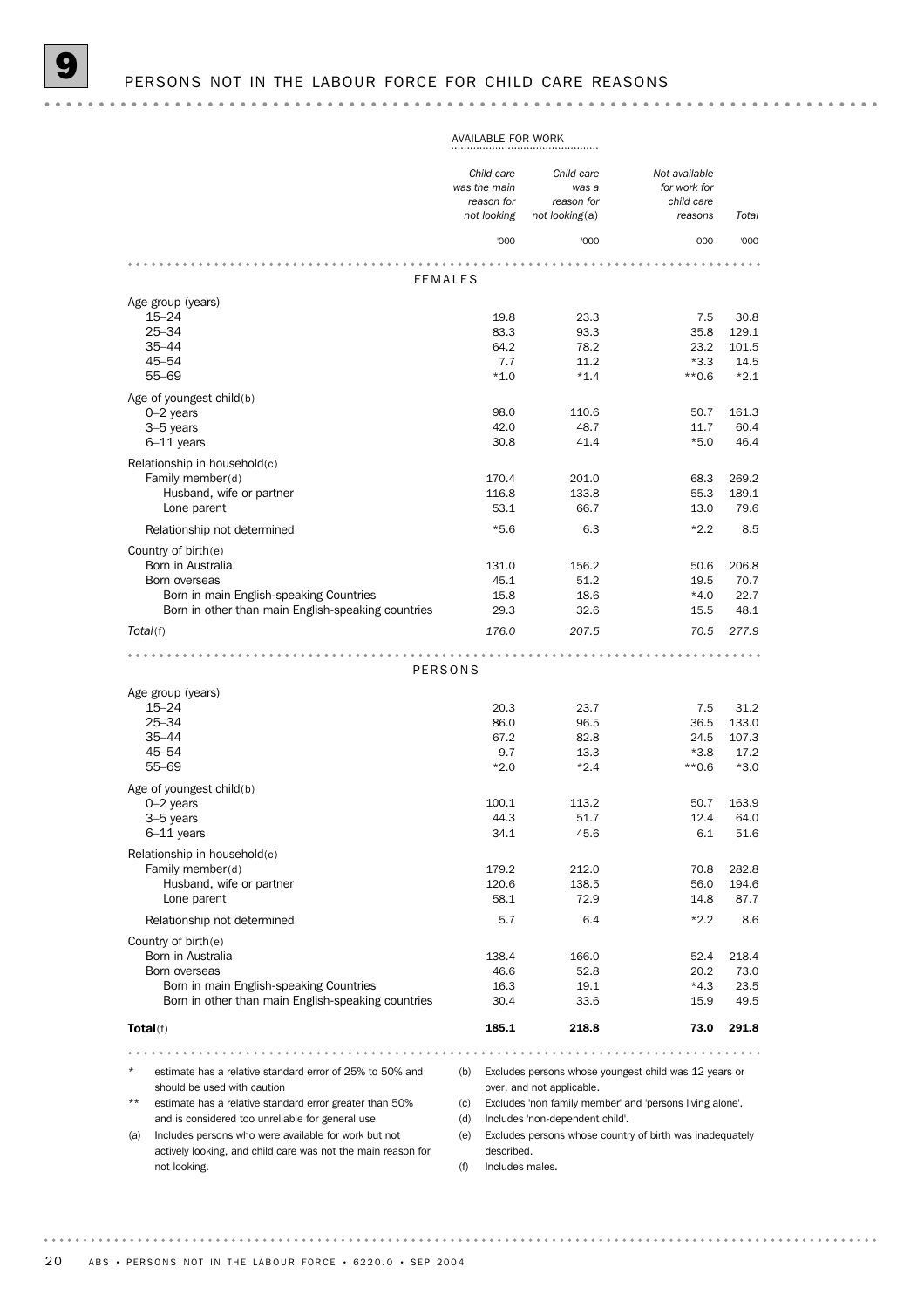|                                                                    |          |                                                                     | FULL-TIME OR     |           |          |
|--------------------------------------------------------------------|----------|---------------------------------------------------------------------|------------------|-----------|----------|
|                                                                    |          | STATUS IN EMPLOYMENT                                                | PART-TIME STATUS |           |          |
|                                                                    |          | Own account                                                         |                  |           |          |
|                                                                    | Employee | worker/Employer                                                     | Full-time        | Part-time | Total(a) |
|                                                                    | '000     | '000                                                                | '000             | '000      | '000     |
|                                                                    |          |                                                                     |                  |           |          |
|                                                                    | MALES    |                                                                     |                  |           |          |
| Reason for ceasing last job                                        |          |                                                                     |                  |           |          |
| Job loser                                                          | 427.0    | 47.9                                                                | 364.3            | 103.5     | 476.5    |
| Retrenched, dismissed                                              | 145.8    | $*4.9$                                                              | 123.9            | 26.0      | 151.1    |
| Job was temporary or seasonal                                      | 64.0     | $*1.7$                                                              | 27.5             | 35.3      | 66.3     |
| Own ill health or injury                                           | 212.4    | 30.2                                                                | 197.9            | 41.3      | 243.2    |
| Business closed down for economic reasons                          | $*4.8$   | 11.1                                                                | 14.8             | $**0.8$   | 15.9     |
| $Job$ leaver(b)                                                    | 440.0    | 71.2                                                                | 401.3            | 102.5     | 512.9    |
| Unsatisfactory work arrangements                                   | 35.9     | $*1.7$                                                              | 19.8             | 17.3      | 37.6     |
| Retired, did not want to work any longer                           | 169.6    | 31.9                                                                | 183.4            | 15.5      | 201.5    |
| Own disability or handicap                                         | 90.8     | 13.2                                                                | 91.6             | 11.2      | 104.0    |
| Returned to studies                                                | 49.8     | $*1.0$                                                              | 18.4             | 32.4      | 51.2     |
| To look after family, house or someone else                        | 33.1     | $*5.0$                                                              | 30.8             | 6.1       | 38.1     |
| To have holidays, moved house or spouse transferred                | 25.9     | $*4.0$                                                              | 22.7             | 6.6       | 30.4     |
| Business closed down for other than economic reasons               | $*5.5$   | 11.9                                                                | 14.5             | $*2.6$    | 17.4     |
| Other                                                              | 28.0     | $*2.7$                                                              | 19.0             | 10.5      | 31.5     |
| Occupation in last job(c)                                          |          |                                                                     |                  |           |          |
| Managers and administrators                                        | 56.8     | 15.6                                                                | 68.2             | $*3.5$    | 72.4     |
| Professionals                                                      | 89.8     | 10.5                                                                | 82.4             | 17.4      | 100.7    |
| Associate professionals                                            | 78.4     | 24.1                                                                | 90.1             | 11.3      | 102.5    |
| Tradespersons and related workers                                  | 163.0    | 32.5                                                                | 168.7            | 23.5      | 195.9    |
| Advanced clerical and service workers                              | 6.1      | $*1.3$                                                              | $*5.1$           | $*2.3$    | 7.3      |
| Intermediate clerical, sales and service workers                   | 82.1     | $*2.8$                                                              | 65.0             | 18.4      | 85.3     |
| Intermediate production and transport workers                      | 154.1    | 17.2                                                                | 134.2            | 35.4      | 172.0    |
| Elementary clerical, sales and service workers                     | 57.3     | $*4.1$                                                              | 27.6             | 33.8      | 62.2     |
| Labourers and related workers                                      | 170.9    | 10.7                                                                | 117.4            | 58.6      | 182.3    |
| Whether looked for work in the last 12 months                      |          |                                                                     |                  |           |          |
| Had looked for work                                                | 111.1    | 7.6                                                                 | 69.9             | 45.5      | 119.6    |
| Less than 13 weeks ago                                             | 81.5     | $*5.1$                                                              | 48.7             | 34.2      | 86.9     |
| 13 and less than 26 weeks ago                                      | 11.0     | $**0.4$                                                             | 8.4              | $*3.5$    | 11.8     |
| 26 to 52 weeks ago                                                 | 18.7     | $*2.1$                                                              | 12.8             | 7.9       | 20.8     |
| Had not looked for work                                            | 755.9    | 111.5                                                               | 695.7            | 160.4     | 869.9    |
| Total                                                              | 867.0    | 119.1                                                               | 765.5            | 205.9     | 989.4    |
|                                                                    |          |                                                                     |                  |           |          |
| estimate has a relative standard error of 25% to 50% and should be | (a)      | Includes persons who were contributing family workers and unpaid    |                  |           |          |
| used with caution                                                  |          |                                                                     |                  |           |          |
| $**$                                                               |          | voluntary workers, and persons whose full-time and part-time status |                  |           |          |
| estimate has a relative standard error greater than 50% and is     |          | in their last job varied and those who did not know.                |                  |           |          |

considered too unreliable for general use

(b) Includes 'pregnancy or to have children' and 'to get married'.

(c) Excludes persons whose occupation was inadequately described.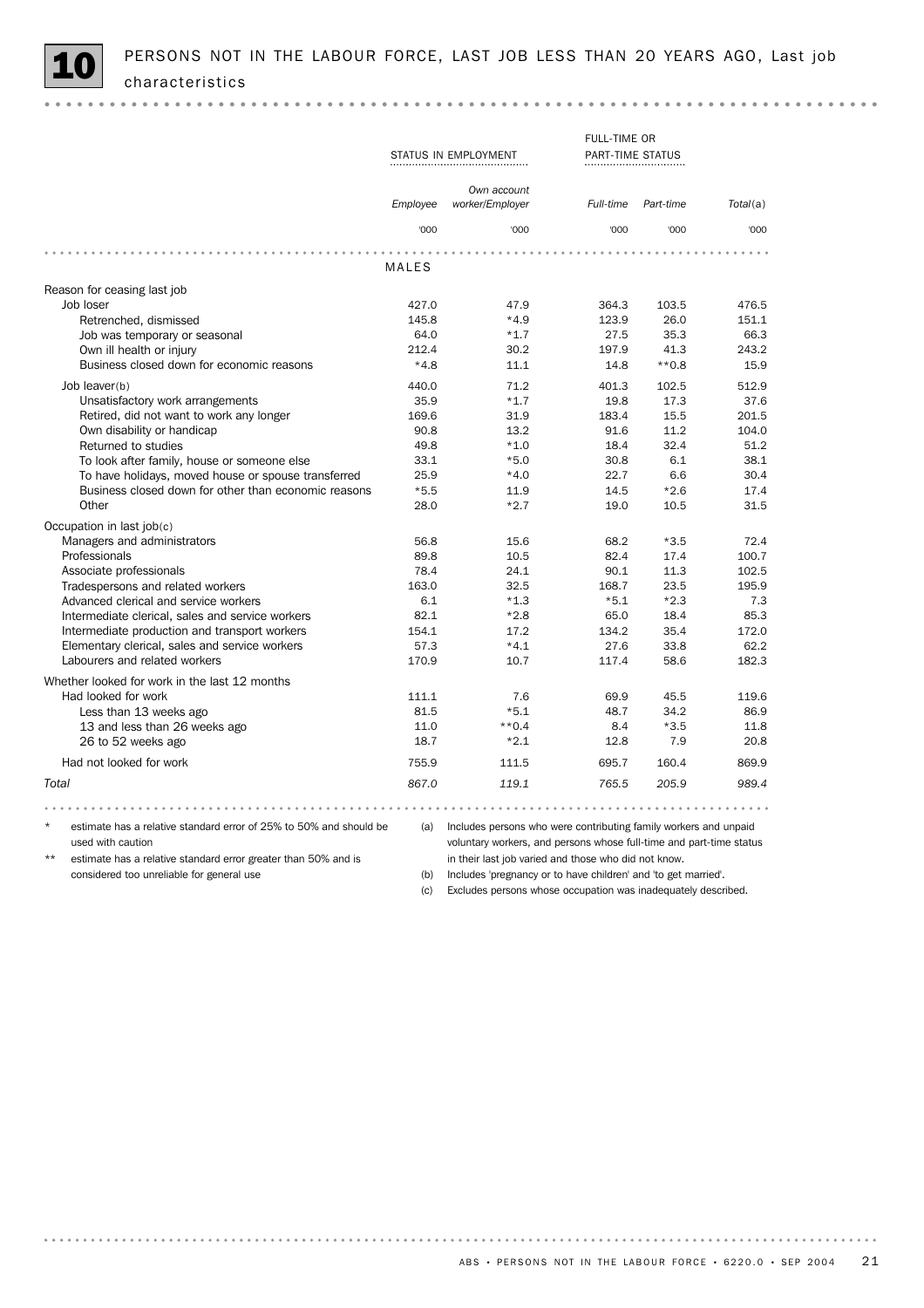

FULL-TIME OR STATUS IN EMPLOYMENT PART-TIME STATUS *Own account Employee worker/Employer Full-time Part-time* Total(a) *Full-time Part-time* '000 '000 '000 '000 '000 FEMALES Reason for ceasing last job Job loser 443.9 33.9 223.0 247.2 480.6 Retrenched, dismissed 166.3 **\*5.3** 81.4 86.4 171.6 Job was temporary or seasonal 100.3 (and the seasonal 100.3  $\frac{44.4}{44.4}$  28.9 70.0 100.3 Own ill health or injury 177.0 13.3 101.5 84.4 190.7 Business closed down for economic reasons 6.2 10.9 11.1 6.4 17.9 Job leaver 1 099.5 96.7 652.9 530.7 1 199.0 Unsatisfactory work arrangements 66.1  $*2.0$  22.0 45.1 68.1 68.1 Retired, did not want to work any longer 204.4 27.9 127.4 102.9 233.0 Own disability or handicap 63.2 59.7  $*3.4$  35.3 26.8 63.2 Returned to studies 67.5 **68.4** 68.4 **68.4 68.4 68.4 68.4** Pregnancy or to have children 394.4 8.8 252.5 148.2 403.5 To get married 18.4  $\qquad 18.4$   $\qquad 10.3$  15.4  $\qquad 3.8$  19.3 To look after family, house or someone else 116.5 13.4 59.7 67.9 131.1 To have holidays, moved house or spouse transferred  $114.8$  10.8 68.5 65.7 125.6 Business closed down for other than economic reasons 12.5 24.5 22.9 13.7 36.9 Other 25.6 23.2 49.7 Occupation in last job(b) Managers and administrators 39.4 13.1 40.1 11.7 52.5 Professionals 208.3 Associate professionals 124.3 124.3 35.7 113.8 45.1 160.4 Tradespersons and related workers and the state of the control of the control of the control of the control of the control of the control of the control of the control of the control of the control of the control of the co Advanced clerical and service workers **12.0 107.6** 95.4 11.0 67.3 38.2 107.6 Intermediate clerical, sales and service workers 401.8 14.2 208.1 202.5 416.7 Intermediate production and transport workers  $\begin{array}{cccc} 70.5 & *5.4 & 40.3 & 34.7 & 75.9 \end{array}$ Elementary clerical, sales and service workers 258.2 14.3 104.9 165.0 273.6 Labourers and related workers 281.0 13.9 123.9 164.1 295.4 Whether looked for work in the last 12 months Had looked for work **161.6** 161.6 11.3 72.1 98.8 172.9 Less than 13 weeks ago 112.9 8.9 51.8 68.7 121.9 13 and less than 26 weeks ago 19.3 \*\*0.5 6.2 13.6 19.8 26 to 52 weeks ago 29.4  $*1.8$  14.1 16.5 31.2 Had not looked for work 1 381.8 119.4 803.8 679.1 1 506.6 *Total 1 543.4 130.7 875.9 777.9 1 679.5* estimate has a relative standard error of 25% to 50% and should be (a) Includes persons who were contributing family workers and unpaid used with caution voluntary workers, and persons whose full-time and part-time status estimate has a relative standard error greater than 50% and is in their last job varied and those who did not know. considered too unreliable for general use

(b) Excludes persons whose occupation was inadequately described.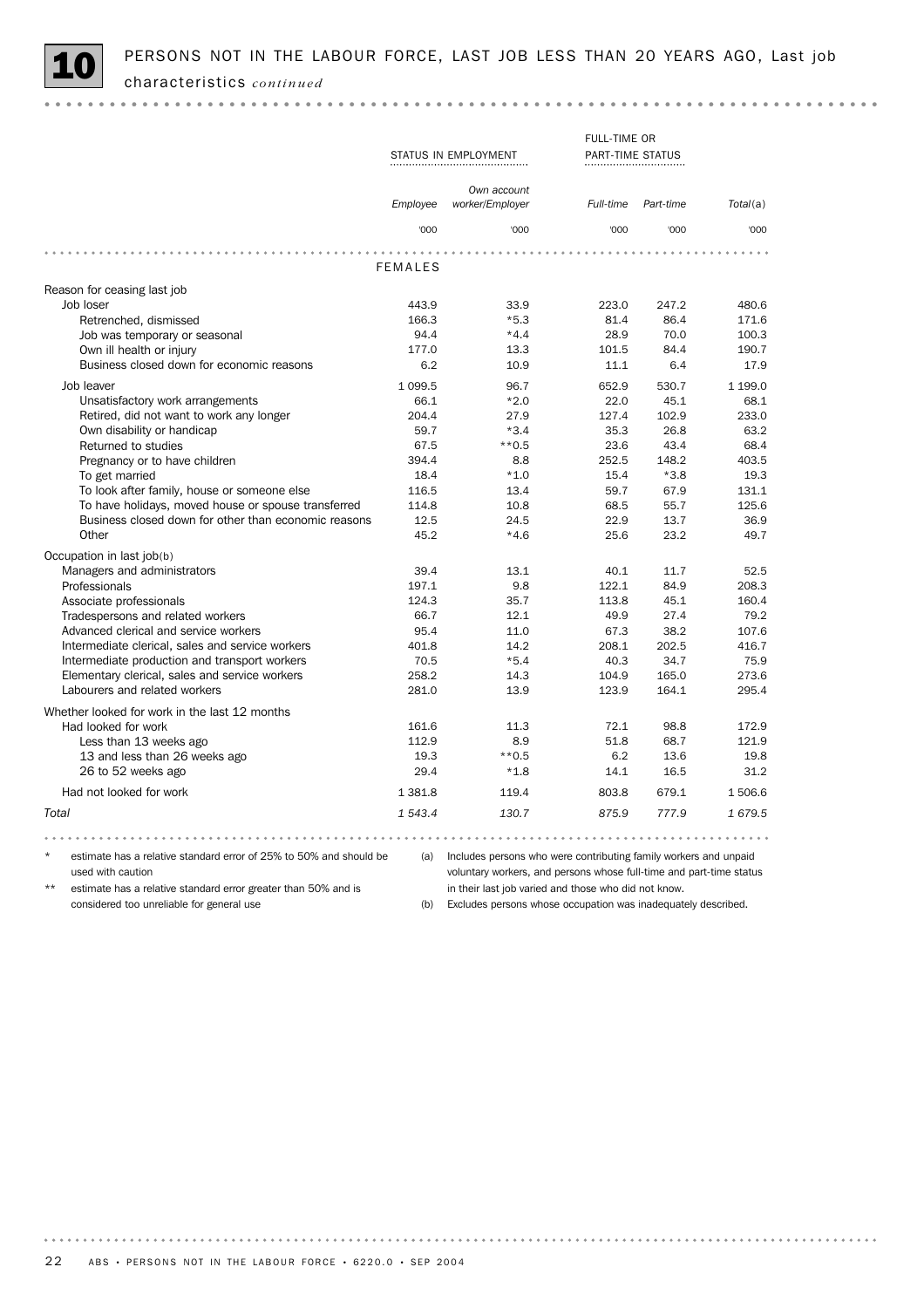

|                                                      |           |                                | FULL-TIME OR     |           |           |
|------------------------------------------------------|-----------|--------------------------------|------------------|-----------|-----------|
|                                                      |           | STATUS IN EMPLOYMENT           | PART-TIME STATUS |           |           |
|                                                      | Employee  | Own account<br>worker/Employer | Full-time        | Part-time | Total(a)  |
|                                                      | '000      | '000                           | '000             | '000      | '000      |
|                                                      | PERSONS   |                                |                  |           |           |
| Reason for ceasing last job                          |           |                                |                  |           |           |
| Job loser                                            | 870.9     | 81.8                           | 587.2            | 350.6     | 957.1     |
| Retrenched, dismissed                                | 312.1     | 10.2                           | 205.4            | 112.4     | 322.8     |
| Job was temporary or seasonal                        | 158.4     | 6.1                            | 56.4             | 105.3     | 166.6     |
| Own ill health or injury                             | 389.4     | 43.5                           | 299.5            | 125.7     | 433.9     |
| Business closed down for economic reasons            | 11.0      | 22.0                           | 26.0             | 7.2       | 33.8      |
| Job leaver                                           | 1 539.4   | 168.0                          | 1 0 5 4 .2       | 633.2     | 1 7 1 1.9 |
| Unsatisfactory work arrangements                     | 102.0     | $*3.7$                         | 41.8             | 62.4      | 105.7     |
| Retired, did not want to work any longer             | 374.0     | 59.8                           | 310.9            | 118.5     | 434.4     |
| Own disability or handicap                           | 150.5     | 16.6                           | 127.0            | 38.0      | 167.2     |
| Returned to studies                                  | 117.3     | $*1.5$                         | 42.0             | 75.8      | 119.6     |
| Pregnancy or to have children                        | 395.5     | 8.8                            | 253.3            | 148.5     | 404.6     |
| To get married                                       | 18.5      | $*1.0$                         | 15.6             | $*3.8$    | 19.5      |
| To look after family, house or someone else          | 149.6     | 18.3                           | 90.5             | 74.0      | 169.2     |
| To have holidays, moved house or spouse transfer     | 140.7     | 14.8                           | 91.2             | 62.3      | 156.0     |
| Business closed down for other than economic reasons | 18.0      | 36.4                           | 37.4             | 16.3      | 54.3      |
| Other                                                | 73.2      | 7.2                            | 44.6             | 33.7      | 81.3      |
| Occupation in last job(b)                            |           |                                |                  |           |           |
| Managers and administrators                          | 96.2      | 28.7                           | 108.3            | 15.3      | 124.9     |
| Professionals                                        | 286.9     | 20.3                           | 204.6            | 102.3     | 309.0     |
| Associate professionals                              | 202.6     | 59.7                           | 204.0            | 56.3      | 262.9     |
| Tradespersons and related workers                    | 229.7     | 44.7                           | 218.6            | 51.0      | 275.1     |
| Advanced clerical and service workers                | 101.4     | 12.3                           | 72.4             | 40.5      | 115.0     |
| Intermediate clerical, sales and service workers     | 483.9     | 17.1                           | 273.1            | 220.9     | 502.0     |
| Intermediate production and transport workers        | 224.6     | 22.6                           | 174.5            | 70.1      | 247.8     |
| Elementary clerical, sales and service workers       | 315.5     | 18.4                           | 132.6            | 198.7     | 335.8     |
| Labourers and related workers                        | 451.8     | 24.7                           | 241.3            | 222.8     | 477.6     |
| Whether looked for work in the last 12 months        |           |                                |                  |           |           |
| Had looked for work                                  | 272.7     | 19.0                           | 142.0            | 144.3     | 292.4     |
| Less than 13 weeks ago                               | 194.4     | 14.1                           | 100.5            | 102.9     | 208.8     |
| 13 and less than 26 weeks ago                        | 30.2      | $*1.0$                         | 14.6             | 17.0      | 31.6      |
| 26 to 52 weeks ago                                   | 48.1      | $*3.9$                         | 26.9             | 24.4      | 52.0      |
| Had not looked for work                              | 2 137.7   | 230.8                          | 1 4 9 9.4        | 839.5     | 2 3 7 6.5 |
| <b>Total</b>                                         | 2 4 1 0.4 | 249.8                          | 1641.4           | 983.8     | 2668.9    |

 $\frac{1}{2}$ 

estimate has a relative standard error of 25% to 50% and should be used with caution

(a) Includes persons who were contributing family workers and unpaid voluntary workers, and persons whose full-time and part-time status in their last job varied and those who did not know.

(b) Excludes persons whose occupation was inadequately described.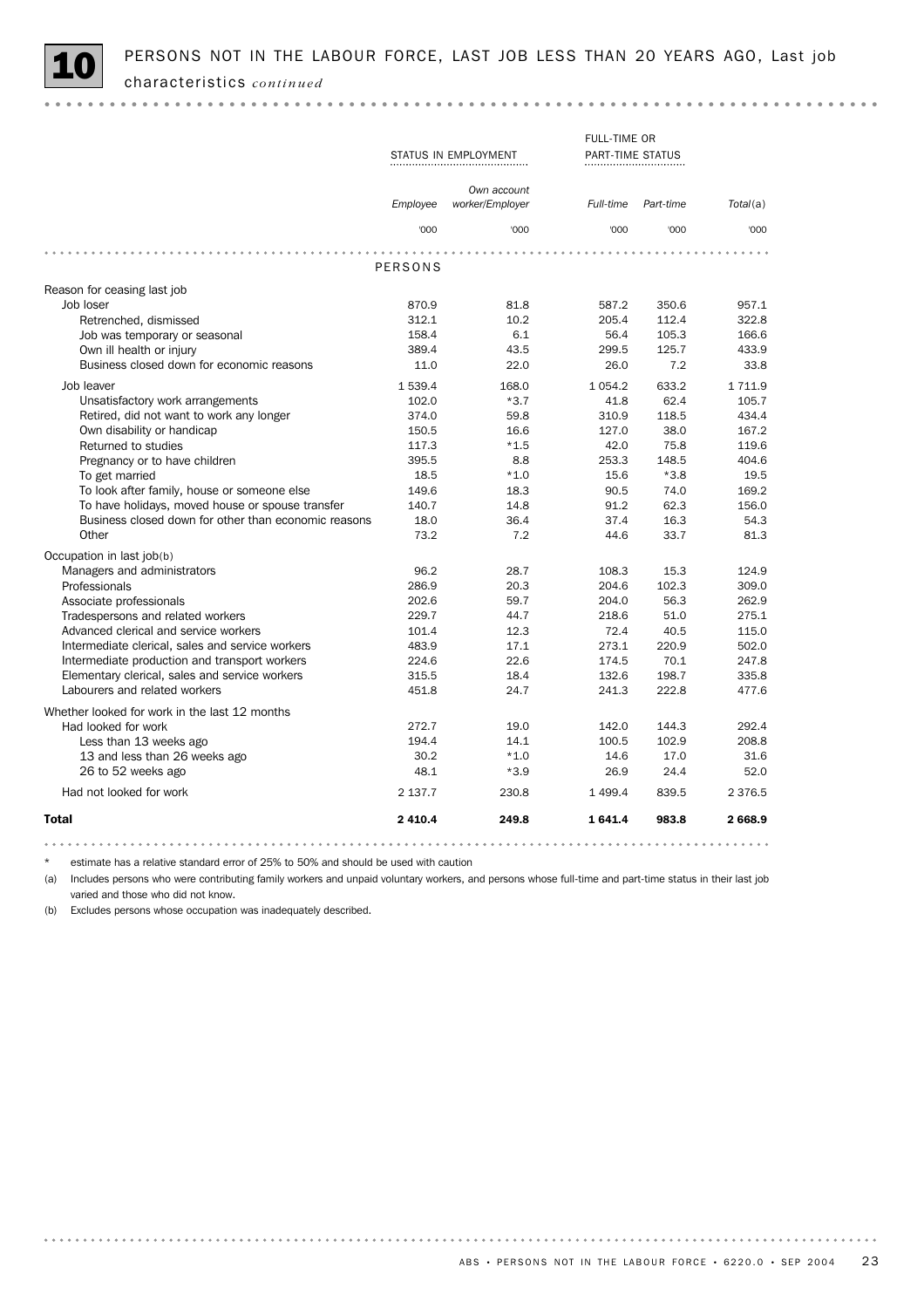# **11** POPULATIONS, By state or territory of usual residence

|                                                                                                                                                                      | <b>NSW</b>   | Vic.   | Old                                           | <b>SA</b> | <b>WA</b> | Tas.    | NT(a)  | ACT     | Aust.       |
|----------------------------------------------------------------------------------------------------------------------------------------------------------------------|--------------|--------|-----------------------------------------------|-----------|-----------|---------|--------|---------|-------------|
|                                                                                                                                                                      | '000         | '000   | '000                                          | '000      | '000      | '000    | '000   | '000    | '000        |
|                                                                                                                                                                      | <b>MALES</b> |        |                                               |           |           |         |        |         |             |
| Population 1:<br>Persons not in the labour force                                                                                                                     | 469.6        | 336.4  | 246.4                                         | 112.4     | 125.7     | 41.0    | 6.6    | 20.3    | 1 3 5 8.3   |
| Population 2:<br>Persons not in the labour force who wanted to work                                                                                                  | 126.9        | 106.7  | 64.2                                          | 35.4      | 36.5      | 11.2    | 2.3    | 6.8     | 389.9       |
| Population 3:<br>Persons not in the labour force with marginal attachment to the labour<br>force                                                                     | 84.7         | 78.1   | 43.6                                          | 23.1      | 25.0      | 8.2     | 1.6    | 5.2     | 269.5       |
| Population 4:<br>Persons not in the labour force who wanted to work but were not actively<br>looking for work and were available to start work within four weeks     | 77.0         | 68.4   | 37.4                                          | 21.6      | 22.2      | 7.5     | 1.6    | 5.0     | 240.6       |
| Population 5:<br>Persons not in the labour force who were discouraged jobseekers                                                                                     | 12.1         | $*5.7$ | $*4.5$                                        | 3.1       | $*2.8$    | $**0.2$ |        | $**0.1$ | 28.4        |
| Population 6:<br>Persons not in the labour force who wanted to work but were not actively<br>looking for work and were not available to start work within four weeks | 42.2         | 28.6   | 20.5                                          | 12.3      | 11.5      | 3.0     | $*0.8$ | 1.5     | 120.4       |
| Population 7:<br>Persons not in the labour force for child care reasons who wanted to<br>work but were not actively looking for work                                 | $*3.7$       | $*3.0$ | $*3.7$                                        | $*1.6$    | $**0.7$   | $*0.6$  |        | $**0.4$ | 13.8        |
| Population 8:<br>Persons not in the labour force who previously had a job                                                                                            | 343.1        | 254.1  | 203.1                                         | 90.7      | 99.5      | 32.0    | 5.4    | 15.4    | 1 0 4 3 . 4 |
| Population 9:<br>Persons not in the labour force without marginal attachment to the<br>labour force                                                                  | 384.9        | 258.3  | 202.8                                         | 89.3      | 100.6     | 32.9    | 5.0    | 15.1    | 1 0 8 8.9   |
| Population 10:<br>Persons not in the labour force whose last job was less than 20 years<br>ago                                                                       | 327.4        | 240.0  | 190.8                                         | 86.3      | 93.9      | 30.7    | 5.2    | 15.1    | 989.4       |
| $\star$<br>estimate has a relative standard error of 25% to 50% and should be used with                                                                              |              |        | nil or rounded to zero (including null cells) |           |           |         |        |         |             |

caution

\*\* estimate has a relative standard error greater than 50% and is considered too unreliable for general use

— nil or rounded to zero (including null cells)

(a) Refers to mainly urban areas only. For more information see paragraph 9 of the Explanatory Notes.

. . . . . . . . .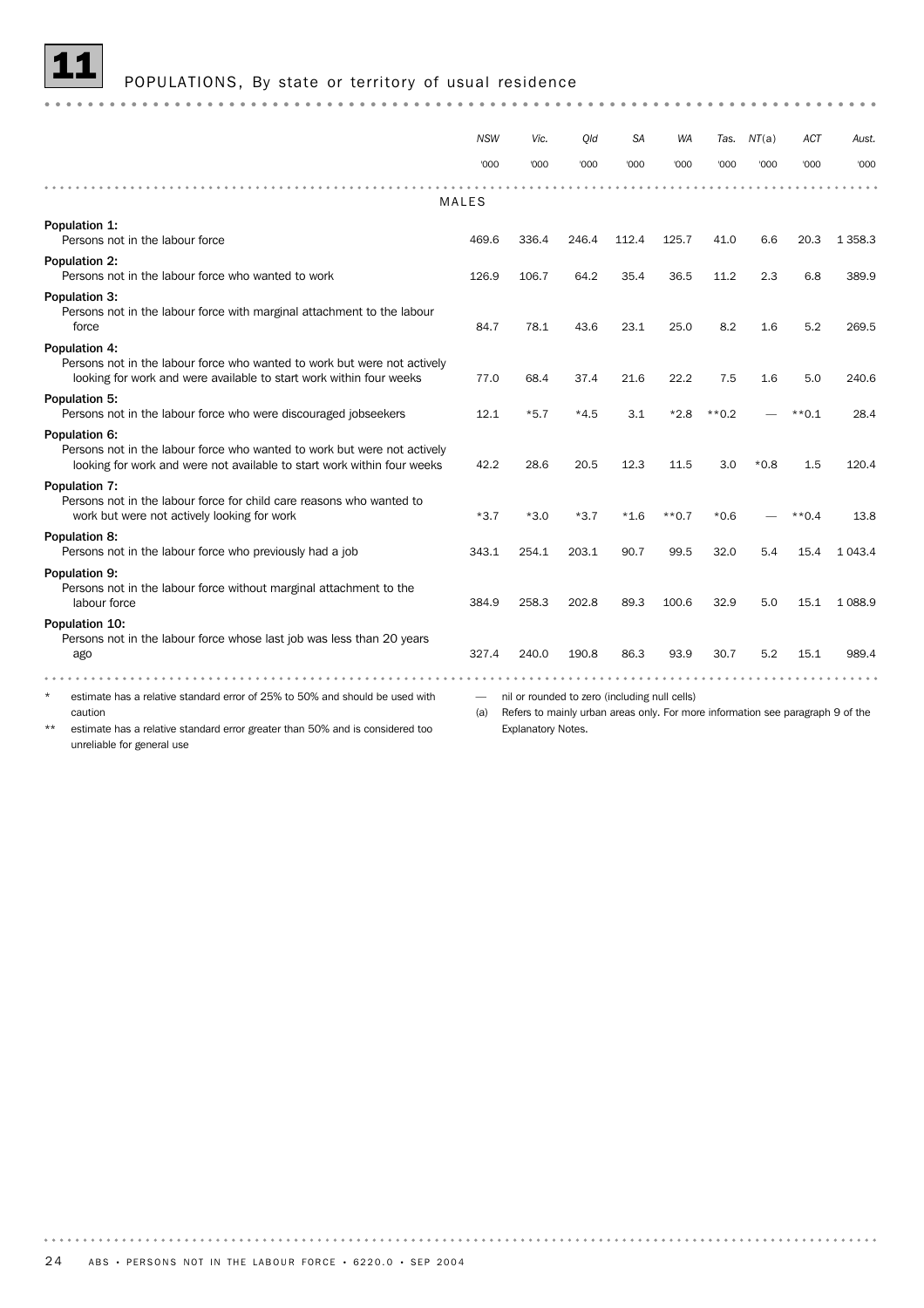### 11 POPULATIONS, By state or territory of usual residence *continued*

|                                                                                                                                                                      | <b>NSW</b>     | Vic.  | Old   | <b>SA</b> | <b>WA</b> | Tas.   | NT(a)   | ACT    | Aust.      |
|----------------------------------------------------------------------------------------------------------------------------------------------------------------------|----------------|-------|-------|-----------|-----------|--------|---------|--------|------------|
|                                                                                                                                                                      | '000           | '000  | '000  | '000      | '000      | '000   | '000    | '000   | '000       |
|                                                                                                                                                                      | <b>FEMALES</b> |       |       |           |           |        |         |        |            |
| Population 1:<br>Persons not in the labour force                                                                                                                     | 860.9          | 628.1 | 453.6 | 193.3     | 237.2     | 66.0   | 10.7    | 30.9   | 2480.8     |
| Population 2:<br>Persons not in the labour force who wanted to work                                                                                                  | 268.0          | 211.2 | 146.6 | 59.7      | 77.2      | 21.7   | 4.0     | 10.4   | 798.8      |
| <b>Population 3:</b><br>Persons not in the labour force with marginal attachment to the labour<br>force                                                              | 194.3          | 148.7 | 112.9 | 44.4      | 58.8      | 16.6   | 3.3     | 6.9    | 585.8      |
| Population 4:<br>Persons not in the labour force who wanted to work but were not actively<br>looking for work and were available to start work within four weeks     | 184.2          | 138.8 | 105.6 | 41.6      | 54.7      | 15.5   | 2.9     | 6.0    | 549.3      |
| Population 5:<br>Persons not in the labour force who were discouraged jobseekers                                                                                     | 20.7           | 11.5  | 10.2  | 4.2       | 4.7       | $*1.2$ | $**0.2$ | $*0.8$ | 53.6       |
| Population 6:<br>Persons not in the labour force who wanted to work but were not actively<br>looking for work and were not available to start work within four weeks | 73.7           | 62.5  | 33.7  | 15.3      | 18.4      | 5.1    | $*0.8$  | 3.5    | 213.0      |
| Population 7:<br>Persons not in the labour force for child care reasons who wanted to<br>work but were not actively looking for work                                 | 101.4          | 63.5  | 52.1  | 20.9      | 27.7      | 8.1    | 1.6     | 2.7    | 277.9      |
| <b>Population 8:</b><br>Persons not in the labour force who previously had a job                                                                                     | 680.8          | 498.6 | 399.2 | 164.1     | 202.6     | 55.2   | 8.6     | 24.9   | 2 0 3 4 .0 |
| Population 9:<br>Persons not in the labour force without marginal attachment to the<br>labour force                                                                  | 666.6          | 479.4 | 340.7 | 148.9     | 178.4     | 49.4   | 7.4     | 24.0   | 1895.0     |
| Population 10:<br>Persons not in the labour force whose last job was less than 20 years<br>ago                                                                       | 559.5          | 416.3 | 330.2 | 133.4     | 167.9     | 43.3   | 7.7     | 21.2   | 1679.5     |
|                                                                                                                                                                      |                |       |       |           |           |        |         |        |            |

estimate has a relative standard error of 25% to 50% and should be used with caution

\*\* estimate has a relative standard error greater than 50% and is considered too unreliable for general use

(a) Refers to mainly urban areas only. For more information see paragraph 9 of the Explanatory Notes.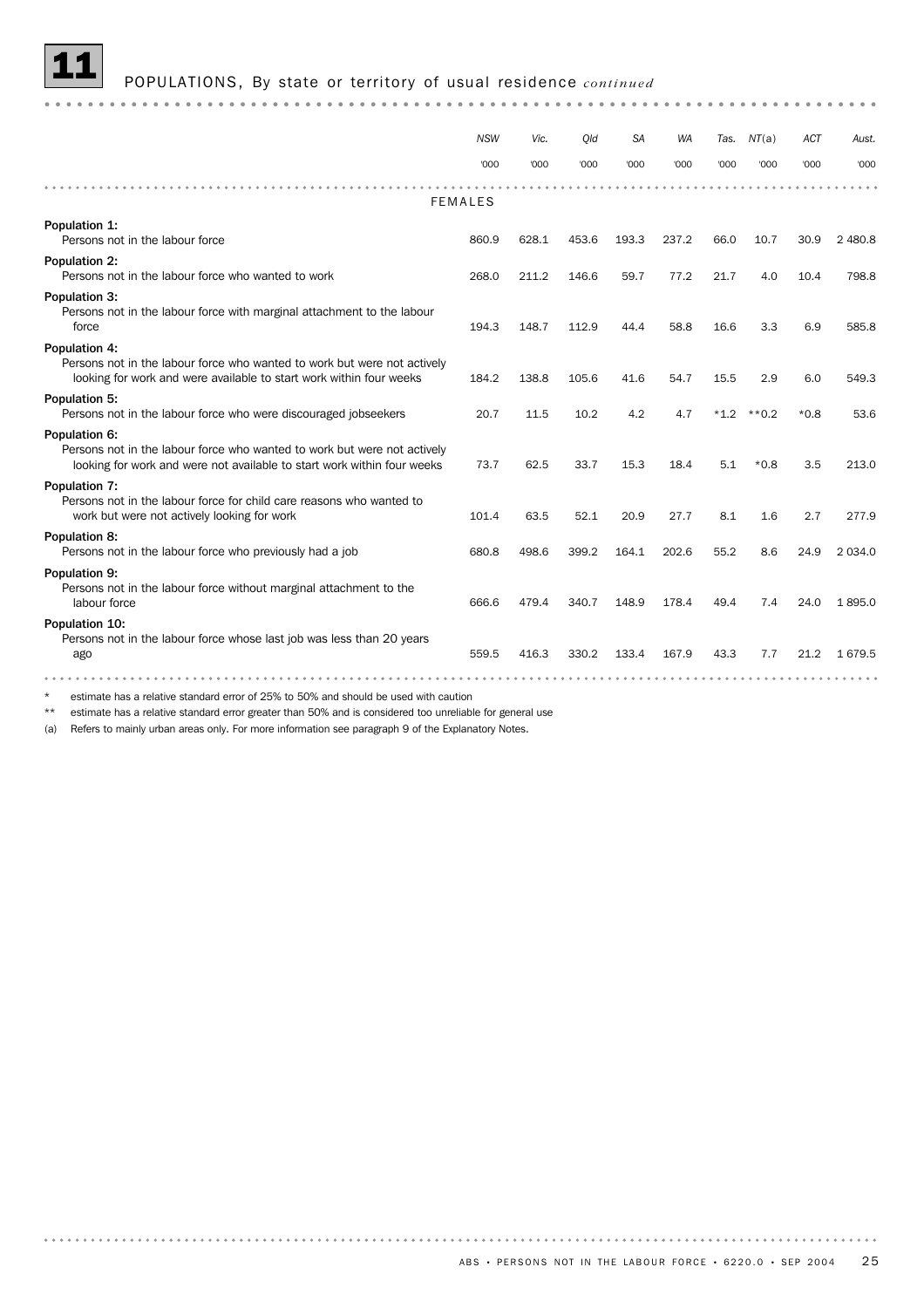## 11 POPULATIONS, By state or territory of usual residence *continued*

|                                                                                                                                                                      | <b>NSW</b>     | Vic.  | Old   | SА    | WA    | Tas.  | NT(a)   | ACT    | Aust.     |
|----------------------------------------------------------------------------------------------------------------------------------------------------------------------|----------------|-------|-------|-------|-------|-------|---------|--------|-----------|
|                                                                                                                                                                      | '000           | '000  | '000  | '000  | '000  | '000  | '000    | '000   | '000      |
|                                                                                                                                                                      | <b>PERSONS</b> |       |       |       |       |       |         |        |           |
| Population 1:<br>Persons not in the labour force                                                                                                                     | 1 3 3 0.5      | 964.6 | 700.0 | 305.7 | 362.8 | 107.0 | 17.4    | 51.2   | 3839.2    |
| Population 2:<br>Persons not in the labour force who wanted to work                                                                                                  | 394.9          | 317.9 | 210.8 | 95.0  | 113.7 | 32.9  | 6.4     | 17.2   | 1 1 8 8.7 |
| Population 3:<br>Persons not in the labour force with marginal attachment to the labour<br>force                                                                     | 278.9          | 226.8 | 156.5 | 67.5  | 83.8  | 24.7  | 4.9     | 12.2   | 855.3     |
| Population 4:<br>Persons not in the labour force who wanted to work but were not actively<br>looking for work and were available to start work within four weeks     | 261.1          | 207.2 | 143.0 | 63.2  | 76.9  | 23.0  | 4.5     | 11.0   | 789.9     |
| Population 5:<br>Persons not in the labour force who were discouraged jobseekers                                                                                     | 32.8           | 17.2  | 14.8  | 7.3   | 7.5   | 1.4   | $**0.2$ | $*0.9$ | 82.0      |
| Population 6:<br>Persons not in the labour force who wanted to work but were not actively<br>looking for work and were not available to start work within four weeks | 115.9          | 91.1  | 54.3  | 27.6  | 29.9  | 8.1   | 1.5     | 5.0    | 333.4     |
| <b>Population 7:</b><br>Persons not in the labour force for child care reasons who wanted to<br>work but were not actively looking for work                          | 105.1          | 66.5  | 55.9  | 22.5  | 28.4  | 8.7   | 1.6     | 3.0    | 291.8     |
| Population 8:<br>Persons not in the labour force who previously had a job                                                                                            | 1 0 2 3.9      | 752.7 | 602.3 | 254.7 | 302.2 | 87.3  | 14.1    | 40.3   | 3077.3    |
| Population 9:<br>Persons not in the labour force without marginal attachment to the<br>labour force                                                                  | 1 0 5 1 .5     | 737.7 | 543.5 | 238.2 | 279.0 | 82.3  | 12.5    | 39.1   | 2983.9    |
| Population 10:<br>Persons not in the labour force whose last job was less than 20 years<br>ago                                                                       | 886.9          | 656.2 | 521.0 | 219.8 | 261.8 | 74.0  | 12.9    | 36.3   | 2668.9    |
|                                                                                                                                                                      |                |       |       |       |       |       |         |        |           |

estimate has a relative standard error of 25% to 50% and should be used with caution

\*\* estimate has a relative standard error greater than 50% and is considered too unreliable for general use

(a) Refers to mainly urban areas only. For more information see paragraph 9 of the Explanatory Notes.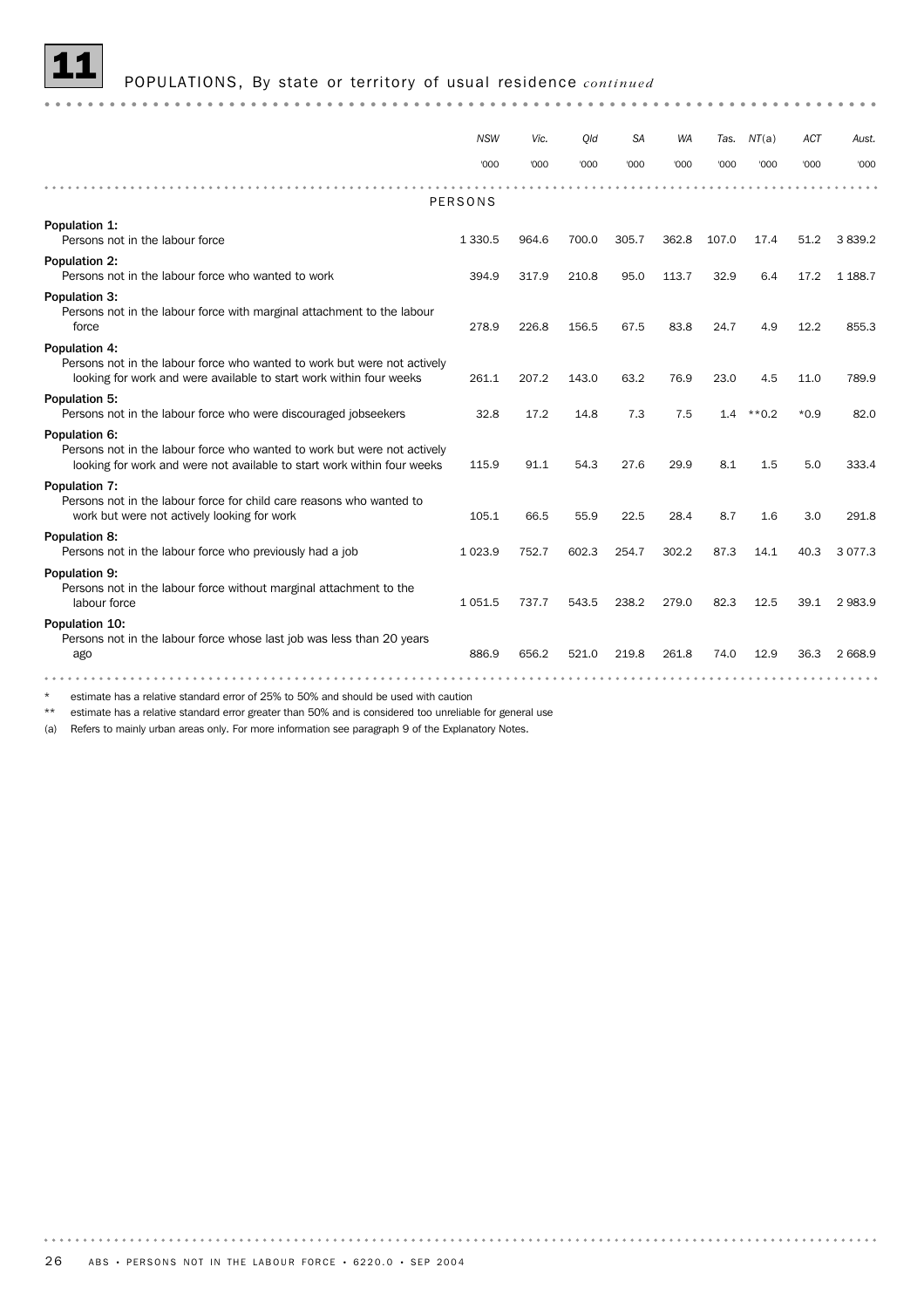### EXPLANATORY NOTES

| <b>INTRODUCTION</b>             | <b>1</b> The statistics in this publication were compiled from data collected in the Persons<br>Not in the Labour Force Survey that was conducted throughout Australia in<br>September 2004 as a supplement to the monthly Labour Force Survey (LFS).<br>Respondents to the LFS who were in scope of the supplementary survey were asked<br>further questions.                                                                                                                                                                                                                                        |
|---------------------------------|-------------------------------------------------------------------------------------------------------------------------------------------------------------------------------------------------------------------------------------------------------------------------------------------------------------------------------------------------------------------------------------------------------------------------------------------------------------------------------------------------------------------------------------------------------------------------------------------------------|
|                                 | 2 The publication <i>Labour Force, Australia</i> (cat. no. 6202.0) contains information<br>about survey design, sample redesign, scope, coverage and population benchmarks<br>relevant to the monthly LFS, which also apply to supplementary surveys. It also contains<br>definitions of demographic and labour force characteristics, and information about<br>telephone interviewing relevant to both the monthly LFS and supplementary surveys.                                                                                                                                                    |
|                                 | 3 From April 2001 the LFS has been conducted using a redesigned questionnaire<br>containing additional questions and some minor definitional changes. These changes<br>also affect the supplementary surveys. For further details, see Information Paper:<br>Implementing the Redesigned Labour Force Survey Questionnaire (cat. no. 6295.0) and<br>Information Paper: Questionnaires Used in the Labour Force Survey (cat. no. 6232.0).                                                                                                                                                              |
| CAI IMPLEMENTATION              | 4 Information for this survey was collected using computer assisted interviewing (CAI),<br>whereby responses are recorded directly onto an electronic questionnaire in a notebook<br>computer.                                                                                                                                                                                                                                                                                                                                                                                                        |
|                                 | The change of interviewing method is not expected to have affected the estimates in<br>5<br>any meaningful way.                                                                                                                                                                                                                                                                                                                                                                                                                                                                                       |
| CONCEPTS SOURCES AND<br>METHODS | The conceptual framework used in Australia's LFS aligns closely with the standards<br>6<br>and guidelines set out in Resolutions of the International Conference of Labour<br>Statisticians. Descriptions of the underlying concepts and structure of Australia's labour<br>force statistics, and the sources and methods used in compiling these estimates, are<br>presented in Labour Statistics: Concepts, Sources and Methods (cat. no. 6102.0.55.001)<br>which is also available on the ABS web site <http: www.abs.gov.au=""> (Methods,<br/>Classifications, Concepts &amp; Standards).</http:> |
| SCOPE                           | <b>7</b> The scope of the LFS is restricted to persons aged 15 years and over and excludes the<br>following persons:<br>members of the permanent defence forces<br>• certain diplomatic personnel of overseas governments, customarily excluded from<br>census and estimated populations<br>verseas residents in Australia<br>members of non-Australian defence forces (and their dependants).                                                                                                                                                                                                        |
|                                 | Students at boarding schools, patients in hospitals, residents of homes<br>8<br>(e.g. retirement homes, homes for persons with disabilities), and inmates of prisons are<br>excluded from all supplementary surveys.                                                                                                                                                                                                                                                                                                                                                                                  |
|                                 | This supplementary survey was conducted in both urban and rural areas in all states<br>9<br>and territories, but excluded approximately 120,000 persons living in very remote parts<br>of Australia who would otherwise have been within the scope of the survey. The<br>exclusion of these persons will have only a minor impact on any aggregate estimates that<br>are produced for individual states and territories, except the Northern Territory where<br>such persons account for over 20% of the population.                                                                                  |
| COVERAGE                        | Persons aged 70 years and over were also excluded from this survey.<br>10<br>The estimates in this publication relate to persons covered by the survey in<br>11<br>September 2004. In the LFS, coverage rules are applied which aim to ensure that each<br>person is associated with only one dwelling and hence has only one chance of selection<br>in the survey. See Labour Force, Australia (cat. no. 6202.0) for more details.                                                                                                                                                                   |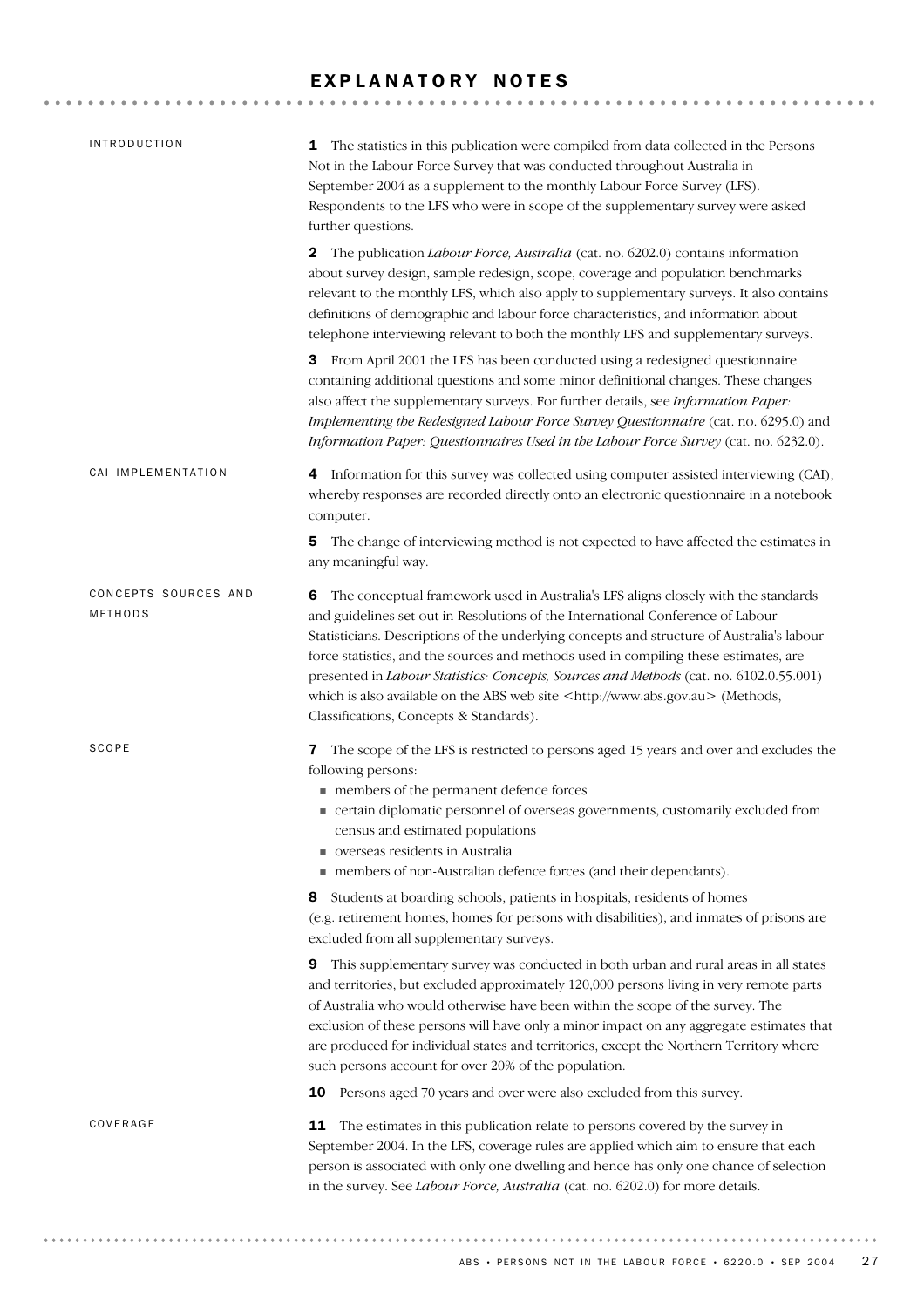### E X P L A N A T O R Y N O T E S *continued*

| SAMPLE SIZE                            | <b>12</b> The initial sample for the September 2004 LFS consisted of 40,639 private dwelling<br>households and special dwelling units. Of the 33,033 private dwelling households and<br>special dwelling units that remained in the survey after sample loss (e.g. households<br>selected in the survey which had no residents in scope for the LFS, vacant or derelict<br>dwellings and dwellings under construction), approximately 30,918 or 93.6% were fully<br>responding to the Persons Not in the Labour Force survey. The number of completed<br>interviews obtained from these private dwelling households and special dwelling units<br>(after taking into account scope, coverage and subsampling exclusions) was 12,372.                                                    |
|----------------------------------------|-----------------------------------------------------------------------------------------------------------------------------------------------------------------------------------------------------------------------------------------------------------------------------------------------------------------------------------------------------------------------------------------------------------------------------------------------------------------------------------------------------------------------------------------------------------------------------------------------------------------------------------------------------------------------------------------------------------------------------------------------------------------------------------------|
| RELIABILITY OF THE<br><b>ESTIMATES</b> | 13 Estimates in this publication are subject to sampling and non-sampling errors:<br>sampling error is the difference between the published estimate and the value that<br>would have been produced if all dwellings had been included in the survey. For<br>more information see the Technical Note.<br>Non-sampling errors are inaccuracies that occur because of imperfections in<br>reporting by respondents and interviewers, and errors made in coding and<br>processing data. These inaccuracies may occur in any enumeration, whether it be a<br>full count or a sample. Every effort is made to reduce the non-sampling error to a<br>minimum by careful design of questionnaires, intensive training and supervision of<br>interviewers, and efficient processing procedures. |
| SEASONAL FACTORS                       | 14 The estimates are based on information collected in the survey month, and, due to<br>seasonal factors, may not be representative of other months of the year.                                                                                                                                                                                                                                                                                                                                                                                                                                                                                                                                                                                                                        |
| CLASSIFICATIONS USED                   | Occupation data are classified according to the ASCO - Australian Standard<br>15<br>Classification of Occupations, Second Edition, 1997 (cat. no. 1220.0).                                                                                                                                                                                                                                                                                                                                                                                                                                                                                                                                                                                                                              |
|                                        | 16 Country of birth data are classified according to the Standard Australian<br>Classification of Countries (SACC), 1998 (cat. no. 1269.0).                                                                                                                                                                                                                                                                                                                                                                                                                                                                                                                                                                                                                                             |
| REVISION TO HISTORICAL<br>DATA         | 17 Historical estimates of the civilian population for reference periods 1996 to 1999<br>were revised in the 2000 publication to exclude institutionalised persons, and sparsely<br>settled and remote parts of Australia.                                                                                                                                                                                                                                                                                                                                                                                                                                                                                                                                                              |
| COMPARABILITY OF TIME<br><b>SERIES</b> | 18 Revisions are made to population benchmarks for the LFS after each five-yearly<br>Census of Population and Housing. The last such revision was made in February 2004 to<br>take account of the results of the 2001 Census of Population and Housing. Estimates<br>from supplementary surveys conducted from and including February 2004 are therefore<br>based on revised population benchmarks.                                                                                                                                                                                                                                                                                                                                                                                     |
|                                        | 19 Supplementary surveys are not always conducted on the full LFS sample. Since<br>August 1994 the sample for supplementary surveys has been restricted to no more than<br>seven-eighths of the LFS sample. Since it was introduced, this survey has been<br>conducted on various proportional samples and therefore sampling errors associated<br>with previous supplementary surveys may vary from the sampling error for this survey.                                                                                                                                                                                                                                                                                                                                                |
|                                        | 20 Persons Not in the Labour Force Surveys conducted up to and including September<br>1987 included all persons aged 15 years and over. From September 1988, the survey<br>excluded all persons aged 70 years and over.                                                                                                                                                                                                                                                                                                                                                                                                                                                                                                                                                                 |
|                                        | 21 Comparability of 2001 to 2004 estimates with previous years, for persons who<br>wanted to work, including discouraged jobseekers, may have been affected by the<br>following:                                                                                                                                                                                                                                                                                                                                                                                                                                                                                                                                                                                                        |
|                                        | As part of the LFS redesigned questionnaire, implemented in April 2001, persons<br>aged 65 and over can specify that they are permanently not intending to work, and<br>as a result were not asked for details about wanting to work and looking for work in<br>the 2001 to 2004 Persons Not in the Labour Force surveys. It is likely that, if they had<br>answered these questions, some of these persons may have been classified as<br>persons who wanted work, and also as discouraged jobseekers.                                                                                                                                                                                                                                                                                 |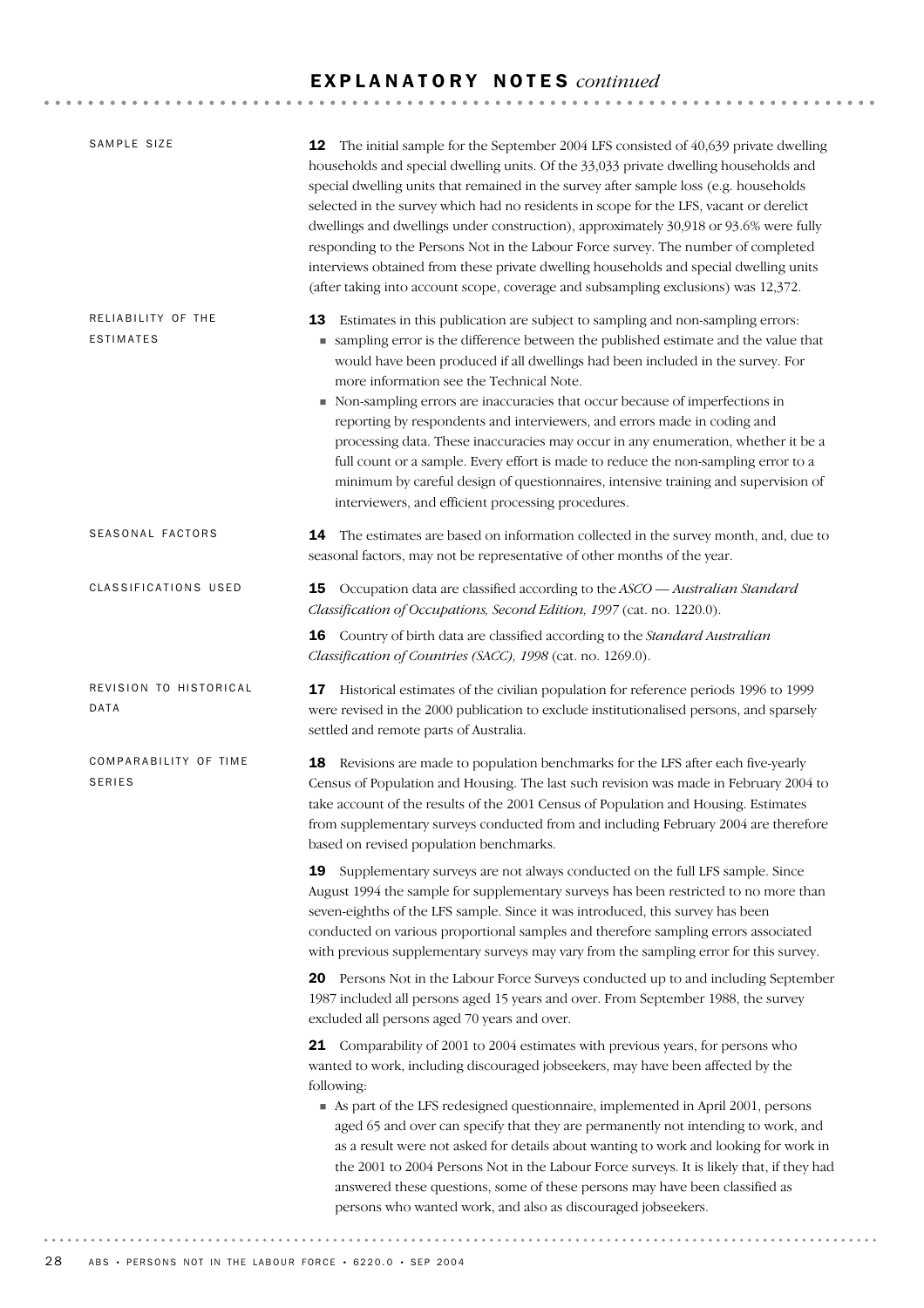### E X P L A N A T O R Y N O T E S *continued*

| <b>SERIES</b> continued                      | A further change in the redesigned LFS questionnaire is that it more accurately<br>identifies 'future starters'; that is, persons waiting to start, within four weeks of the<br>end of the reference week, a new job that they have already obtained (and could<br>have started in the reference week if the job had been available then). Under<br>International Labour Organisation (ILO) guidelines these persons do not have to be<br>actively looking for work to be classified as unemployed, and therefore are not asked<br>questions related to job search activities. If they had been asked why they were not<br>looking for work, it is possible that some may have given reasons other than 'had a<br>job to go to', and as a result could have been classified as wanting to work, and also<br>as discouraged jobseekers. |
|----------------------------------------------|----------------------------------------------------------------------------------------------------------------------------------------------------------------------------------------------------------------------------------------------------------------------------------------------------------------------------------------------------------------------------------------------------------------------------------------------------------------------------------------------------------------------------------------------------------------------------------------------------------------------------------------------------------------------------------------------------------------------------------------------------------------------------------------------------------------------------------------|
|                                              | From 2001 to 2003, future starters were classed as not in the labour force. From<br>February 2004, they are classed as unemployed. The removal of this group has only<br>had a small effect (23,240 persons) on persons who wanted to work but were not<br>actively looking for work and were available to start work within four weeks.<br>Persons who are permanently unable to work have been classified as a separate<br>group within Persons Not in the Labour Force Surveys for many years. In the 2004<br>survey, the number of people in this group was lower than in 2003 (174,400 and<br>199,970 respectively).                                                                                                                                                                                                              |
| COMPARABILITY WITH<br>MONTHLY LFS STATISTICS | 22 Due to differences in the scope and sample size of this supplementary survey and<br>that of the LFS, the estimation procedure may lead to some small variations between<br>labour force estimates from this survey and those from the LFS.                                                                                                                                                                                                                                                                                                                                                                                                                                                                                                                                                                                          |
|                                              | The difference between the estimates appearing in this publication and Labour<br>23<br>Force, Australia (cat. no. 6202.0) is chiefly the result of excluding persons aged 70 years<br>and over from the sample of this supplementary survey. Over one-quarter (29%) of the<br>civilian population aged 15 years and over who were not in the labour force were<br>excluded from answering questions from this supplementary survey because they were<br>aged 70 years and over.                                                                                                                                                                                                                                                                                                                                                        |
|                                              | Core LFS series from April 1986 to March 2001 have been revised on the basis of the<br>24<br>redesigned LFS questionnaire. Supplementary survey data have not been revised.                                                                                                                                                                                                                                                                                                                                                                                                                                                                                                                                                                                                                                                            |
|                                              | 25 Further information on persons not in the labour force is available in <i>Labour Force</i> ,<br>Australia (cat. no. 6202.0). Note that such information refers to all persons aged 15 years<br>and over.                                                                                                                                                                                                                                                                                                                                                                                                                                                                                                                                                                                                                            |
| PREVIOUS SURVEYS                             | The Persons Not in the Labour Force Survey was first conducted in May 1975 and<br>26<br>again in May 1977. From 1979 to 1987 the survey was collected twice a year (March and<br>September). Since then it has been conducted annually. Results of previous surveys were<br>published in:                                                                                                                                                                                                                                                                                                                                                                                                                                                                                                                                              |
|                                              | Persons Not in the Labour Force, Australia, (cat. no. 6220.0)                                                                                                                                                                                                                                                                                                                                                                                                                                                                                                                                                                                                                                                                                                                                                                          |
|                                              | standard data service Persons Not in the Labour Force, Australia,<br>(cat. no. 6220.0.40.001) for 1994 and 1995 (available in hardcopy only).                                                                                                                                                                                                                                                                                                                                                                                                                                                                                                                                                                                                                                                                                          |
| NEXT SURVEY                                  | The ABS will conduct this survey again in September 2005.<br>27                                                                                                                                                                                                                                                                                                                                                                                                                                                                                                                                                                                                                                                                                                                                                                        |
| ACKNOWLEDGMENT                               | ABS publications draw extensively on information provided freely by individuals,<br>28<br>businesses, governments and other organisations. Their continued cooperation is very<br>much appreciated: without it, the wide range of statistics published by the ABS would<br>not be available. Information received by the ABS is treated in strict confidence as<br>required by the Census and Statistics Act 1905.                                                                                                                                                                                                                                                                                                                                                                                                                     |
| RELATED PUBLICATIONS                         | ABS publications which may be of interest include:<br>29<br>Australian Labour Market Statistics, (cat. no. 6105.0)<br>Job Search Experience, Australia, (cat. no. 6222.0)                                                                                                                                                                                                                                                                                                                                                                                                                                                                                                                                                                                                                                                              |
|                                              | Labour Statistics: Concepts, Sources and Methods, (cat. no. 6102.0.55.001)                                                                                                                                                                                                                                                                                                                                                                                                                                                                                                                                                                                                                                                                                                                                                             |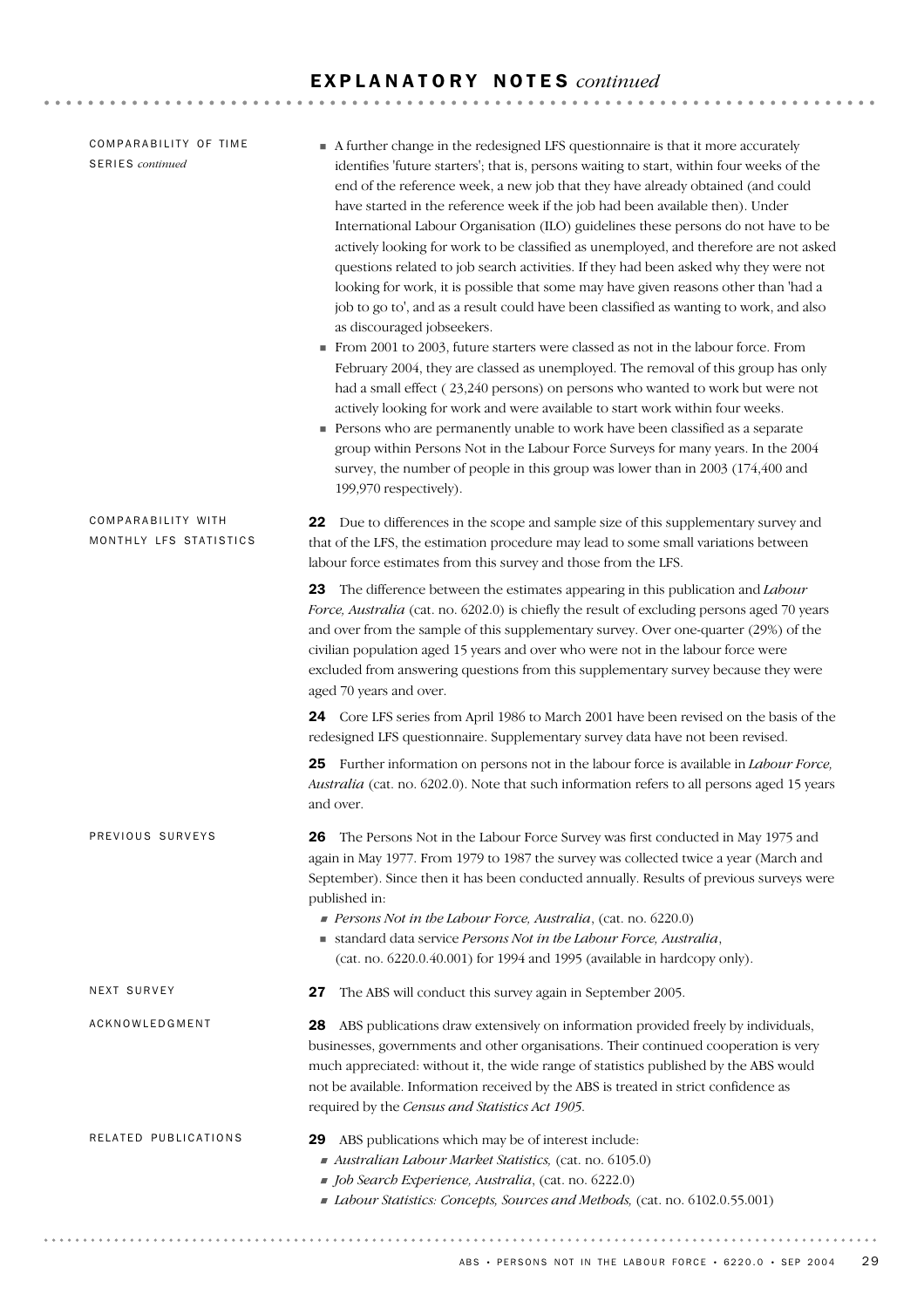### E X P L A N A T O R Y N O T E S *continued*

RELATED PUBLICATIONS *continued*

. . . . . . . . . . . . . . .

! *Underemployed Workers, Australia,* (cat. no. 6265.0)

. . . . . . . . .

30 Current publications and other products released by the ABS are listed in the *Catalogue of Publications and Products* (cat. no. 1101.0). The Catalogue is available from any ABS office or the ABS web site <http://www.abs.gov.au>. The ABS also issues a daily Release Advice on the web site which details products to be released in the week ahead.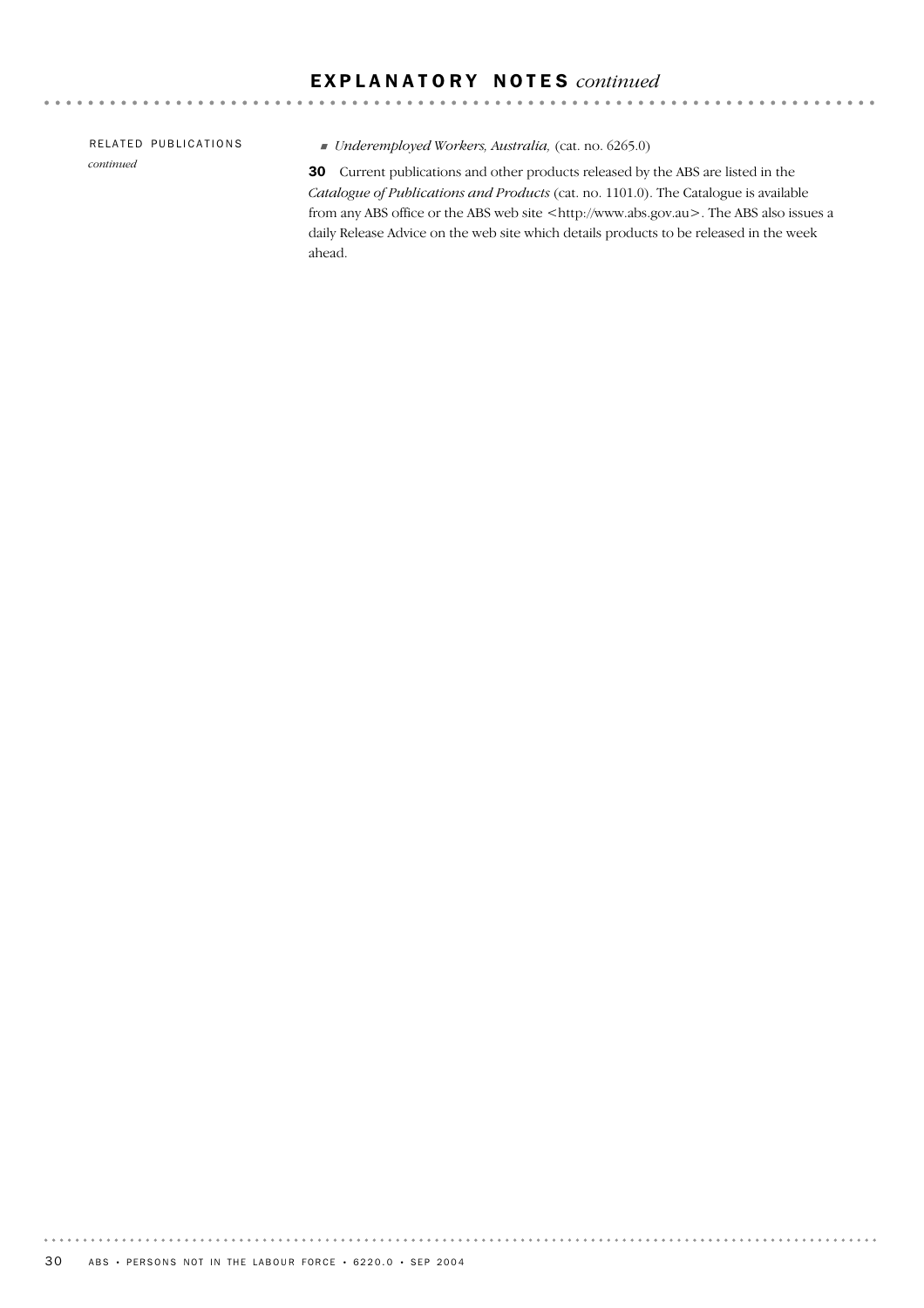### APPENDIX 1 POPULATIONS AND DATA ITEMS LIST

| DATA AVAILABLE ON<br>REQUEST | The ABS has a range of data available on request from the Persons Not in the Labour<br>Force Survey. This section lists the data items and populations which relate to the<br>survey. More detailed breakdowns of some data items are available on request.                                         |
|------------------------------|-----------------------------------------------------------------------------------------------------------------------------------------------------------------------------------------------------------------------------------------------------------------------------------------------------|
|                              | The population(s) for a particular data item refers to the persons in the survey to whom<br>the data relates. Where alternative output categories are available for the same data item,<br>these are shown and the data item name is followed by a bracketed numeral<br>(e.g. Country of birth(2)). |
|                              | For more information about the ABS data available on request, contact Barbara Finch on<br>Canberra (02) 6252 7206, or by facsimile on (02) 6252 7512, or by email<br>to<br>>barb.finch@abs.gov.au>.                                                                                                 |
| Population 1                 | Persons not in the labour force                                                                                                                                                                                                                                                                     |
| Population 2                 | Persons not in the labour force who wanted to work                                                                                                                                                                                                                                                  |
| Population 3                 | Persons not in the labour force with marginal attachment to the labour force                                                                                                                                                                                                                        |
| Population 4                 | Persons not in the labour force who wanted to work but were not actively looking for<br>work and were available to start work within four weeks                                                                                                                                                     |
| Population 5                 | Persons not in the labour force who were discouraged jobseekers                                                                                                                                                                                                                                     |
| Population 6                 | Persons not in the labour force who wanted to work but were not actively looking for<br>work and were not available to start work within four weeks                                                                                                                                                 |
| Population 7                 | Persons not in the labour force for child care reasons who wanted to work but were not<br>actively looking for work                                                                                                                                                                                 |
| Population 8                 | Persons not in the labour force who previously had a job                                                                                                                                                                                                                                            |
| Population 9                 | Persons not in the labour force without marginal attachment to the labour force                                                                                                                                                                                                                     |
| Population 10                | Persons not in the labour force whose last job was less than 20 years ago                                                                                                                                                                                                                           |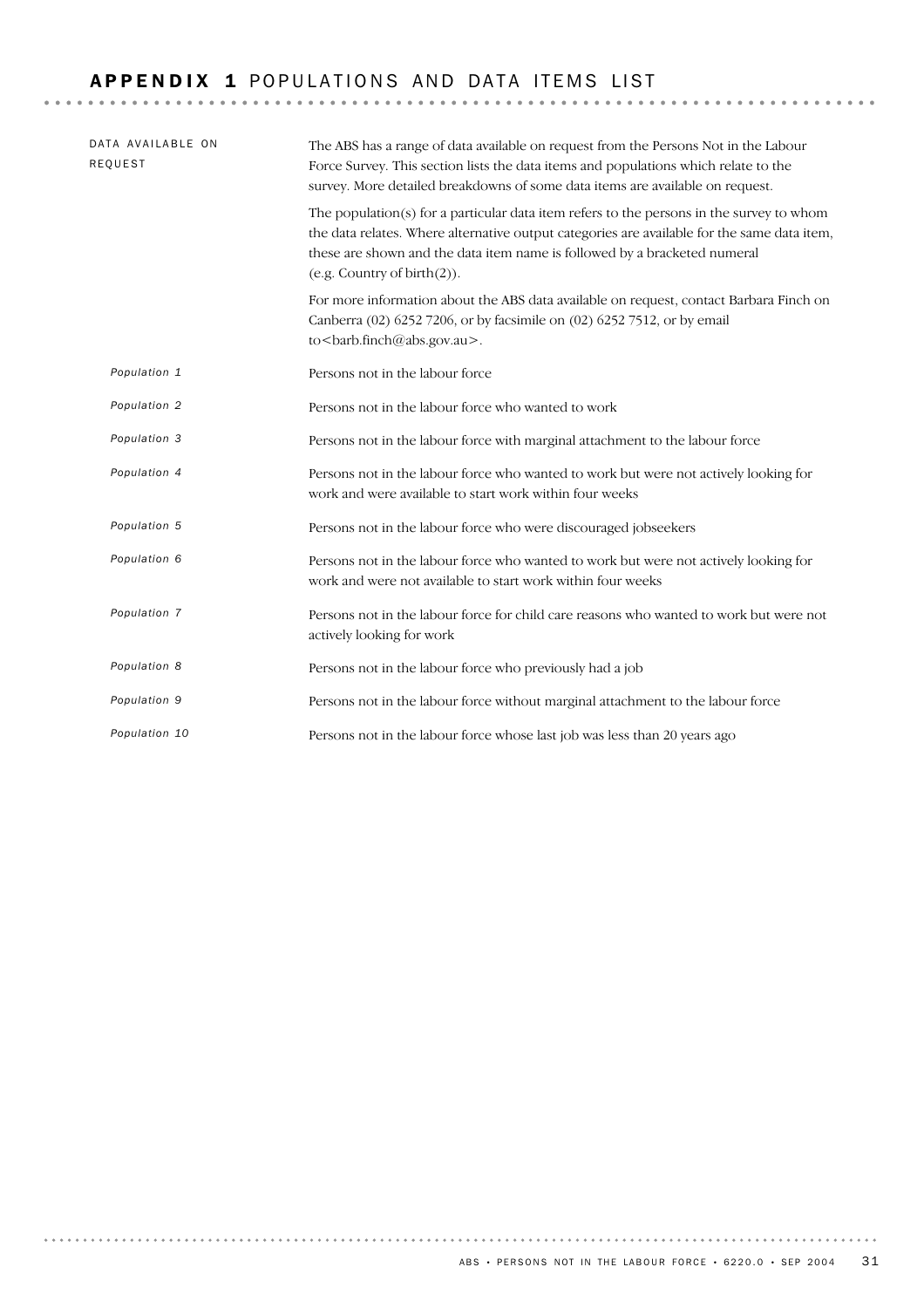. . . . . . .

*Data items Populations* 1 State or territory of usual residence All New South Wales

|    | Data items                                                                                                            | Populations |
|----|-----------------------------------------------------------------------------------------------------------------------|-------------|
| 7В | Country of birth (1)                                                                                                  | All         |
|    | Born in Australia                                                                                                     |             |
|    | Born overseas                                                                                                         |             |
|    | Born in main English-speaking<br>countries                                                                            |             |
|    | Born in other than main<br>English-speaking countries                                                                 |             |
| 7С | Country of birth (2)                                                                                                  | All         |
|    | Born in Australia                                                                                                     |             |
|    | Born overseas                                                                                                         |             |
|    | Oceania and Antarctica                                                                                                |             |
|    | North-West Europe                                                                                                     |             |
|    | Southern and Eastern Europe                                                                                           |             |
|    | North Africa and the Middle East                                                                                      |             |
|    | South-East Asia                                                                                                       |             |
|    | North-East Asia                                                                                                       |             |
|    | Southern and Central Asia                                                                                             |             |
|    | Americas                                                                                                              |             |
|    | Sub-Saharan Africa                                                                                                    |             |
| 8  | Age group (years)                                                                                                     | All         |
|    | $15 - 19$                                                                                                             |             |
|    | $20 - 24$                                                                                                             |             |
|    | $25 - 34$                                                                                                             |             |
|    | 35–44                                                                                                                 |             |
|    | 45-54                                                                                                                 |             |
|    | 55-59                                                                                                                 |             |
|    | 60-64                                                                                                                 |             |
|    | 65-69                                                                                                                 |             |
| 9  | Note: Age collected in single years<br>Persons not in the Labour Force                                                | 1, 8, 10    |
|    | <b>Summary Variable</b><br>With marginal attachment to the                                                            |             |
|    | labour force<br>Wanted to work and were                                                                               |             |
|    | actively looking for work<br>Were available to start work                                                             |             |
|    | within four weeks                                                                                                     |             |
|    | Were not available to start<br>work within four weeks                                                                 |             |
|    | Wanted to work but were not<br>actively looking for work and<br>were available to start work<br>within four weeks     |             |
|    | Discouraged job seekers                                                                                               |             |
|    | Other                                                                                                                 |             |
|    | Without marginal attachment to the<br>labour force                                                                    |             |
|    | Wanted to work but were not<br>actively looking for work and<br>were not available to start<br>work within four weeks |             |
|    | Did not want to work                                                                                                  |             |
|    | Permanently unable to work                                                                                            |             |
|    |                                                                                                                       |             |

. . . . . . .

32 ABS • PERSONS NOT IN THE LABOUR FORCE • 6220.0 • SEP 2004

Note: Year of arrival collected in

7A Country of birth and period of arrival All Relationship not determined Not living alone Lone person

Non-family member or person living

Without dependents With dependents

Without dependents With dependents Husband, wife or partner

6 Relationship in household All

5 Marital status All

4 Sex All

3 Region of usual residence All Balance of state/territory State capital city

2 Area of usual residence All Australian Capital Territory Northern Territory Tasmania Western Australia South Australia **Queensland** Victoria

Standard labour force dissemination

Other family person Non-dependent child Dependent student

Lone Parent

Family member

Not married Married

Females Males

regions

 $\sim$   $\sim$   $\sim$ 

Arrived 2001 to survey date Arrived 1991–2000 Arrived 1981–1990 Arrived 1971–1980 Arrived before 1971

single years

. . . . . . . . . . . . . . . .

Born overseas Born in Australia

alone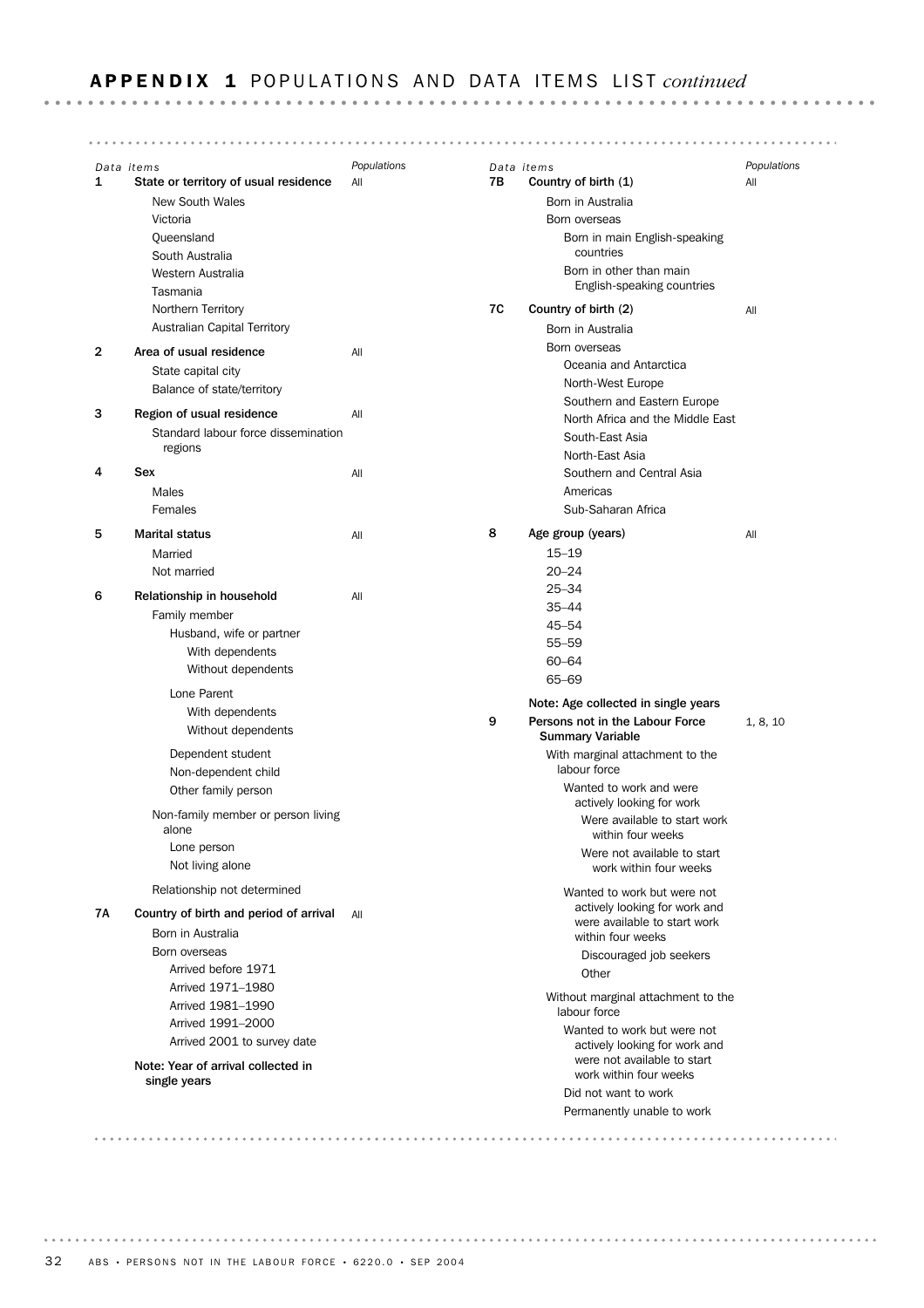*Data items Populations Data items Populations* 10 Whether wanted to work 1, 8, 10 14 Reason for ceasing last job *cont*. All Wanted to work Had a job *cont.* Might want to work Job loser *cont.* Did not want to work Job was temporary or seasonal Did not know Own ill health or injury Whether looked for work in the last All 11 Business closed down for 12 months economic reasons Had looked for work Job leaver Less than 5 weeks ago Unsatisfactory work 5 and less than 8 weeks ago arrangements 8 and less than 13 weeks ago Retired, did not want to work 13–52 weeks ago any longer 13 and less than 26 weeks Own disability or handicap ago Returned to studies 26 and less than 39 weeks Pregnancy or to have children ago 39–52 weeks ago To get married Had not looked for work To look after family, house or someone else 12 Main activity when not in the labour All To have holiday, moved force house or spouse Retired or voluntarily inactive transferred Home duties or child care Business closed down for Attending an educational institution other reasons Own disability or handicap **Other** Own illness or injury Never had a job Looking after ill or disabled person Travel, holiday or leisure activity 15 Occupation in last job All Working in unpaid voluntary job Last job less than 20 years ago **Other** Managers and administrators Professionals 13 Time since last job All Associate professionals Had a job Tradespersons and related Under 12 months workers 1 and under 4 weeks Advanced clerical and service 4 and under 8 weeks workers 8 and under 13 weeks Intermediate clerical, sales and 13 and under 26 weeks service workers 26 and under 39 weeks Intermediate production and 39 and under 52 weeks transport workers Elementary clerical, sales and 1 and under 3 years service workers 3 and under 10 years Labourers and related workers 3 and under 5 years Last job 20 or more years ago 5 and under 10 years Never had a job 10 years or more 16 Status in employment in last job All 10 and under 20 years

Never had a job 20 years or more

Had a job 14 Reason for ceasing last job All

Retrenched, dismissed Job loser

. . . . . . . . . . . . . . . . .

. . . . . . . . . . . . .

### ABS • PERSONS NOT IN THE LABOUR FORCE • 6220.0 • SEP 2004 33

Never had a job

. . . . . . . . . . . . . . . . . .

Employee

Employer

Last job 20 or more years ago Unpaid voluntary worker Contributing family worker

Own account worker

Last job less than 20 years ago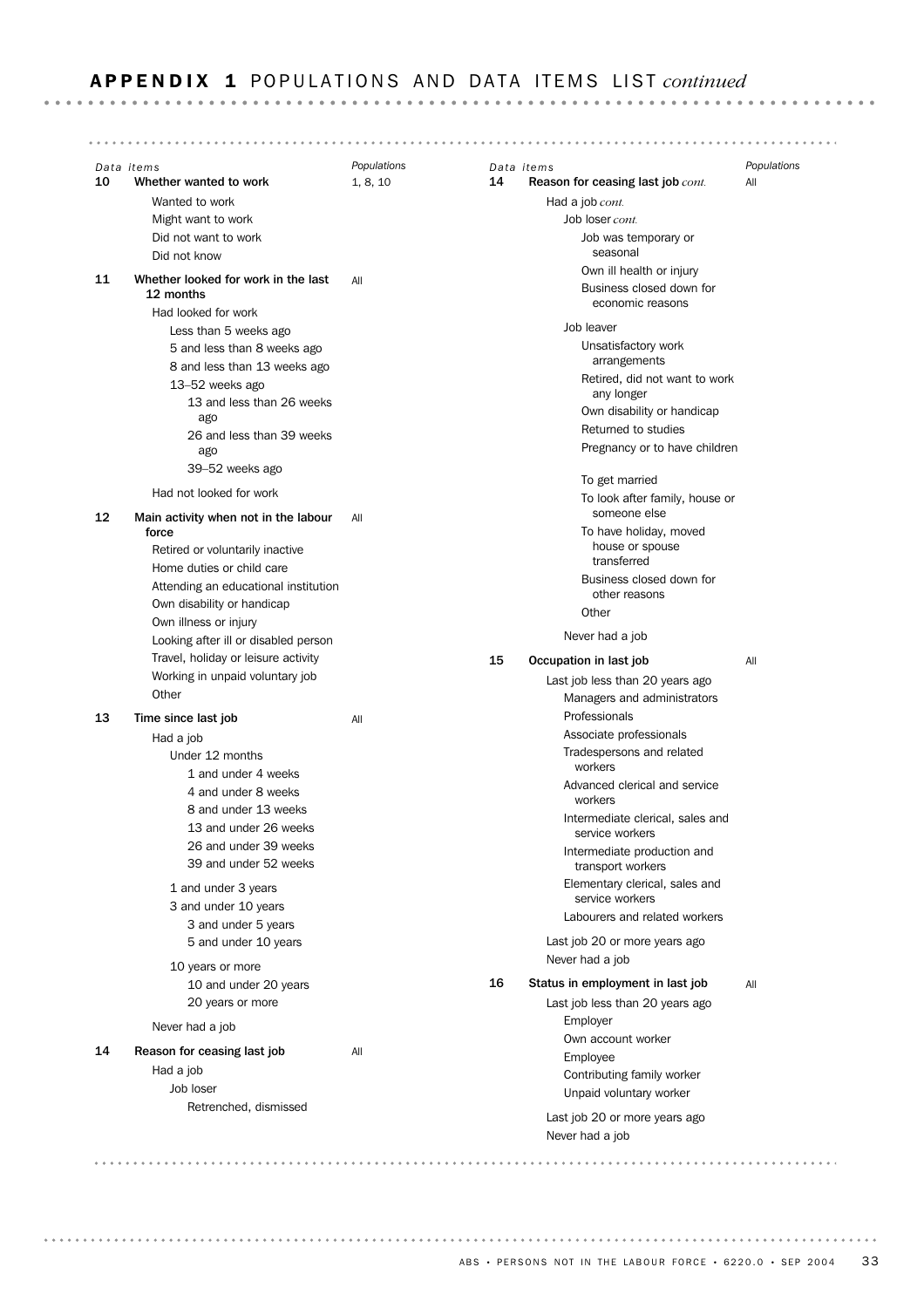### *Data items Populations Data items Populations* 16A Status in employment in last job All 20 Main reason for not actively looking 4 for work *cont.* Last job less than 20 years ago Employee Other reasons Own account worker/Employer Personal reasons **Other** Own ill health, physical disability or pregnancy Last job 20 or more years ago Attending an educational Never had a job institution 17 Full-time or part-time status in last All Had no need to work job Welfare payments or pension Last job less than 20 years ago may be affected Full-time Moved house or holidays Part-time Family reasons Varied/did not know Ill health of other than self Last job 20 or more years ago Child care Never had a job No child care in locality No child care available at 18A Intention to enter the labour force All all Intended to enter the labour force Cost or too expensive Might enter the labour force Booked out or no places Did not intend to enter the labour available force Children too young or too Did not know old Permanently unable to work Prefers to look after Not applicable (full-time student) children Quality of child care 18B Intention to enter the labour force in All unsuitable the next 12 months Other child care reasons Intended to enter the labour force in the next 12 months Other family considerations Might enter the labour force in the No jobs in suitable hours next 12 months Other reasons Did not intend to enter the labour force in the next 12 months Had a job to go to Did not know Did not know Permanently unable to work  $21$ All reasons for not actively looking for 4 work 19 Full-time or part-time preference 2–7 Discouraged job seekers Full-time Considered too young by Part-time employers No preference Considered too old by employers Undecided Lacked the necessary schooling, 20 Main reason for not actively looking 4 training, skills or experience for work Difficulties because of language Discouraged job seekers or ethnic background Considered too young by No jobs in locality or line of work employers No jobs at all Considered too old by employers Other reasons Lacked the necessary schooling, Personal reasons training, skills or experience Own ill health, physical Difficulties because of language disability or pregnancy or ethnic background Attending an educational No jobs in locality or line of work institution No jobs at all Had no need to work Welfare payments or pension may be affected Moved house or holidays <u>. . . . . . . . . . . . . . .</u> .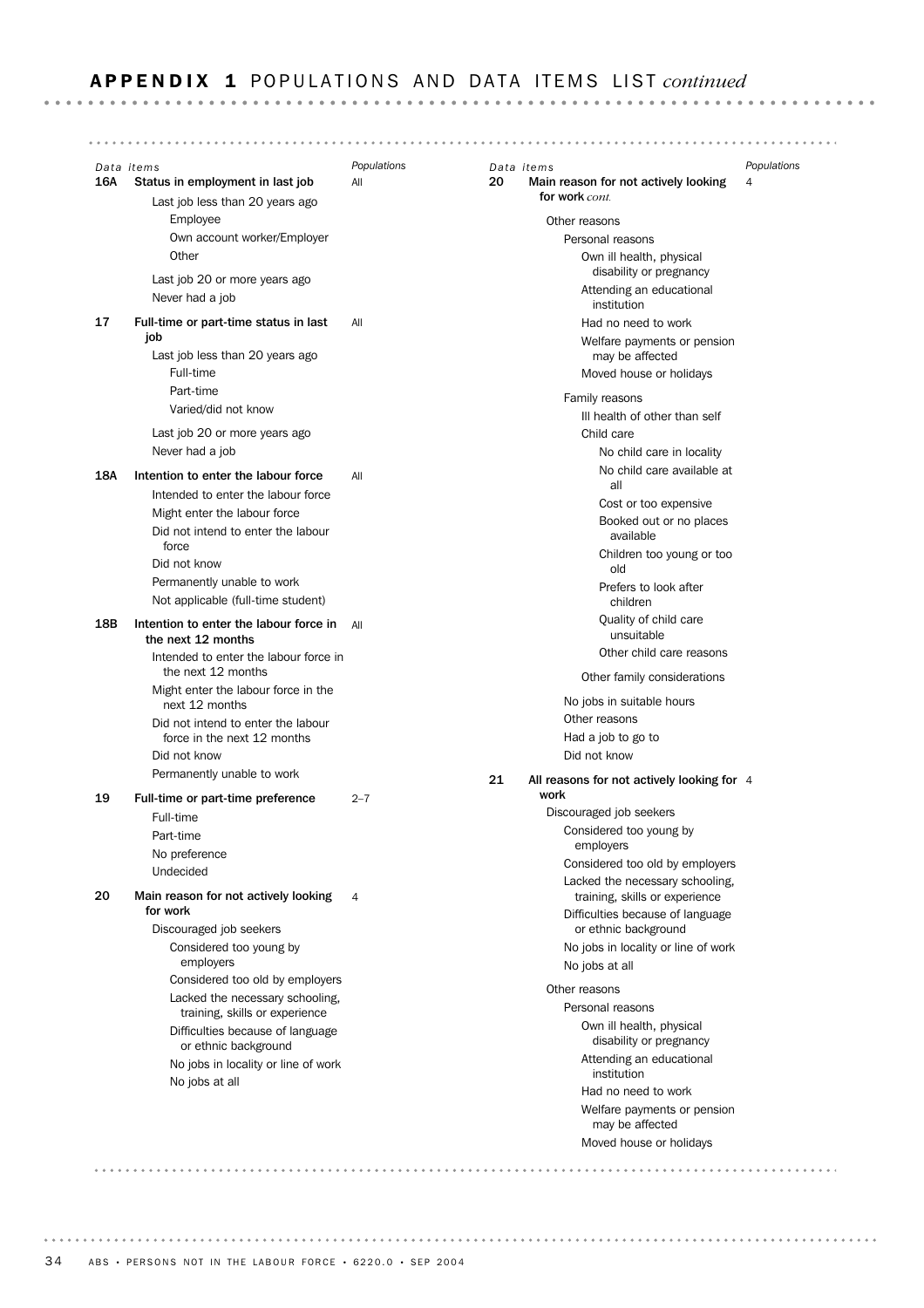|    | Data items                                                       | Populations |    | Data items                                                                                               | Populations    |
|----|------------------------------------------------------------------|-------------|----|----------------------------------------------------------------------------------------------------------|----------------|
| 21 | All reasons for not actively looking for 4<br>work cont.         |             | 23 | Reason not available to start work<br>within four weeks cont.                                            | 6              |
|    | Other reasons cont.                                              |             |    | Family reasons cont.                                                                                     |                |
|    | Family reasons<br>III health other than self                     |             |    | Children too young or preferred<br>to look after children                                                |                |
|    | Child care                                                       |             |    | On a job-related training program                                                                        |                |
|    | Other family considerations                                      |             |    | Other reasons                                                                                            |                |
|    | No jobs in suitable hours<br>Other reasons                       |             | 24 | Marginal attachment summary<br>variable                                                                  | 3              |
|    | Had a job to go to<br>Did not know                               |             |    | Wanted to work and were actively<br>looking for work                                                     |                |
| 22 | Whether available for work-child care 4, 7                       |             |    | Were available to start work<br>within four weeks                                                        |                |
|    | reasons<br>Available for work but not looking for                |             |    | Were not available to start work<br>within four weeks                                                    |                |
|    | child care reasons<br>Child care was a reason for not<br>looking |             |    | Wanted to work but were not<br>actively looking for work and were<br>available to start work within four |                |
|    | Child care was the main<br>reason for not looking                |             |    | weeks<br>Discouraged jobseekers                                                                          |                |
|    | Not available for work for child care                            |             |    | Other                                                                                                    |                |
|    | reasons<br>Not applicable                                        |             | 25 | Age of youngest child                                                                                    | 7              |
| 23 | Reason not available to start work                               | 6           |    | $0-2$ years<br>$3-4$ years                                                                               |                |
|    | within four weeks                                                |             |    | 5 years                                                                                                  |                |
|    | Personal reasons                                                 |             |    | 6-9 years                                                                                                |                |
|    | Own ill health, physical disability                              |             |    | $10-11$ years                                                                                            |                |
|    | Pregnancy                                                        |             |    |                                                                                                          |                |
|    | Studying or returning to studies                                 |             | 26 | Number of children                                                                                       | $\overline{7}$ |
|    | Moved house or holidays                                          |             |    | Aged 0–2 years                                                                                           |                |
|    | Family reasons                                                   |             |    | Aged 3-4 years                                                                                           |                |
|    | III health of other than self                                    |             |    | Aged 5 years                                                                                             |                |
|    | Unable to find suitable child care                               |             |    | Aged 6-9 years                                                                                           |                |
|    |                                                                  |             |    | Aged 10-11 years                                                                                         |                |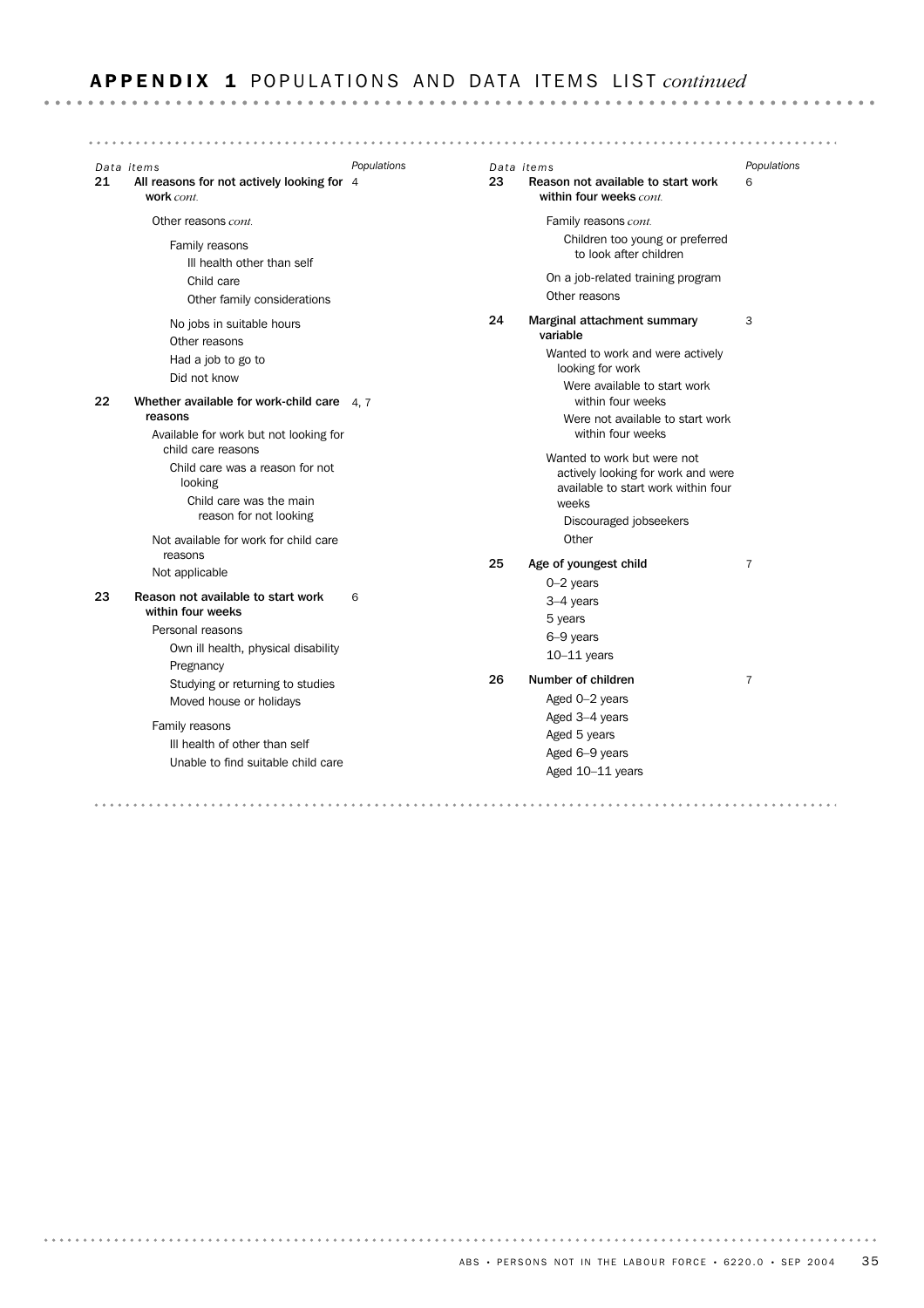### SUPPLEMENTARY SURVEYS

The Monthly Population Survey program collects data on particular aspects of the labour force. The following is an historical list of supplementary surveys to the monthly labour force survey. Data from these surveys are available on request and can be obtained by contacting the ABS.

|                                                                         | cat. no.      | Frequency    | Latest issue     |
|-------------------------------------------------------------------------|---------------|--------------|------------------|
| Career Experience, Australia                                            | 6254.0        | Irregular    | November 2002    |
| Career Paths of Persons with Trade Qualifications, Australia            | 6243.0        | Discontinued | Final issue 1993 |
| Child Care, Australia                                                   | 4402.0        | Irregular    | June 2002        |
| Education and Work, Australia                                           | 6227.0        | Annual       | May 2004         |
| Employee Earnings, Benefits, and Trade Union Membership, Australia      | 6310.0        | Annual       | August 2003      |
| Forms of Employment, Australia                                          | 6359.0        | Irregular    | November 2001    |
| Job Search Experience, Australia                                        | 6222.0        | Annual       | <b>July 2004</b> |
| Labour Force Experience, Australia                                      | 6206.0        | Biennial     | February 2003    |
| Labour Force Status and Educational Attainment, Australia               | 6235.0        | Discontinued | Final issue 1994 |
| Labour Force Status and Other Characteristics of Families, Australia(a) | 6224.0        | Discontinued | Final issue 2000 |
| Labour Force Status and Other Characteristics of Migrants, Australia    | 6250.0        | Irregular    | November 1999    |
| Labour Mobility, Australia                                              | 6209.0        | Biennial     | February 2004    |
| Locations of Work, Australia                                            | 6275.0        | Irregular    | June 2000        |
| Multiple Jobholding, Australia(b)                                       | 6216.0        | Irregular    | August 1997      |
| Participation in Education, Australia                                   | 6272.0        | Discontinued | Final issue 1999 |
| Persons Not in the Labour Force, Australia                              | 6220.0        | Annual       | September 2004   |
| Persons Who had Re-entered the Labour Force, Australia                  | 6264.0.40.001 | Discontinued | Final issue 1995 |
| Persons Who Have Left the Labour Force, Australia                       | 6267.0.40.001 | Discontinued | Final issue 1994 |
| Retirement and Retirement Intentions, Australia                         | 6238.0        | Irregular    | November 1997    |
| Retrenchment and Redundancy, Australia                                  | 6266.0        | Irregular    | <b>July 2001</b> |
| Successful and Unsuccessful Job Search Experience, Australia            | 6245.0        | Discontinued | Final issue 2000 |
| Superannuation, Australia                                               | 6319.0        | Discontinued | Final issue 1995 |
| Underemployed Workers, Australia                                        | 6265.0        | Annual       | September 2003   |
| Working Arrangements, Australia                                         | 6342.0        | Irregular    | November 2003    |
| Work-Related Injuries, Australia                                        | 6324.0        | Irregular    | September 2000   |
|                                                                         |               |              |                  |

(a) Latest data available June 2004, from the ABS web site cat. no. (b) Latest data available on request July 2001. 6291.0.55.001 annual, or on request.

. . . . . . . .

. . . . . . . . .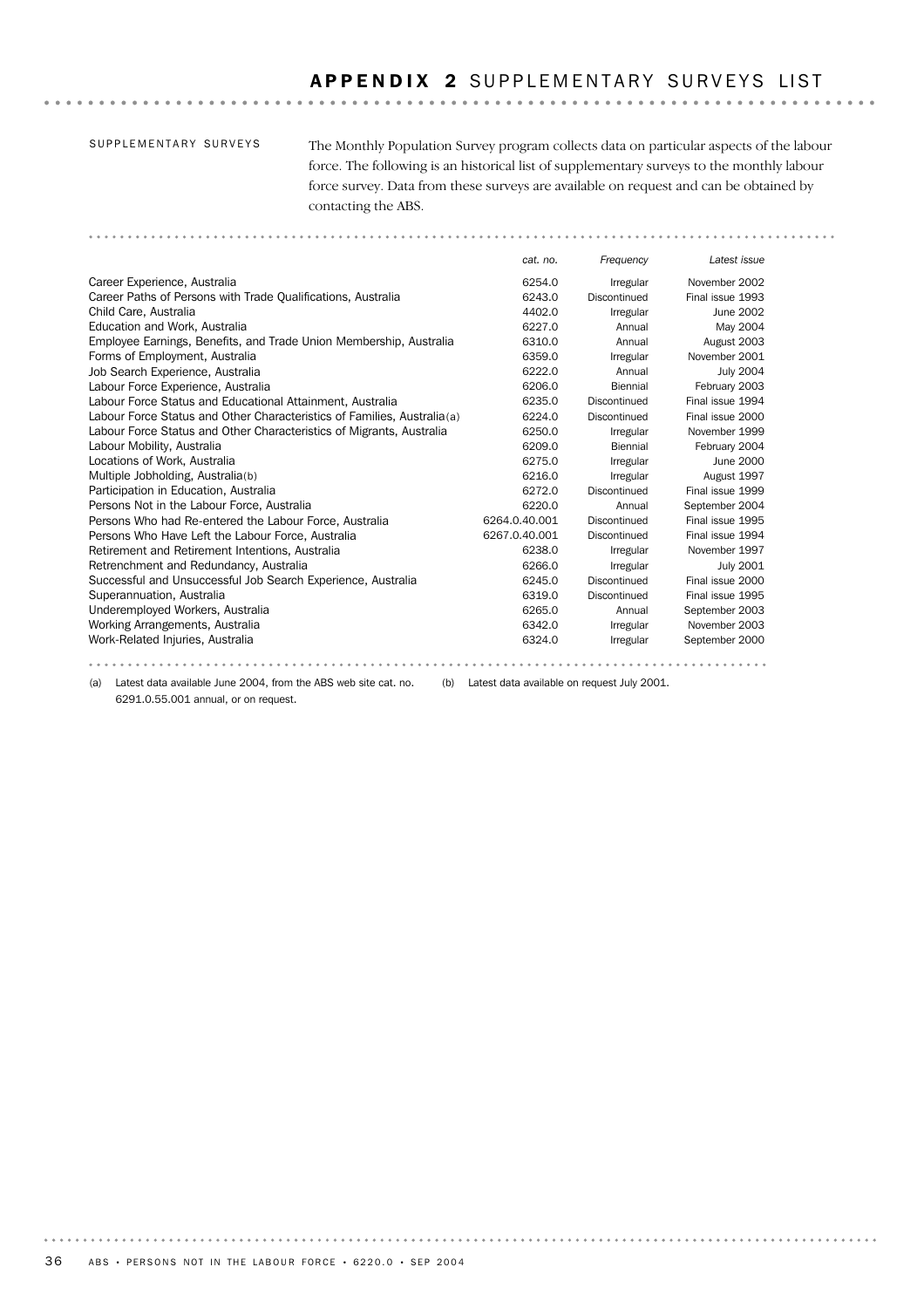### TECHNICAL NOTE DATA QUALITY

. . . . . . . . . . . . . . . . . . . .

. . . . . . . . . . .

| <b>INTRODUCTION</b>               | <b>1</b> Since the estimates in this publication are based on information obtained from<br>occupants of a sample of dwellings, they are subject to sampling variability. That is, they<br>may differ from those estimates that would have been produced if all dwellings had been<br>included in the survey. One measure of the likely difference is given by the standard<br>error (SE), which indicates the extent to which an estimate might have varied by chance<br>because only a sample of dwellings was included. There are about two chances in three<br>(67%) that a sample estimate will differ by less than one SE from the number that would<br>have been obtained if all dwellings had been included, and about 19 chances in 20 (95%)<br>that the difference will be less than two SEs. Another measure of the likely difference is<br>the relative standard error (RSE), which is obtained by expressing the SE as a percentage<br>of the estimate. |
|-----------------------------------|---------------------------------------------------------------------------------------------------------------------------------------------------------------------------------------------------------------------------------------------------------------------------------------------------------------------------------------------------------------------------------------------------------------------------------------------------------------------------------------------------------------------------------------------------------------------------------------------------------------------------------------------------------------------------------------------------------------------------------------------------------------------------------------------------------------------------------------------------------------------------------------------------------------------------------------------------------------------|
|                                   | <b>2</b> Due to space limitations, it is impractical to print the SE of each estimate in the<br>publication. Instead, a table of SEs is provided to enable readers to determine the SE for<br>an estimate from the size of that estimate (see table T1). The SE table is derived from a<br>mathematical model, referred to as the 'SE model', which is created using data from a<br>number of past Labour Force Surveys. It should be noted that the SE model only gives an<br>approximate value for the SE for any particular estimate, since there is some minor<br>variation between SEs for different estimates of the same size.                                                                                                                                                                                                                                                                                                                               |
| CALCULATION OF STANDARD<br>ERRORS | An example of the calculation and the use of SEs in relation to estimates of persons is<br>3<br>as follows. Table 4 shows that the estimated number of persons in Australia who were<br>discouraged jobseekers was 82,000. Since this estimate is between 50,000 and 100,000,<br>table T1 shows the SE for Australia will be between 4,050 and 5,300, and can be<br>approximated by interpolation using the following general formula:<br>SE of estimate                                                                                                                                                                                                                                                                                                                                                                                                                                                                                                            |
|                                   | = lower SE + $\left( \left( \frac{size\space of\space estimate - lower\space estimate}{upper\space estimate - lower\space estimate} \right) \times (upper\space SE - lower\space SE) \right)$<br>$=4,050 + \left(\left(\frac{82,000 - 50,000}{100,000 - 50,000}\right) \times (5,300 - 4,050)\right)$<br>$= 4,900$ (rounded to the nearest 100)                                                                                                                                                                                                                                                                                                                                                                                                                                                                                                                                                                                                                     |
|                                   | 4 Therefore, there are about two chances in three that the value that would have been<br>produced if all dwellings had been included in the survey will fall in the range 77,100 to<br>86,900, and about 19 chances in 20 that the value will fall within the range 72,200 to<br>91,800. This example is illustrated in the diagram below.                                                                                                                                                                                                                                                                                                                                                                                                                                                                                                                                                                                                                          |
|                                   | Published estimate<br>(000)<br>72.2<br>82.0<br>86.9<br>91.8<br>77.1                                                                                                                                                                                                                                                                                                                                                                                                                                                                                                                                                                                                                                                                                                                                                                                                                                                                                                 |
|                                   | 2 chances in 3 that the true value is in this range                                                                                                                                                                                                                                                                                                                                                                                                                                                                                                                                                                                                                                                                                                                                                                                                                                                                                                                 |
|                                   | 19 chances in 20 that the true value is in this range                                                                                                                                                                                                                                                                                                                                                                                                                                                                                                                                                                                                                                                                                                                                                                                                                                                                                                               |

5 In general, the size of the SE increases as the size of the estimate increases. Conversely, the RSE decreases as the size of the estimate increases. Very small estimates are thus subject to such high RSEs that their value for most practical purposes is unreliable. In the tables in this publication, only estimates with RSEs of 25% or less are considered reliable for most purposes. Estimates with RSEs greater than 25% but less than or equal to 50% are preceded by an asterisk (e.g.\*3.4) to indicate they are subject to high SEs and should be used with caution. Estimates with RSEs of greater than 50%, preceded by a double asterisk (e.g.\*\*0.3), are considered too unreliable for general use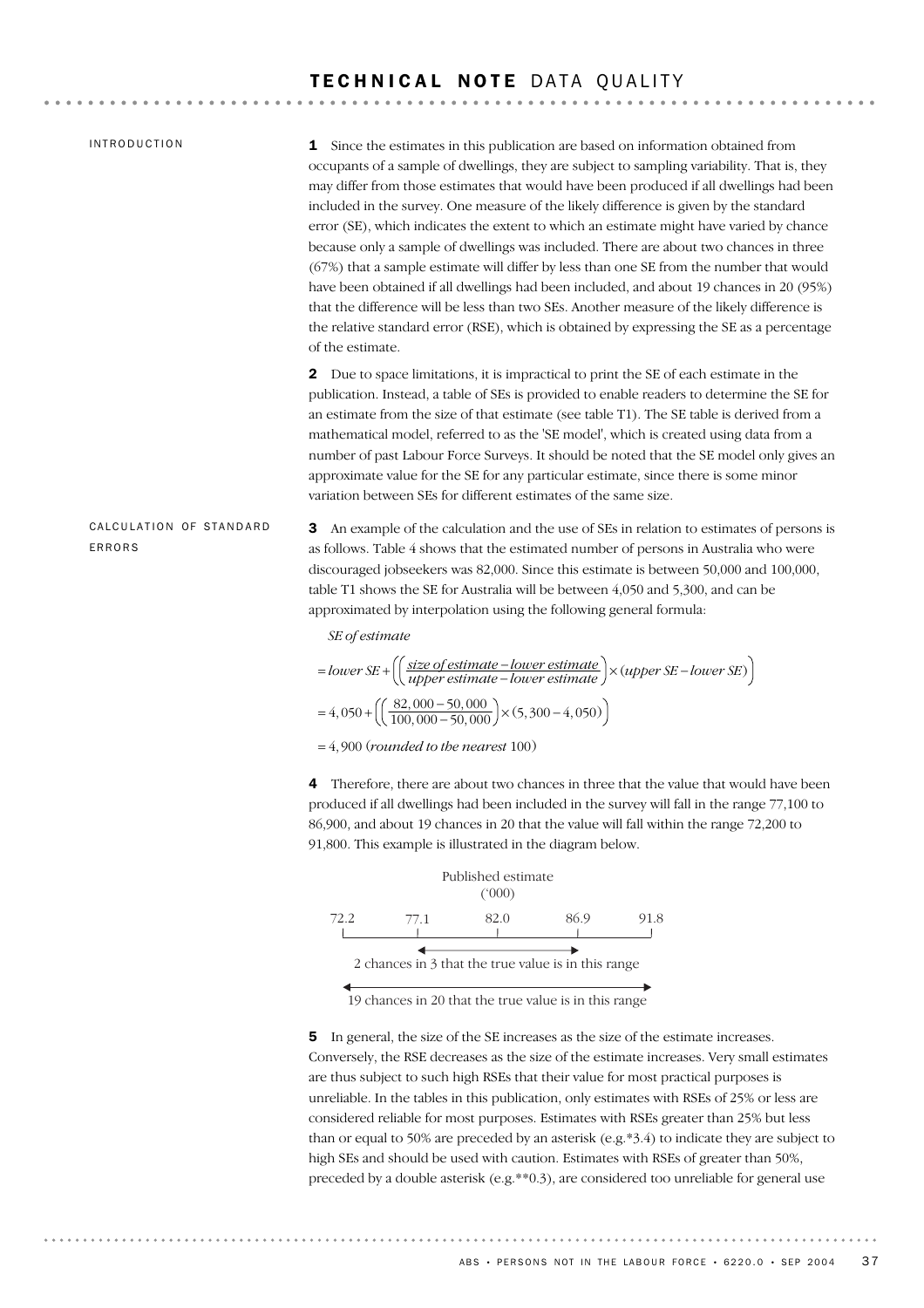### CALCULATION OF STANDARD ERRORS *continued*

PROPORTIONS AND **PERCENTAGES** 

and should only be used to aggregate with other estimates to provide derived estimates with RSEs of 25% or less.

6 Proportions and percentages formed from the ratio of two estimates are also subject to sampling errors. The size of the error depends on the accuracy of both the numerator and the denominator. A formula to approximate the RSE of a proportion is given below. This formula is only valid when x is a subset of y.

 $RSE\left(\frac{x}{y}\right) = \sqrt{[RSE(x)]^2 - [RSE(y)]^2}$ 

**7** Considering the example above, of the 82,000 persons who were discouraged jobseekers, 28,400 or 34.6% were males. The SE of 28,400 may be calculated by interpolation as 3,200. To convert this to an RSE we express the SE as a percentage of the estimate, or  $3,200/28,400 = 11.3\%$ . The SE for 82,000 was calculated previously as 4,900, which converted to an RSE is  $4,900/82,000 = 6.0\%$ . Applying the above formula, the RSE of the proportion is

 $RSE = \sqrt{(11.3)^2 - (6.0)^2} = 9.6\%$ 

8 Therefore, the SE for the proportion of males who were discouraged jobseekers is 3.3 percentage points  $(=(34.6/100)x9.6)$ . Therefore, there are about two chances in three that the proportion of males who were discouraged jobseekers is between 31.3% and 37.9% and 19 chances in 20 that the proportion is within the range 28.0% to 41.2%.

**DIFFERENCES** 

 $SE(x - y) = \sqrt{[SE(x)]^2 + [SE(y)]^2}$ 9 Published estimates may also be used to calculate the difference between two survey estimates (of numbers or percentages). Such an estimate is subject to sampling error. The sampling error of the difference between two estimates depends on their SEs and the relationship (correlation) between them. An approximate SE of the difference between two estimates (x–y) may be calculated by the following formula:

10 While this formula will only be exact for differences between separate and uncorrelated characteristics or subpopulations, it is expected to provide a good approximation for all differences likely to be of interest in this publication.

11 SEs contained in table T1 are applicable to all estimates from this survey.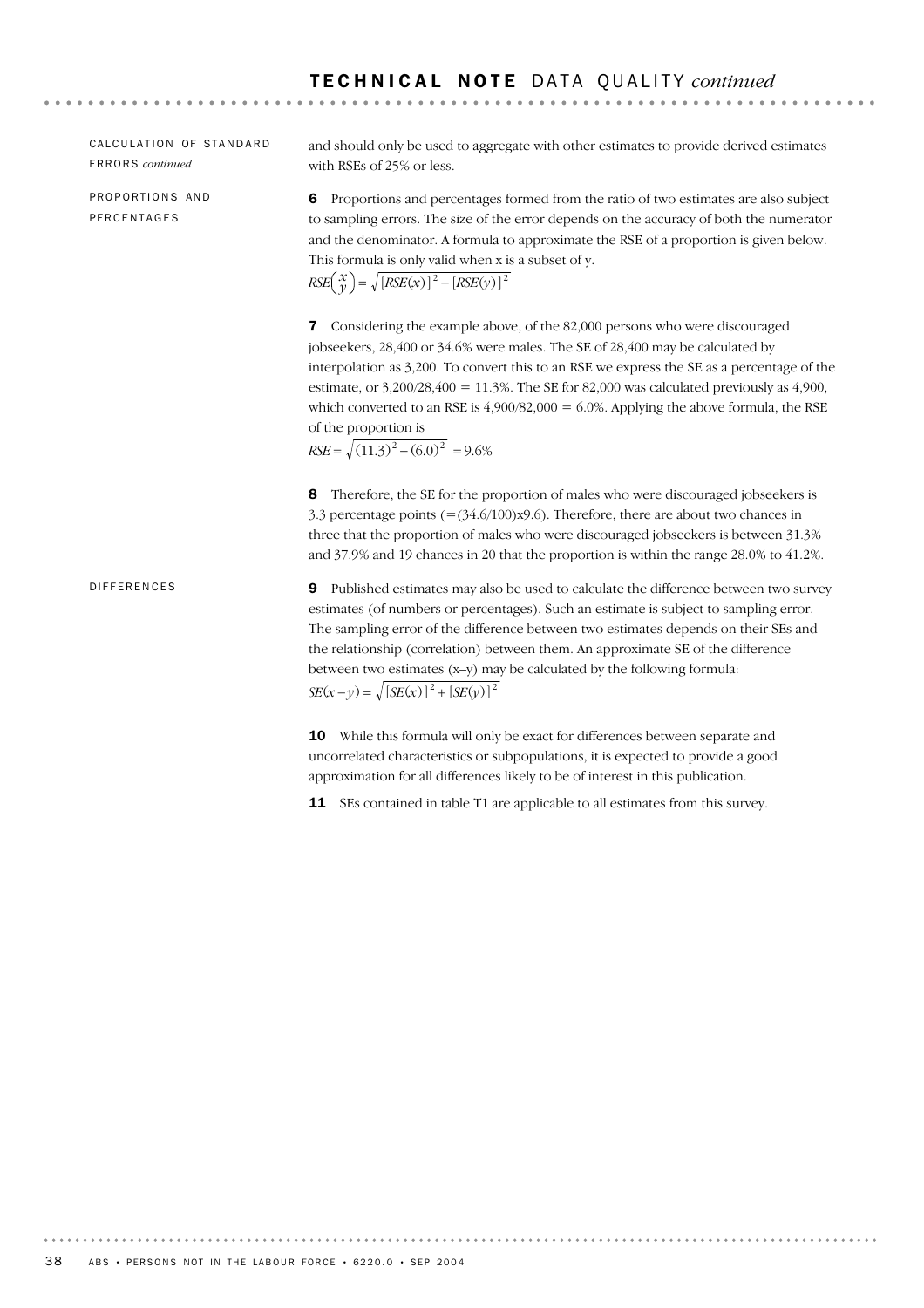## STANDARD ERRORS T1 STANDARD ERRORS OF ESTIMATES

|                      |            |                |         |           |           |                          |                      |                      | AUST.     |            |
|----------------------|------------|----------------|---------|-----------|-----------|--------------------------|----------------------|----------------------|-----------|------------|
| Size of<br>estimates | <b>NSW</b> | Vic.           | Old     | <b>SA</b> | <b>WA</b> | Tas.                     | NT                   | <b>ACT</b>           | <b>SE</b> | <b>RSE</b> |
| (persons)            | no.        | no.            | no.     | no.       | no.       | no.                      | no.                  | no.                  | no.       | %          |
| 100                  | 100        | 110            | 200     | 170       | 180       | 110                      | 110                  | 140                  | 90.0      | 90.0       |
| 200                  | 170        | 190            | 280     | 230       | 250       | 150                      | 150                  | 170                  | 150.0     | 75.0       |
| 300                  | 240        | 250            | 340     | 270       | 300       | 180                      | 180                  | 200                  | 210.0     | 70.0       |
| 500                  | 350        | 360            | 440     | 340       | 380       | 220                      | 220                  | 230                  | 300.0     | 60.0       |
| 700                  | 450        | 440            | 510     | 390       | 440       | 260                      | 260                  | 260                  | 380.0     | 54.3       |
| 1,000                | 570        | 550            | 600     | 450       | 520       | 300                      | 290                  | 290                  | 490.0     | 49.0       |
| 1,500                | 740        | 700            | 720     | 530       | 620       | 350                      | 350                  | 330                  | 630.0     | 42.0       |
| 2.000                | 880        | 830            | 820     | 600       | 700       | 390                      | 390                  | 370                  | 760.0     | 38.0       |
| 2,500                | 1 0 0 0    | 950            | 900     | 650       | 750       | 450                      | 400                  | 400                  | 900.0     | 36.0       |
| 3,000                | 1 100      | 1 0 5 0        | 1 0 0 0 | 700       | 850       | 450                      | 450                  | 450                  | 1 000.0   | 33.3       |
| 3,500                | 1 2 5 0    | 1 100          | 1 0 5 0 | 750       | 900       | 500                      | 500                  | 450                  | 1 0 5 0.0 | 30.0       |
| 4,000                | 1 300      | 1 200          | 1 100   | 800       | 950       | 500                      | 500                  | 500                  | 1 150.0   | 28.8       |
| 5.000                | 1500       | 1 3 5 0        | 1 2 5 0 | 900       | 1 0 5 0   | 550                      | 550                  | 500                  | 1 300.0   | 26.0       |
| 7,000                | 1800       | 1550           | 1 4 5 0 | 1 000     | 1 200     | 650                      | 650                  | 600                  | 1 600.0   | 22.9       |
| 10,000               | 2 100      | 1850           | 1700    | 1 1 5 0   | 1 3 5 0   | 750                      | 700                  | 700                  | 1 900.0   | 19.0       |
| 15,000               | 2 5 5 0    | 2 2 0 0        | 2 0 0 0 | 1 3 5 0   | 1 600     | 850                      | 850                  | 800                  | 2 3 5 0.0 | 15.7       |
| 20,000               | 2 9 0 0    | 2 500          | 2 2 5 0 | 1550      | 1800      | 950                      | 950                  | 900                  | 2 700.0   | 13.5       |
| 30,000               | 3 4 0 0    | 2 900          | 2 700   | 1800      | 2 100     | 1 1 5 0                  | 1 0 5 0              | 1 0 5 0              | 3 250.0   | 10.8       |
| 40,000               | 3800       | 3 2 5 0        | 3 0 5 0 | 2 0 5 0   | 2 3 5 0   | 1 2 5 0                  | 1 200                | 1 200                | 3 700.0   | 9.3        |
| 50,000               | 4 100      | 3500           | 3 3 5 0 | 2 2 5 0   | 2 5 5 0   | 1 400                    | 1 300                | 1 300                | 4 0 5 0.0 | 8.1        |
| 100,000              | 5 100      | 4 4 0 0        | 4 4 5 0 | 2950      | 3 3 0 0   | 1800                     | 1650                 | 1750                 | 5 300.0   | 5.3        |
| 150,000              | 5 7 5 0    | 5 100          | 5 2 5 0 | 3 4 5 0   | 3800      | 2 100                    | 1900                 | 2 150                | 6 150.0   | 4.1        |
| 200,000              | 6 3 5 0    | 5 700          | 5 900   | 3 900     | 4 200     | 2 300                    | 2 100                | 2 4 5 0              | 6800.0    | 3.4        |
| 300,000              | 7 400      | 6750           | 6950    | 4 5 5 0   | 4800      | 2 6 5 0                  | 2 4 0 0              | 2950                 | 7 950.0   | 2.7        |
| 500,000              | 9 2 0 0    | 8 500          | 8500    | 5 5 5 0   | 5 700     | 3 2 0 0                  | $\ddot{\phantom{0}}$ | 3750                 | 9650.0    | 1.9        |
| 1,000,000            | 12850      | 11 900         | 11 100  | 7 300     | 7 100     | $\ddot{\phantom{0}}$     | $\ddot{\phantom{0}}$ | $\ddot{\phantom{0}}$ | 12 650.0  | 1.3        |
| 2,000,000            | 18850      | 17 300         | 14 500  | 9550      | 8800      | $\overline{\phantom{a}}$ | . .                  | $\ddot{\phantom{1}}$ | 16 700.0  | 0.8        |
| 5,000,000            | 33 850     | 29 750         | 20 450  | . .       | $\ddotsc$ |                          | . .                  | $\ddot{\phantom{1}}$ | 25 600.0  | 0.5        |
| 10,000,000           |            |                |         |           |           |                          |                      |                      | 44 850.0  | 0.4        |
|                      |            |                |         |           |           |                          |                      |                      |           |            |
|                      |            | not applicable |         |           |           |                          |                      |                      |           |            |

T2 LEVELS AT WHICH ESTIMATES HAVE RELATIVE STANDARD ERRORS OF 25% AND 50% (a)

|                                                            | NSW | Vic. | Old | <b>SA</b> |     | WA Tas. NT |     | ACT | Aust. |  |
|------------------------------------------------------------|-----|------|-----|-----------|-----|------------|-----|-----|-------|--|
|                                                            | no. | no.  | no. | no.       | no. | no.        | no. | no. | no.   |  |
| RSE of 25% 7 200 5 700 4 900 2 700 3 600 1 300 1 300 1 300 |     |      |     |           |     |            |     |     | 5 600 |  |
| RSE of 50% 1400 1300 1400                                  |     |      |     | 800 1100  |     | 400        | 400 | 400 | 900   |  |

(a) Refers to the number of persons contributing to the estimate.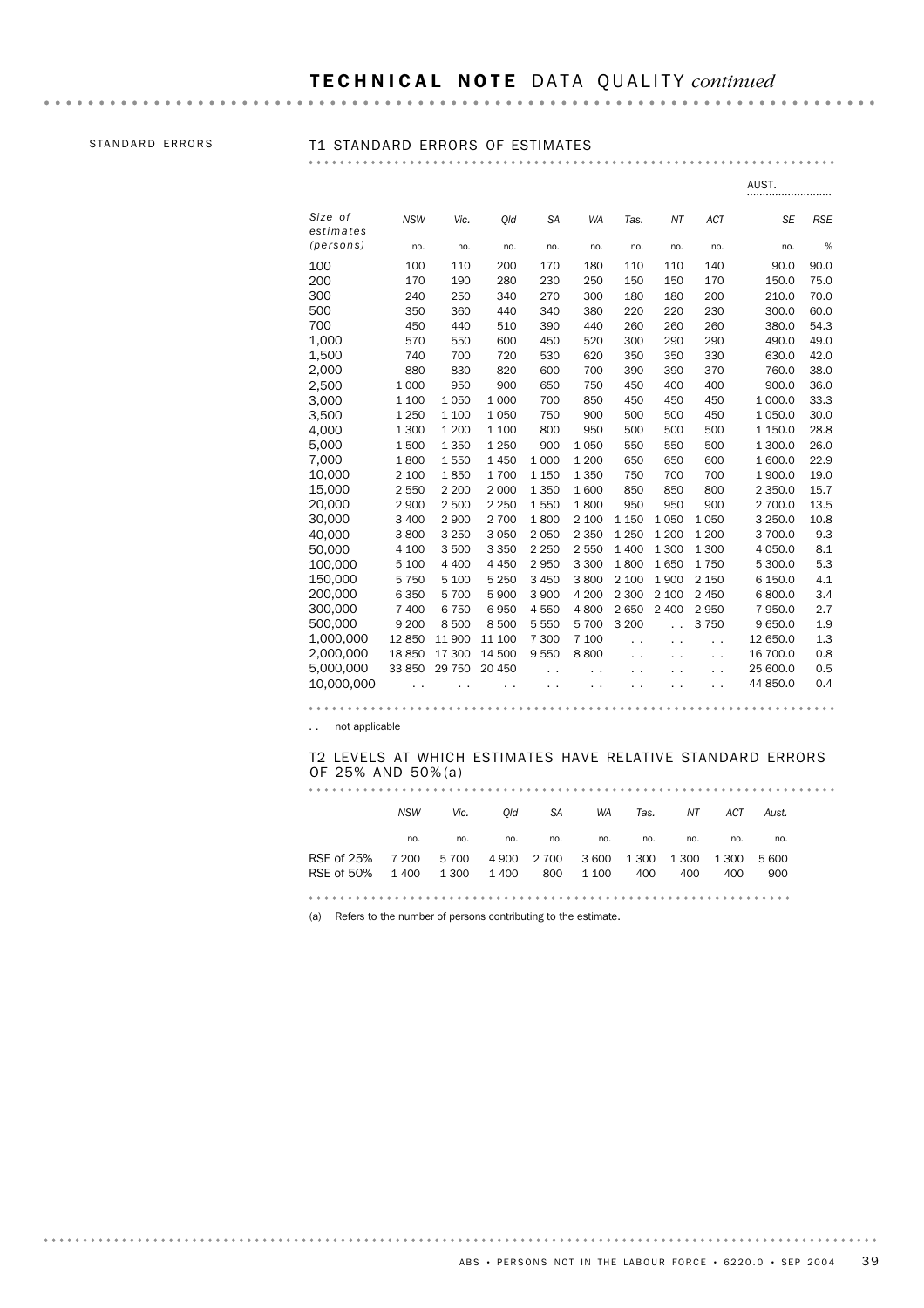### GLOSSARY

| Actively looking for work                           | Persons who were taking active steps to find work. Active steps comprise:                                                                                                                       |
|-----------------------------------------------------|-------------------------------------------------------------------------------------------------------------------------------------------------------------------------------------------------|
|                                                     | registering with a Job Network employment agency                                                                                                                                                |
|                                                     | contacting an employment agency                                                                                                                                                                 |
|                                                     | contacting prospective employers                                                                                                                                                                |
|                                                     | • answering a newspaper advertisement for a job                                                                                                                                                 |
|                                                     | • checking Centrelink touch screens                                                                                                                                                             |
|                                                     |                                                                                                                                                                                                 |
|                                                     | • checking factory noticeboards<br>advertising or tendering for work                                                                                                                            |
|                                                     | contacting friends or relatives.                                                                                                                                                                |
|                                                     |                                                                                                                                                                                                 |
| Available to start work within<br>four weeks        | Persons who were available to start work within four weeks or, for persons with children<br>aged 12 years or under, could start work within four weeks if suitable child care was<br>available. |
| Did not want to work                                | Persons who were not classified as employed or unemployed who:                                                                                                                                  |
|                                                     | answered 'no' when asked if they would like a job; or                                                                                                                                           |
|                                                     | • were aged 65 years or over and said that they were 'permanently not intending to                                                                                                              |
|                                                     | work'.                                                                                                                                                                                          |
|                                                     |                                                                                                                                                                                                 |
| Discouraged jobseekers                              | Persons with marginal attachment to the labour force who wanted to work and were                                                                                                                |
|                                                     | available to start work within the next four weeks but whose main reason for not actively                                                                                                       |
|                                                     | looking for work was that they believed they would not find a job for any of the following                                                                                                      |
|                                                     | reasons:<br>considered to be too young/too old by employers                                                                                                                                     |
|                                                     | • lacked necessary schooling, training, skills or experience                                                                                                                                    |
|                                                     | difficulties because of language or ethnic background                                                                                                                                           |
|                                                     | no jobs in their locality or line of work                                                                                                                                                       |
|                                                     | ■ no jobs available at all.                                                                                                                                                                     |
|                                                     |                                                                                                                                                                                                 |
| Employed                                            | Persons who, during the reference week:                                                                                                                                                         |
|                                                     | • worked for one hour or more for pay, profit, commission or payment in kind in a job                                                                                                           |
|                                                     | or business, or on a farm (comprising employees, employers and own account                                                                                                                      |
|                                                     | workers); or<br>worked for one hour or more without pay in a family business or on a farm                                                                                                       |
|                                                     | (i.e. contributing family workers); or                                                                                                                                                          |
|                                                     | • were employees who had a job but were not at work and were:                                                                                                                                   |
|                                                     | away from work for less than four weeks up to the end of the reference week; or                                                                                                                 |
|                                                     | ■ away from work for more than four weeks up to the end of the reference week and                                                                                                               |
|                                                     | received pay for some or all of the four week period to the end of the reference                                                                                                                |
|                                                     | week; or                                                                                                                                                                                        |
|                                                     | ■ away from work as a standard work or shift arrangement; or                                                                                                                                    |
|                                                     | ■ on strike or locked out; or                                                                                                                                                                   |
|                                                     | • on workers' compensation and expected to return to their job; or                                                                                                                              |
|                                                     | vere employers or own account workers who had a job, business or farm, but were                                                                                                                 |
|                                                     | not at work.                                                                                                                                                                                    |
| Family                                              | Two or more persons, one of whom is at least 15 years of age, who are related by blood,                                                                                                         |
|                                                     | marriage (registered or de facto), adoption, step or fostering; and who are usually                                                                                                             |
|                                                     | resident in the same household. The basis of a family is formed by identifying the                                                                                                              |
|                                                     | presence of a couple relationship, lone parent-child relationship or other blood                                                                                                                |
|                                                     | relationship. Some households will, therefore, contain more than one family.                                                                                                                    |
|                                                     |                                                                                                                                                                                                 |
| Family reasons for not actively<br>looking for work | Includes ill health of a family member, child care and other family considerations.                                                                                                             |
|                                                     |                                                                                                                                                                                                 |
| Full-time work                                      | Work involving 35 or more hours a week.                                                                                                                                                         |
| Had a job to go to                                  | Includes persons who had a job but, up to the end of the reference week, had been away                                                                                                          |
|                                                     | from work without pay for four weeks or longer and had not been actively looking for                                                                                                            |
|                                                     | work.                                                                                                                                                                                           |
|                                                     |                                                                                                                                                                                                 |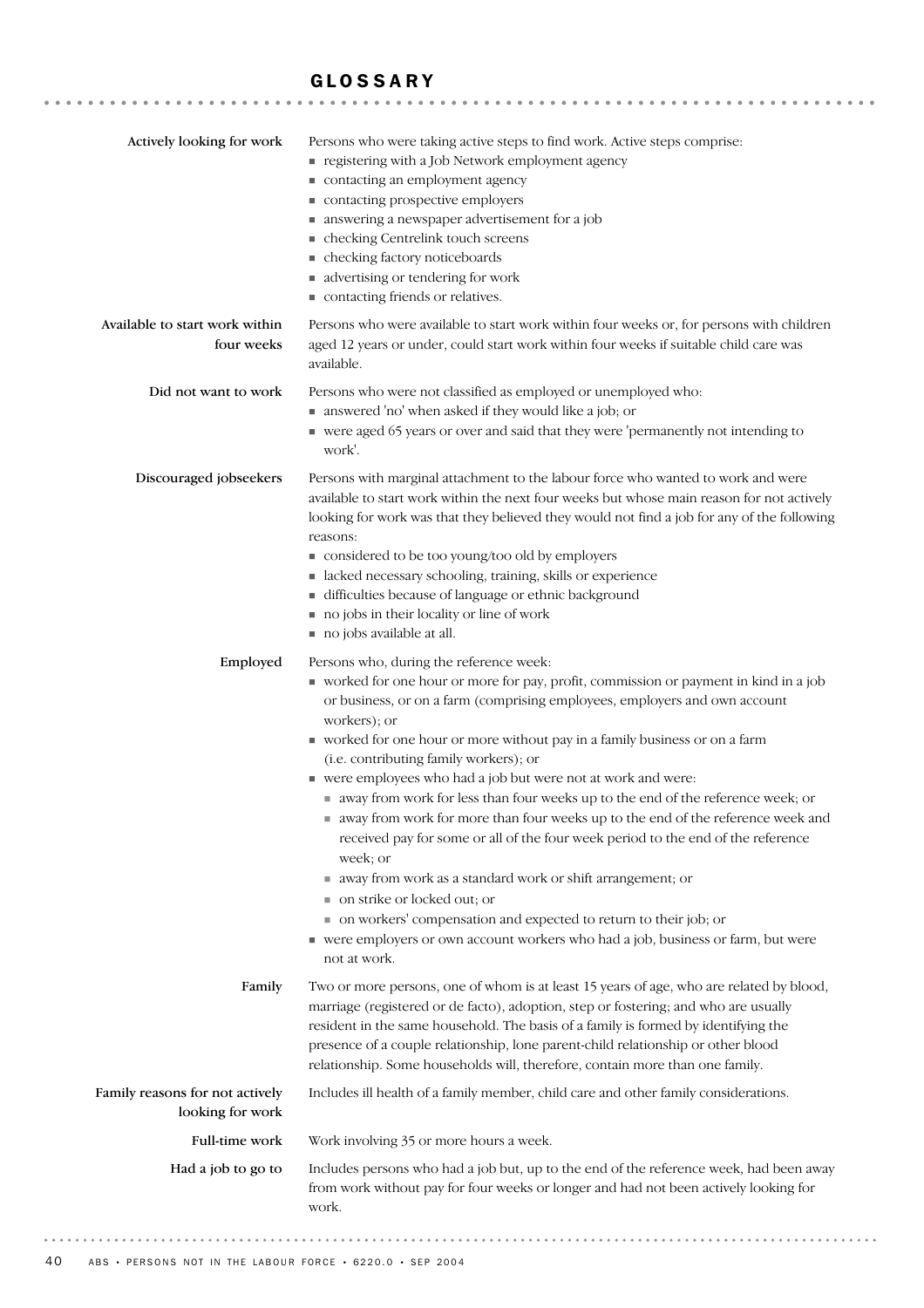# GLOSSARY *continued*

| Job                                                       | Any employment, full-time or part-time, lasting two weeks or more.                                                                                                                                                                                                                                                                                                                                                                                                                                                                                                                                                                                 |
|-----------------------------------------------------------|----------------------------------------------------------------------------------------------------------------------------------------------------------------------------------------------------------------------------------------------------------------------------------------------------------------------------------------------------------------------------------------------------------------------------------------------------------------------------------------------------------------------------------------------------------------------------------------------------------------------------------------------------|
| Job leavers                                               | Persons who voluntarily ceased their last job.                                                                                                                                                                                                                                                                                                                                                                                                                                                                                                                                                                                                     |
| Job losers                                                | Persons who involuntarily ceased their last job.                                                                                                                                                                                                                                                                                                                                                                                                                                                                                                                                                                                                   |
| Labour Force                                              | The civilian population can be split into two mutually exclusive groups: the labour force<br>(employed and unemployed persons) and persons not in the labour force.                                                                                                                                                                                                                                                                                                                                                                                                                                                                                |
| Main English-speaking<br>countries                        | Comprises the United Kingdom, Ireland, Canada, South Africa, the United States of<br>America and New Zealand.                                                                                                                                                                                                                                                                                                                                                                                                                                                                                                                                      |
| Marginal attachment to the<br>labour force                | Persons who were not in the labour force in the reference week, wanted to work and:<br>• were actively looking for work but did not meet the availability criteria to be classified<br>as unemployed; or<br>$\bullet$ were not actively looking for work but were available to start work within four weeks <sup>1</sup> .                                                                                                                                                                                                                                                                                                                         |
|                                                           | The criteria for determining those in the labour force are based on activity (i.e. working<br>or looking for work) and availability to start work during the reference week. The criteria<br>associated with marginal attachment to the labour force, in particular the concepts of<br>wanting to work and reasons for not actively looking for work, are more subjective.<br>Hence, the measurement against these criteria is affected by the respondent's own<br>interpretation of the concepts used. An individual respondent's interpretation may be<br>affected by their work aspirations, as well as family, economic and other commitments. |
| Occupation of last job                                    | All occurrences of occupation in this publication refer to Major Group as defined by<br>ASCO - Australian Standard Classification of Occupations, Second Edition<br>(cat. no. 1220.0).                                                                                                                                                                                                                                                                                                                                                                                                                                                             |
| Part-time work                                            | Work involving less than 35 hours a week.                                                                                                                                                                                                                                                                                                                                                                                                                                                                                                                                                                                                          |
| Permanently not intending to<br>work                      | Persons who said that they were permanently not intending to work.                                                                                                                                                                                                                                                                                                                                                                                                                                                                                                                                                                                 |
| Personal reasons for not<br>actively looking for work     | Includes own ill health or physical disability, pregnancy, attending an educational<br>institution, had no need to work, to give others a chance, welfare payments or pension<br>may be affected, moved house or on holidays.                                                                                                                                                                                                                                                                                                                                                                                                                      |
| Persons in the labour force                               | Persons who were classified as being in the labour force, that is, either employed or<br>unemployed.                                                                                                                                                                                                                                                                                                                                                                                                                                                                                                                                               |
| Persons not in the labour force                           | Persons who were not in the categories 'employed' or 'unemployed' as defined.                                                                                                                                                                                                                                                                                                                                                                                                                                                                                                                                                                      |
| Persons not in the labour force<br>for child care reasons | Persons who wanted to work and:<br>• were not actively looking for work due to child care reasons, but were available to start<br>work within four weeks; or<br>• were not actively looking for work and reported that they were not available to start<br>work within four weeks for child care reasons.                                                                                                                                                                                                                                                                                                                                          |
| Reference week                                            | The week preceding the week in which the interview was conducted.                                                                                                                                                                                                                                                                                                                                                                                                                                                                                                                                                                                  |
| Relationship in household                                 | The relationship of persons who live in the same household.                                                                                                                                                                                                                                                                                                                                                                                                                                                                                                                                                                                        |
| Time since last job                                       | The elapsed time since ceasing last job.                                                                                                                                                                                                                                                                                                                                                                                                                                                                                                                                                                                                           |
| Unemployed                                                | Persons aged 15 years and over who were not employed during the reference week, and:<br>• had actively looked for full-time or part-time work at any time in the four weeks up to<br>the end of the reference week and were available for work in the reference week; or<br>vere waiting to start a new job within four weeks from the end of the reference week<br>and could have started in the reference week if the job had been available then.                                                                                                                                                                                               |
| Wanted to work                                            | Persons who were not classified as employed or unemployed and who answered 'yes' or<br>'maybe' when asked if they would like a job.                                                                                                                                                                                                                                                                                                                                                                                                                                                                                                                |

<sup>1</sup> See 'Available to start work within four weeks' in Glossary.